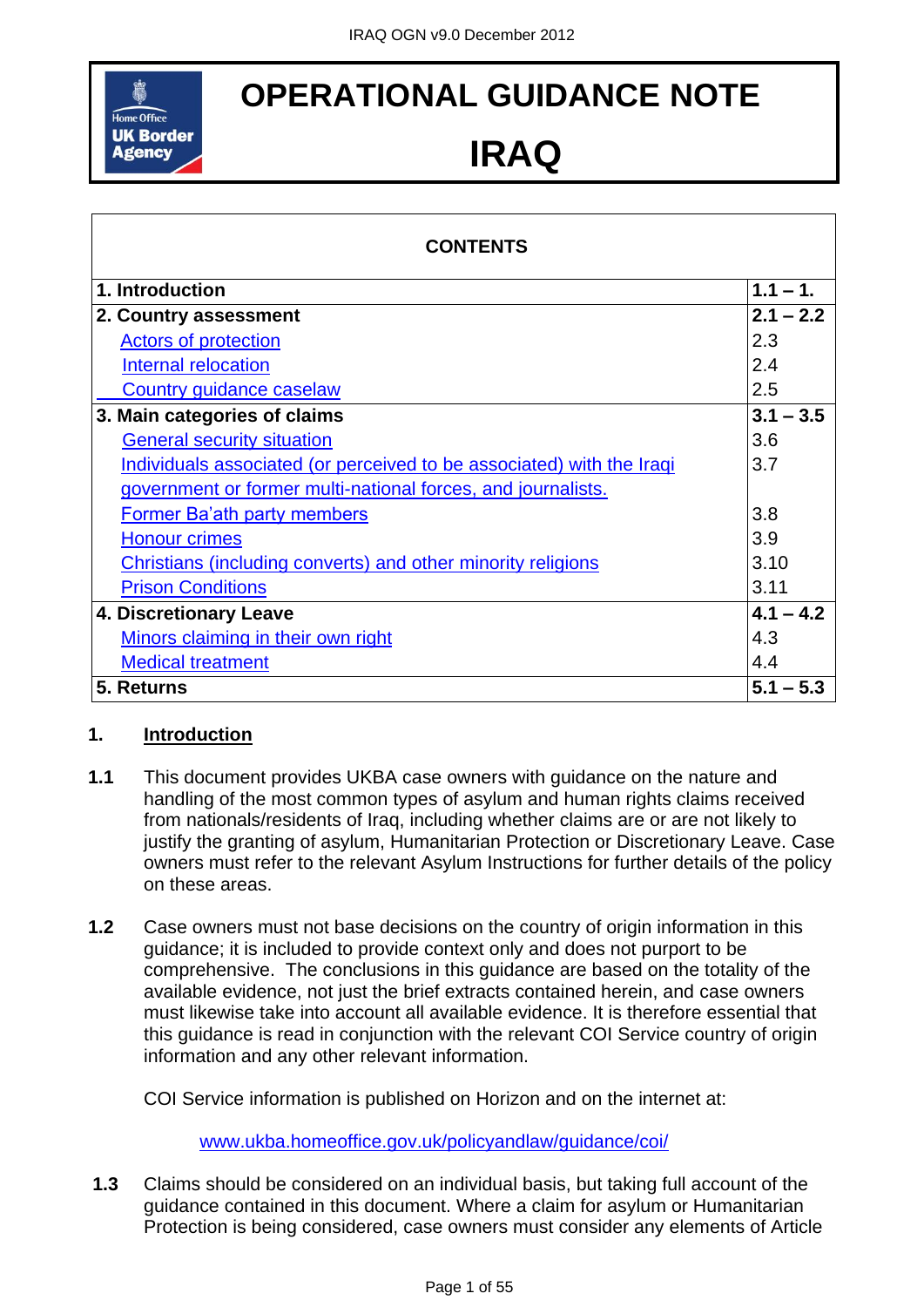8 of the ECHR in line with the provisions of Appendix FM (Family Life) and paragraphs 276 ADE to 276DH (Private Life) of the Immigration Rules. Case owners must also consider if the applicant qualifies for Discretionary Leave in accordance with the published policy. If, following consideration, a claim is to be refused, case owners should consider whether it can be certified as clearly unfounded under the case by case certification power in section 94(2) of the Nationality Immigration and Asylum Act 2002. A claim will be clearly unfounded if it is so clearly without substance that it is bound to fail.

#### <span id="page-1-0"></span>**2. Country assessment**

**2.1** Case owners should refer to the relevant COI Service country of origin information material. An overview of the country situation including headline facts and figures about the population, capital city, currency as well as geography, recent history and current politics can also be found in the relevant FCO country profile at:

#### [http://www.fco.gov.uk/en/travel-and-living-abroad/travel-advice-by-country/country](http://www.fco.gov.uk/en/travel-and-living-abroad/travel-advice-by-country/country-profile/)[profile/](http://www.fco.gov.uk/en/travel-and-living-abroad/travel-advice-by-country/country-profile/)

**2.2** An overview of the human rights situation in certain countries including Iraq can also be found in the FCO Annual Report on Human Rights which examines developments in countries where human rights issues are of greatest concern:

<http://fcohrdreport.readandcomment.com/>

#### <span id="page-1-1"></span>**2.3 Actors of protection**

**2.3.1** Case owners must refer to section 7 of the Asylum Instruction - Considering the [asylum claim and assessing credibility.](http://www.ukba.homeoffice.gov.uk/sitecontent/documents/policyandlaw/asylumprocessguidance/consideringanddecidingtheclaim/guidance/considering-protection-.pdf?view=Binary) To qualify for asylum, an individual must have a fear of persecution for a Convention reason and be able to demonstrate that their fear of persecution is well founded and that they are unable, or unwilling because of their fear, to seek protection in their country of origin or habitual residence. Case owners must take into account whether or not the applicant has sought the protection of the authorities or the organisation controlling all or a substantial part of the State, any outcome of doing so or the reason for not doing so. Effective protection is generally provided when the authorities (or other organisation controlling all or a substantial part of the State) take reasonable steps to prevent the persecution or suffering of serious harm by for example operating an effective legal system for the detection, prosecution and punishment of acts constituting persecution or serious harm, and the applicant has access to such protection.

Central and Southern Iraq

 $\overline{a}$ 

**2.3.2** The Iraq Security Forces (ISF) comprise security forces under the ambit of the Ministry of Interior (MOI) and military forces under the ambit of the Ministry of Defence (MOD).<sup>1</sup> The security forces under the MOI are the Iraqi Police, Iraqi Federal Police, Border Enforcement, Oil Police and Facilities Protection Service (FPS); and military forces under the MOD are the Iraqi army (IA), air force, navy

<sup>&</sup>lt;sup>1</sup> US State Department Country Report on Human Rights Practices 2010, Iraq (USSD Report 2010), published 8 April 2011, (Section 1d, Role of the Police and Security Apparatus) <http://www.state.gov/j/drl/rls/hrrpt/2010/nea/154462.htm>COI Service Iraq Country Report August 2011 (para 10.01) [www.ukba.homeoffice.gov.uk/policyandlaw/guidance/coi/](http://www.ukba.homeoffice.gov.uk/policyandlaw/guidance/coi/)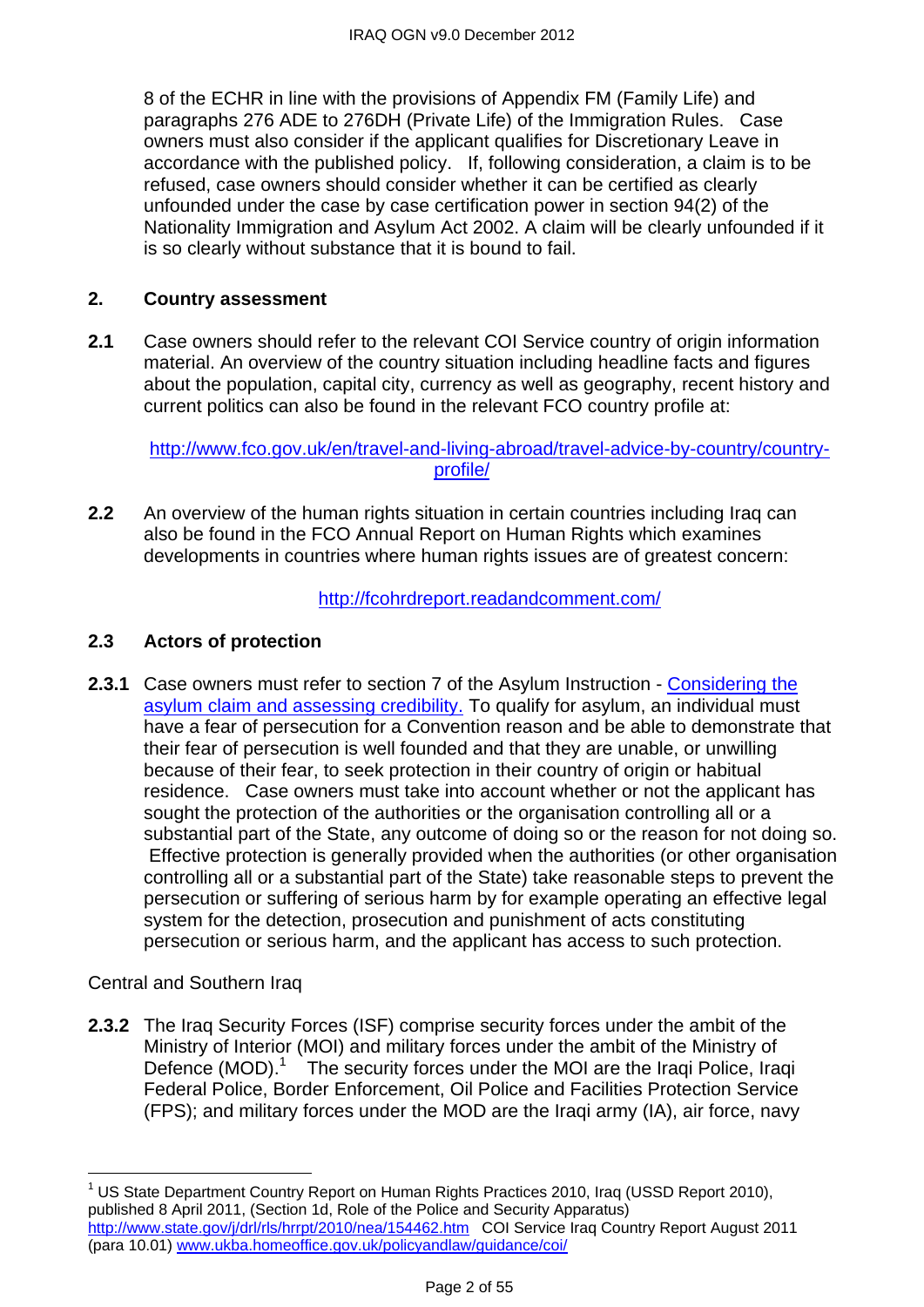and a training and support function.  $2$  The ISF, which as of December 2011 had around 930,000 members and are widely acknowledged as increasingly capable and united, reportedly remain vulnerable to corruption and infiltration by militants, and continue to be themselves a major target of attacks.<sup>3</sup>

- **2.3.3** Under the Status of Forces Agreement (SOFA), US forces pulled back from urban areas by the end of June 2009, beginning the transition of a national security function back to Iraq's forces. In June 2010, Iraqi security forces took over control of the security checkpoints leading to the Green Zone in Baghdad (a heavily secured area which is the political and diplomatic centre of Baghdad). <sup>4</sup>
- **2.3.4** US troops were withdrawn from Iraq at the end of 2011. It was reported on 18 December 2011 that the only US military presence left in Iraq were 157 soldiers responsible for training at the US embassy, as well as a small contingent of marines protecting the diplomatic mission."<sup>5</sup> Commenting on the security role of US forces in Iraq prior to their departure, the source added that: "US forces ended combat missions in Iraq in 2010 and had already handed over much of their security role [to the Iraqis].<sup>N</sup><sup>6</sup> Similarly an article in the Guardian, dated 15 December 2011 noted that: "There are many here who had grown accustomed to the safety net of US forces, which despite Thursday's formal departure had rarely been seen on the streets of the country's cities since mid-2009, when a joint security pact came into effect."<sup>7</sup>
- **2.3.5** According to the October 2012 Quarterly Report to Congress by the Special Inspector General for Iraq Reconstruction (SIGI), "The year 2012 has seen regional security deteriorate, primarily driven by the chaos in Syria. Domestic security also has declined amid regular reports of a reviving Al-Qaeda in Iraq and two very violent months: July and September. Overall in Iraq, violence this quarter was the worst in two years". <sup>8</sup> The same source further noted that "In a meeting with SIGIR this quarter, Principal Deputy Minister of Interior Adnan al-Asadi suggested that previously weakened Sunni militant groups, including Al-Qaeda in Iraq, had regained strength. He added that the government—because of weak intelligence capabilities—was unable to detect and thus prevent attacks by these organized

<sup>2</sup> Special Inspector General for Iraq Reconstruction, Quarterly Report to the United States Congress (SIGIR Quarterly Report), dated 30 April 2011 (page 85)

[http://www.sigir.mil/files/quarterlyreports/April2011/Report\\_-\\_April\\_2011.pdf#view=fit](http://www.sigir.mil/files/quarterlyreports/April2011/Report_-_April_2011.pdf#view=fit) COI Service Iraq Country Report August 2011 (para 10.02) [www.ukba.homeoffice.gov.uk/policyandlaw/guidance/coi/](http://www.ukba.homeoffice.gov.uk/policyandlaw/guidance/coi/)

UNHCR, UNHCR Eligibility Guidelines for Assessing the International Protection Needs of Asylum Seekers for Iraq, 24 May 2012 b) State Actors, i Iraqi Security Forces (ISF) (page 13)

<http://www.unhcr.org/refworld/pdfid/4fc77d522.pdf>

Amnesty International, New Order, Same Abuses: Unlawful detentions and torture in Iraq, dated September 2010 (page 10) [http://www.amnesty.org/en/library/asset/MDE14/006/2010/en/c7df062b-5d4c-4820-9f14](http://www.amnesty.org/en/library/asset/MDE14/006/2010/en/c7df062b-5d4c-4820-9f14-a4977f863666/mde140062010en.pdf) [a4977f863666/mde140062010en.pdf](http://www.amnesty.org/en/library/asset/MDE14/006/2010/en/c7df062b-5d4c-4820-9f14-a4977f863666/mde140062010en.pdf)COI Service Iraq Country Report August 2011 (para 10.03) [www.ukba.homeoffice.gov.uk/policyandlaw/guidance/coi/](http://www.ukba.homeoffice.gov.uk/policyandlaw/guidance/coi/)

<sup>&</sup>lt;sup>5</sup> BBC News, Last US troops to leave Iraq cross Kuwait border, 18 December 2011 [http://www.bbc.co.uk/news/mobile/world-middle-east-](http://www.bbc.co.uk/news/mobile/world-middle-east-16234723?psdata=11_3CS8_4Cc_9_10CSCD11__CK12_14_15_)

[<sup>16234723?</sup>psdata=11\\_3CS8\\_4Cc\\_9\\_10CSCD11\\_\\_CK12\\_14\\_15\\_](http://www.bbc.co.uk/news/mobile/world-middle-east-16234723?psdata=11_3CS8_4Cc_9_10CSCD11__CK12_14_15_)

<sup>&</sup>lt;sup>6</sup> BBC News, Last US troops to leave Iraq cross Kuwait border, 18 December 2011 [http://www.bbc.co.uk/news/mobile/world-middle-east-](http://www.bbc.co.uk/news/mobile/world-middle-east-16234723?psdata=11_3CS8_4Cc_9_10CSCD11__CK12_14_15_)

[<sup>16234723?</sup>psdata=11\\_3CS8\\_4Cc\\_9\\_10CSCD11\\_\\_CK12\\_14\\_15\\_](http://www.bbc.co.uk/news/mobile/world-middle-east-16234723?psdata=11_3CS8_4Cc_9_10CSCD11__CK12_14_15_)

 $^7$  The Guardian, US exit from Iraq: 'this is not a withdrawal, this is an act on a stage', 15 December 2011 <http://www.guardian.co.uk/world/2011/dec/15/us-exit-iraq-withdrawal-ambivalence>

Special Inspector General for Iraq Reconstruction (SIGI), Quarterly Report to Congress, 30 October 2012, OSC-I and the Future of U.S. Security Cooperation and Assistance in Iraq p.6 [http://www.sigir.mil/files/quarterlyreports/October2012/Report\\_-\\_October\\_2012.pdf#view=fit](http://www.sigir.mil/files/quarterlyreports/October2012/Report_-_October_2012.pdf#view=fit)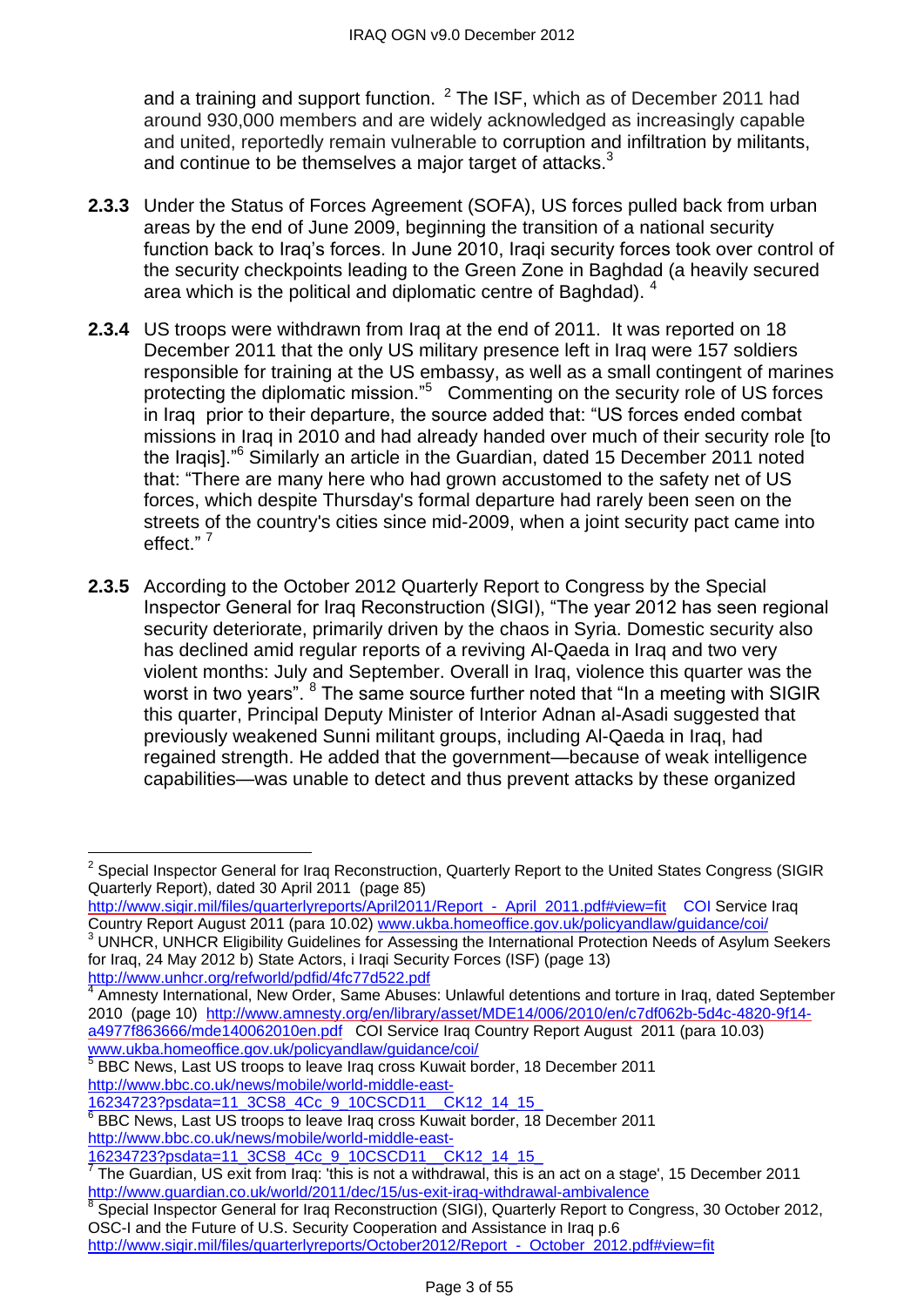groups".<sup>9</sup> An October 2012 Centre for Security Studies report considers that "Iraq's security forces have become increasing more political and corrupt since the departure of most of their US and foreign advisors during 2011".<sup>10</sup>

- **2.3.6** According to the US State Department report, human rights violations committed by ISF personnel were rarely investigated and perpetrators were seldom punished. The MOI disciplinary and criminal court system for internal security forces heard more than 11,100 cases with 3,800 convictions between January and September 2011; the remaining cases resulted in acquittals or were ongoing.<sup>11</sup>
- **2.3.7** Impunity for security forces continued. A significant number of abuses were reported during the year. For example, elements of the 46th and 47th Brigades used live fire against antigovernment protesters and police in Kirkuk and Hawija on 25 February 2011, killing six persons and injuring more than 10. Despite photographic evidence of the events, no action was taken against the army units. There were continued reports of torture and abuse throughout the country in many MOI police stations and MOD facilities; the incidents generally occurred during interrogation. The MOI Internal Affairs Division did not release the number of officers punished during the year, and there were no known court convictions for abuse.<sup>12</sup>
- **2.3.8** Although oversight by MOI and MOD internal affairs increased, problems persisted with the Iraqi Police regarding sectarian divisions, corruption, ties to tribes, and unwillingness to serve outside the areas in which they were recruited. The army and Federal Police recruited nationwide and deployed their soldiers and police to various areas, reducing the likelihood of corruption because of personal ties to tribes or militants. <sup>13</sup>
- **2.3.9** UNHCR's Eligibility Guidelines of May 2012 noted that in the past decade of sectarian violence, the ISF - reportedly infiltrated by members of primarily Shi'ite armed groups - have been accused of engaging in frequent kidnappings, torture and summary executions of (mainly) Sunni Arabs. In recent years, there have been consistent reports of the ISF using repressive measures such as arbitrary arrests, incommunicado detention (including in "secret" facilities) and torture to silence political opponents, journalists, and protestors. There have also been reports of the ISF engaging in abuses of LGBTI individuals. The ISF have allegedly used excessive force against protestors, including live ammunition. Civilian deaths have occurred as a result of ISF or joint ISF/USF-I military operations aimed at combating armed groups. Some sources claim that acts of violence committed by the ISF are achieved with impunity; and that where disciplinary proceedings against perpetrators are initiated, they lack transparency.<sup>14</sup>

<http://www.state.gov/j/drl/rls/hrrpt/humanrightsreport/index.htm?dlid=186428>

 $\overline{a}$ 

<http://www.state.gov/j/drl/rls/hrrpt/humanrightsreport/index.htm?dlid=186428>

<http://www.state.gov/j/drl/rls/hrrpt/humanrightsreport/index.htm?dlid=186428>

<sup>&</sup>lt;sup>9</sup> Special Inspector General for Iraq Reconstruction (SIGI), Quarterly Report to Congress, 30 October 2012, Security p.10 [http://www.sigir.mil/files/quarterlyreports/October2012/Report\\_-\\_October\\_2012.pdf#view=fit](http://www.sigir.mil/files/quarterlyreports/October2012/Report_-_October_2012.pdf#view=fit) <sup>10</sup> Centre for Security Studies, Patterns of Violence in Iraq, 24 October 2012, Iraq's Military and Security Challenges, p.3 [http://csis.org/files/publication/121024\\_Iraq\\_Violence.pdf](http://csis.org/files/publication/121024_Iraq_Violence.pdf)

<sup>11</sup> US State Department, Country Reports on Human Rights Practices for 2011: Iraq, 24 May 2012, Role of the Police and Security Apparatus

<sup>12</sup> US State Department, Country Reports on Human Rights Practices for 2011: Iraq, 24 May 2012, Role of the Police and Security Apparatus

<sup>13</sup> US State Department, Country Reports on Human Rights Practices for 2011: Iraq, 24 May 2012, Role of the Police and Security Apparatus

UNHCR, UNHCR Eligibility Guidelines for Assessing the International Protection Needs of Asylum Seekers for Iraq, 24 May 2012 , b) State Actors, i Iraqi Security Forces (ISF) (page 12-13) <http://www.unhcr.org/refworld/pdfid/4fc77d522.pdf>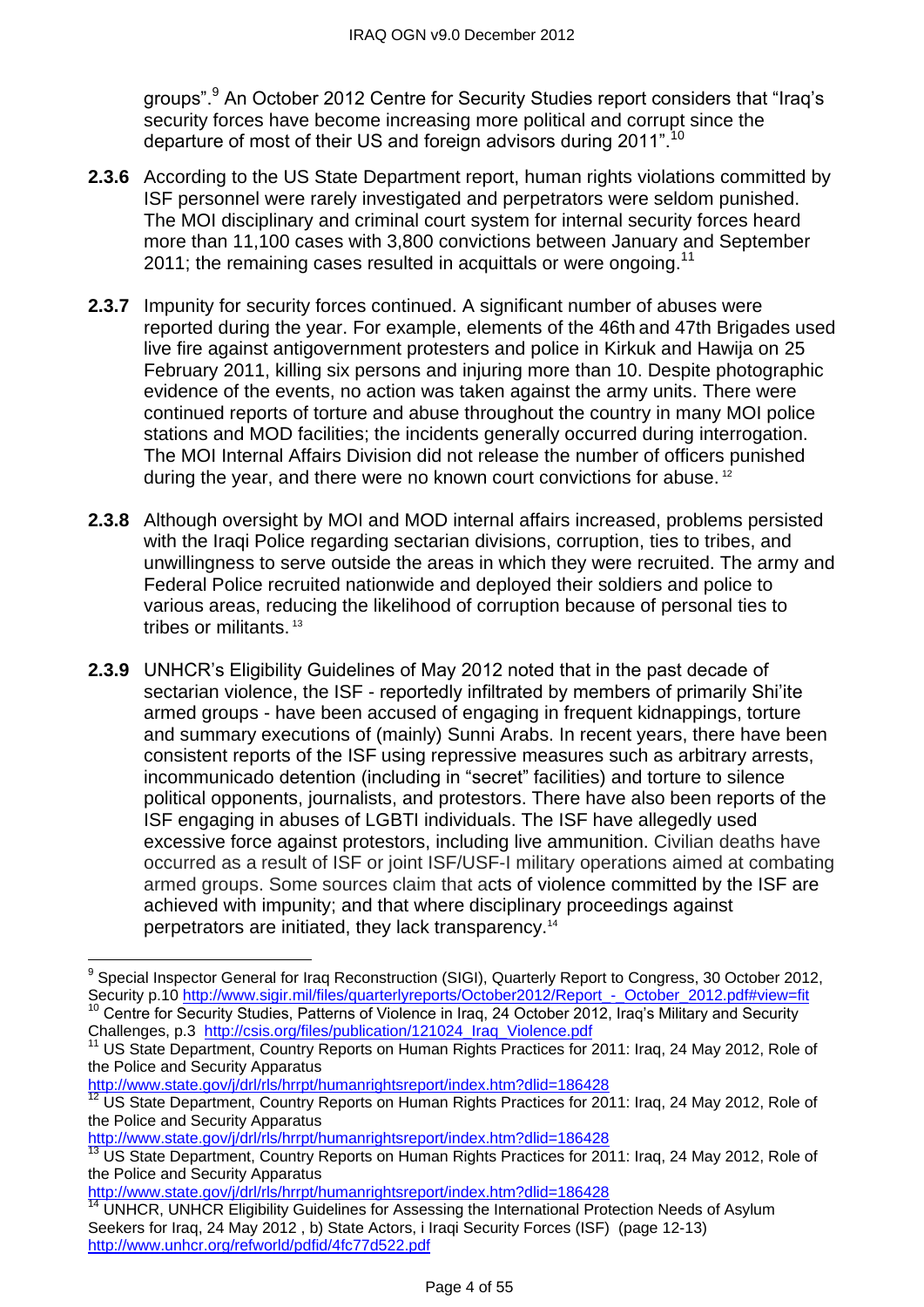- **2.3.10** The Ministry of Human Rights is mandated to monitor human rights abuses and to advocate for and assist victims. It issued public reports on prisons and detention centres, minorities, and victims of terrorism. Limited resources, lack of political independence, and poor cooperation from other ministries limited the ministry's effectiveness.<sup>15</sup>
- **2.3.11** A 2008 law established an Independent High Commission on Human Rights. In 2009 a Committee of Experts was formed to select the commissioners, and it began accepting nominations. After a month, its activities were suspended and did not restart until a new government was formed in December 2010. On 29 March 2011, a new committee was formed and the nomination period was reopened. By the end of 2011 the committee was reviewing the 3,068 nominations it received. The selection process, overseen by UNAMI, was considered transparent and fair.<sup>16</sup>
- **2.3.12** UNHCR's May 2012 Eligibility Guidelines is of the opinion that "protection by national authorities is unlikely to be available in most cases, given that the national authorities have limited capacity to enforce law and order. The ISF, which now have around 930,000 members and are widely acknowledged as increasingly capable and united, reportedly remain vulnerable to corruption and infiltration by militants, and continue to be themselves a major target of attacks. In addition, political disunity has reportedly limited the effectiveness of the ISF. The judiciary, which remains understaffed, is reported to be prone to intimidation, infiltration, political interference and corruption. Judges often face death threats and attacks. Perpetrators of crimes and human rights violations are reportedly still not held accountable"<sup>17</sup> The October 2012 SIGI report notes that "the court system also struggles with human rights issues, including reported acts of torture and retaliatory prosecutions by police and military authorities. The courts have expressed frustration over a lack of legal tools available to confront abuses by security forces" $18$

# Kurdistan Region of Iraq

 $\overline{a}$ 

**2.3.13** The semi-autonomous Kurdistan Regional Government (KRG) in the Kurdish region of northern Iraq operates its own security forces composed of fighters known as Peshmerga. The militia is overseen by the KRG's Ministry of Peshmerga Affairs, in effect the KRG's ministry of defence. The forces are drawn from the Peshmerga militias operated by the Kurdistan Democratic Party (KDP) located in the provinces of Arbil and Dahuk, and the Patriotic Union of Kurdistan (PUK) located in As Sulaymaniyah province.<sup>19</sup> The Peshmerga was reported in June 2011 to comprise approximately 200,000 soldiers. It is based in the Kurdistan Region of Iraq, but, at

<sup>&</sup>lt;sup>15</sup> US State Department, Country Reports on Human Rights Practices for 2011: Iraq, 24 May 2012, Section 5. Governmental Attitude Regarding International and Nongovernmental Investigation of Alleged Violations of Human Rights<http://www.state.gov/j/drl/rls/hrrpt/humanrightsreport/index.htm?dlid=186428>

<sup>16</sup> US State Department, Country Reports on Human Rights Practices for 2011: Iraq, 24 May 2012, Section 5. Governmental Attitude Regarding International and Nongovernmental Investigation of Alleged Violations

of Human Rights<http://www.state.gov/j/drl/rls/hrrpt/humanrightsreport/index.htm?dlid=186428>

<sup>17</sup> UNHCR, UNHCR Eligibility Guidelines for Assessing the International Protection Needs of Asylum Seekers for Iraq, 24 May 2012, b) State Actors, i Iraqi Security Forces (ISF) (page 13) <http://www.unhcr.org/refworld/pdfid/4fc77d522.pdf>

Special Inspector General for Iraq Reconstruction (SIGI), Quarterly Report to Congress, 30 October 2012, *Justice system p.77* 

[http://www.sigir.mil/files/quarterlyreports/October2012/Report\\_-\\_October\\_2012.pdf#view=fit](http://www.sigir.mil/files/quarterlyreports/October2012/Report_-_October_2012.pdf#view=fit)

Sentinel Country Risk Assessment, Iraq SCRA Iraq, Security and Foreign Forces, dated 6 September 2010 (Subscription only). COI Service Iraq Country Report August 2011 (para 10.78) [www.ukba.homeoffice.gov.uk/policyandlaw/guidance/coi/](http://www.ukba.homeoffice.gov.uk/policyandlaw/guidance/coi/)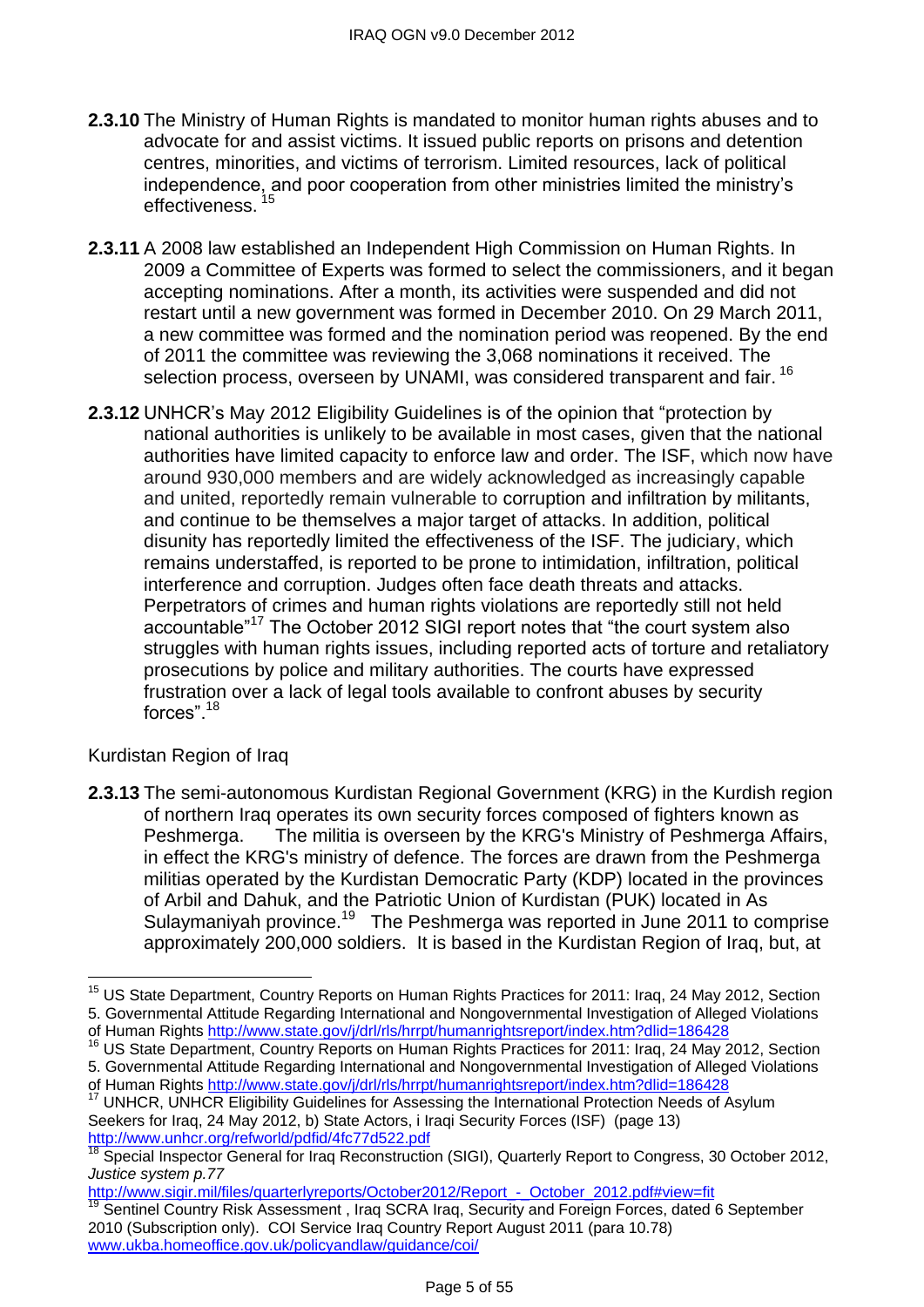the request of the Government of Iraq, it has deployed units to areas outside of the region, including Mosul and Baghdad, to assist the Iraqi security forces. Additionally, the Peshmerga is present in areas with contested administrative boundaries, such as Kirkuk, Diyala and Ninewa Governorates.<sup>20</sup>

- **2.3.14** According to the US State Department report, there are approximately 22 Peshmerga (Kurdish militia) brigades, all originally under the control of the two main Kurdish parties. Under the constitution, the KRG has the right to maintain Regional Guard Brigades, supported financially by the central government but under KRG control. Accordingly, the KRG established a Ministry of Peshmerga Affairs. By the end of 2011, eight of these Peshmerga brigades moved from party control to the control of the ministry, but the central government had not provided financial support for any of the Peshmerga. <sup>21</sup>
- **2.3.15** UNHCR's May 2012 Eligibility Guidelines noted that Kurdish political parties, together with their armed forces and security/intelligence services, are accused by observers of using repressive measures - including harassment, physical assaults, arbitrary arrests, incommunicado detention, torture and ill-treatment in detention – against their political opponents, journalists, and members of ethnic/religious minorities in areas under their de facto or de jure control. Unlawful killings by the Kurdish Security Forces have been reported. Kurdish Security Forces have also reportedly used excessive force, including live ammunition, to disband popular protests. In the Kurdistan Region, judicial independence is said to be hampered by political interference. <sup>22</sup>
- **2.3.16** In light of the above, the assessment of whether effective protection is available in the Kurdistan region of Iraq should be considered in relation to the particular profile of the claimant and the latest country of origin information.

# <span id="page-5-0"></span>**2.4 Internal relocation.**

 $\overline{a}$ 

**2.4.1** Case owners must refer to the Asylum Instruction on [Internal Relocation](http://www.ukba.homeoffice.gov.uk/sitecontent/documents/policyandlaw/asylumpolicyinstructions/apis/internalrelocation.pdf?view=Binary) and in the case of a female applicant, the AI on [Gender Issues in the Asylum Claim,](http://www.ukba.homeoffice.gov.uk/sitecontent/documents/policyandlaw/asylumpolicyinstructions/apis/gender-issue-in-the-asylum.pdf?view=Binary) and apply the test set out in paragraph 339O of the Immigration Rules. It is important to note that internal relocation can be relevant in both cases of state and non-state agents of persecution, but in the main it is likely to be most relevant in the context of acts of persecution by localised non-state agents. If there is a part of the country of return where the person would not have a well founded fear of being persecuted and the person can reasonably be expected to stay there, then they will not be eligible for a grant of asylum. Similarly, if there is a part of the country of return where the person would not face a real risk of suffering serious harm and they can reasonably be expected to stay there, then they will not be eligible for humanitarian protection. Both the general circumstances prevailing in that part of the country and the personal circumstances of the person concerned including any gender issues should be taken into account.

<http://www.state.gov/j/drl/rls/hrrpt/humanrightsreport/index.htm?dlid=186428>

 $^{20}$  United Nations Security Council. Children and Armed Conflict Report, dated 15 June 2011 (page 3-4) [http://reliefweb.int/sites/reliefweb.int/files/reliefweb\\_pdf/node-421289.pdf](http://reliefweb.int/sites/reliefweb.int/files/reliefweb_pdf/node-421289.pdf) COI Service Iraq Country Report August 2011 (para 10.79) <u>www.ukba.homeoffice.gov.uk/policyandlaw/guidance/coi</u>/

<sup>&</sup>lt;sup>21</sup> US State Department, Country Reports on Human Rights Practices for 2011: Iraq, 24 May 2012, Role of the Police and Security Apparatus

<sup>22</sup> UNHCR, UNHCR Eligibility Guidelines for Assessing the International Protection Needs of Asylum Seekers for Iraq, 24 May 2012 , b) State Actors, i Iraqi Security Forces (ISF) (page 12-13) <http://www.unhcr.org/refworld/pdfid/4fc77d522.pdf>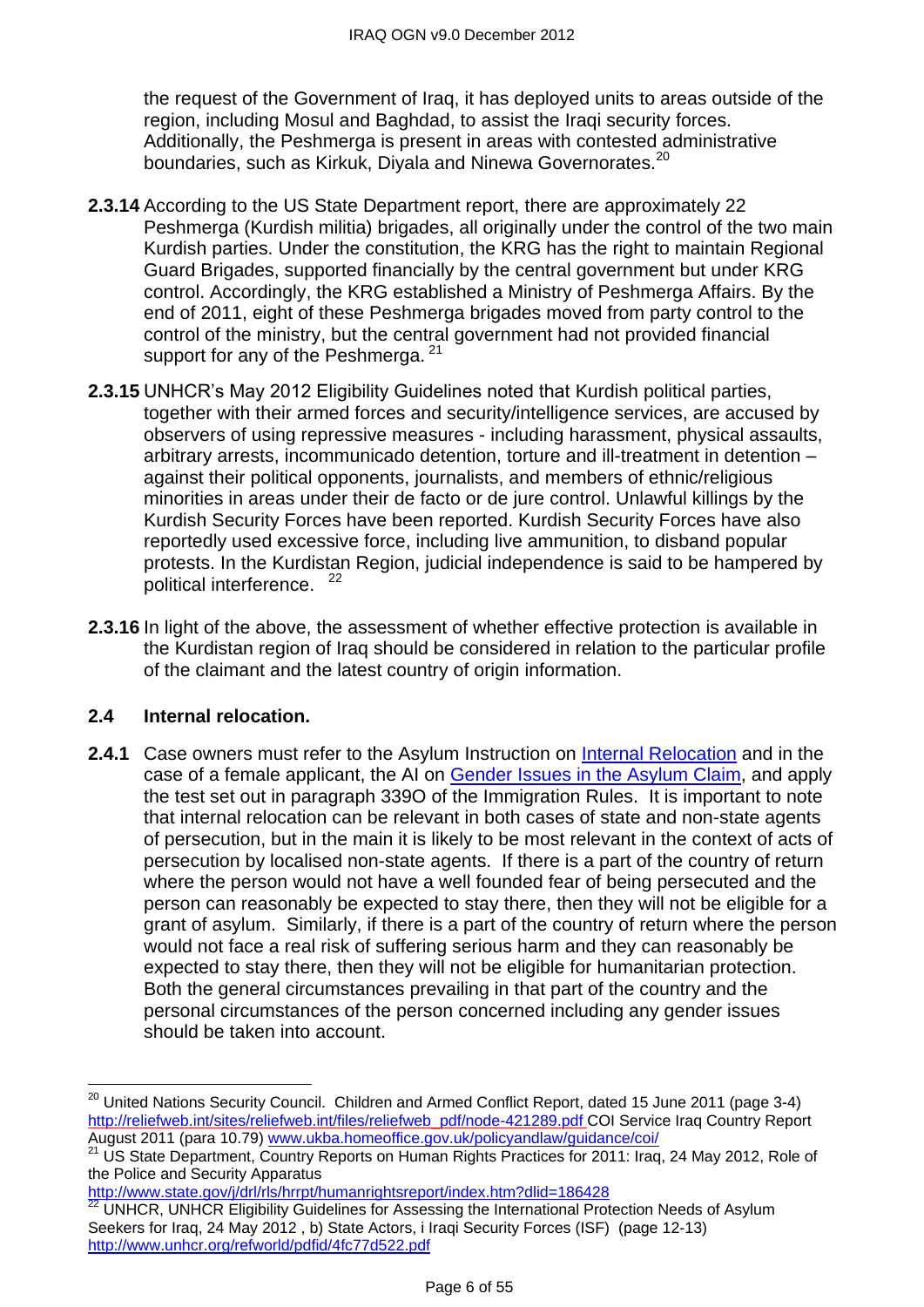- **2.4.2** Iragi nationals are issued with four documents, a Iragi Nationality Document, a ID card (Jensiya), a Residence Card and a PDS (or ration card). Iraqi nationals are required to present these documents when seeking to relocate, or for any number of other issues, such as buying a car, obtaining a passport, getting married etc. <sup>23</sup> In order to relocate from one part of Iraq to another, it is necessary to produce these documents. In addition, there is a requirement to obtain permission from the council or security office in the area someone intended to relocate to. It might also be necessary to provide proof of accommodation in a new area, for instance a rental agreement or house deeds to allow an individual to relocate furniture and belongings from one area to another. $24$
- **2.4.3** The Ministry of Displacement and Migration (MoDM), have processes in place to help IDPs and returnees obtain any missing documentation. In the Kurdistan Region, the MoDM equivalent, the Bureau of Displacement and Migration (BMD), also provides support with documentation issues.  $25$
- **2.4.4** It is not necessary for an individual to return to their registered place of residence to transfer documents to a new area of Iraq. It is possible for example to apply at a registration office in Baghdad, to have documents transferred from elsewhere in Iraq. However the MoDM have said that in practice this does not happen because it is now safe enough for someone to return to their registered place of residence to arrange to transfer documents. The processes and procedures were the same throughout governorates across south and central Iraq.<sup>26</sup>
- **2.4.5** There are no laws restricting the freedom of movement for Iraqi nationals, neither are there laws which restrict Iraqi nationals from changing their permanent place of residence. In addition, there are no laws relating specifically to the freedom of movement of Internally Displaced Persons (IDPs). These rights of freedom of movement are enshrined in the Iraqi Constitution. However while there are no laws governing freedom of movement, there are certain 'regulations' which are required to be met, for instance the production of certain types of Iraqi documents and, in the presentation of personal information to the local council or police. <sup>27</sup>
- **2.4.6** The US State Department report noted that security forces can restrict movement pursuant to a warrant, impose a curfew, cordon off and search an area, and take other necessary security and military measures in response to security threats and

[www.ukba.homeoffice.gov.uk/policyandlaw/guidance/coi/](http://www.ukba.homeoffice.gov.uk/policyandlaw/guidance/coi/)

 $\overline{\phantom{a}}$ <sup>23</sup> Letter from Foreian and Commonwealth Office, dated 27 July 2011 entitled Freedom of Movement and requirements to transfer personal documentation in order to relocate in Iraq, 27 July 2011 (hard copy), COI Service Iraq Country Report August 2011 (para 30.02) [www.ukba.homeoffice.gov.uk/policyandlaw/guidance/coi/](http://www.ukba.homeoffice.gov.uk/policyandlaw/guidance/coi/)

<sup>24</sup> Letter from Foreign and Commonwealth Office, dated 27 July 2011 entitled Freedom of Movement and requirements to transfer personal documentation in order to relocate in Iraq, 27 July 2011 (hard copy), COI Service Iraq Country Report August 2011 (para 30.05)

 $25$  Letter from Foreign and Commonwealth Office, dated 27 July 2011 entitled Freedom of Movement and requirements to transfer personal documentation in order to relocate in Iraq, 27 July 2011 (hard copy), COI Service Iraq Country Report August 2011 (para 30.06) [www.ukba.homeoffice.gov.uk/policyandlaw/guidance/coi/](http://www.ukba.homeoffice.gov.uk/policyandlaw/guidance/coi/)

 $^{26}$ Letter from Foreign and Commonwealth Office, dated 27 July 2011 entitled Freedom of Movement and requirements to transfer personal documentation in order to relocate in Iraq, 27 July 2011 (hard copy), COI Service Iraq Country Report August 2011 (para 30.06)

[www.ukba.homeoffice.gov.uk/policyandlaw/guidance/coi/](http://www.ukba.homeoffice.gov.uk/policyandlaw/guidance/coi/)<br>27 Lotter from Fassius Carelian Control of Carelian Carelian Carelian Carelian Carelian Carelian Carelian Care<br>27 Lotter from Fassius Carelian Carelian Carelian Carelia

Letter from Foreign and Commonwealth Office, dated 27 July 2011 entitled Freedom of Movement and requirements to transfer personal documentation in order to relocate in Iraq, 27 July 2011 (hard copy),COI Service Iraq Country Report August 2011 (para 30.02) [www.ukba.homeoffice.gov.uk/policyandlaw/guidance/coi/](http://www.ukba.homeoffice.gov.uk/policyandlaw/guidance/coi/)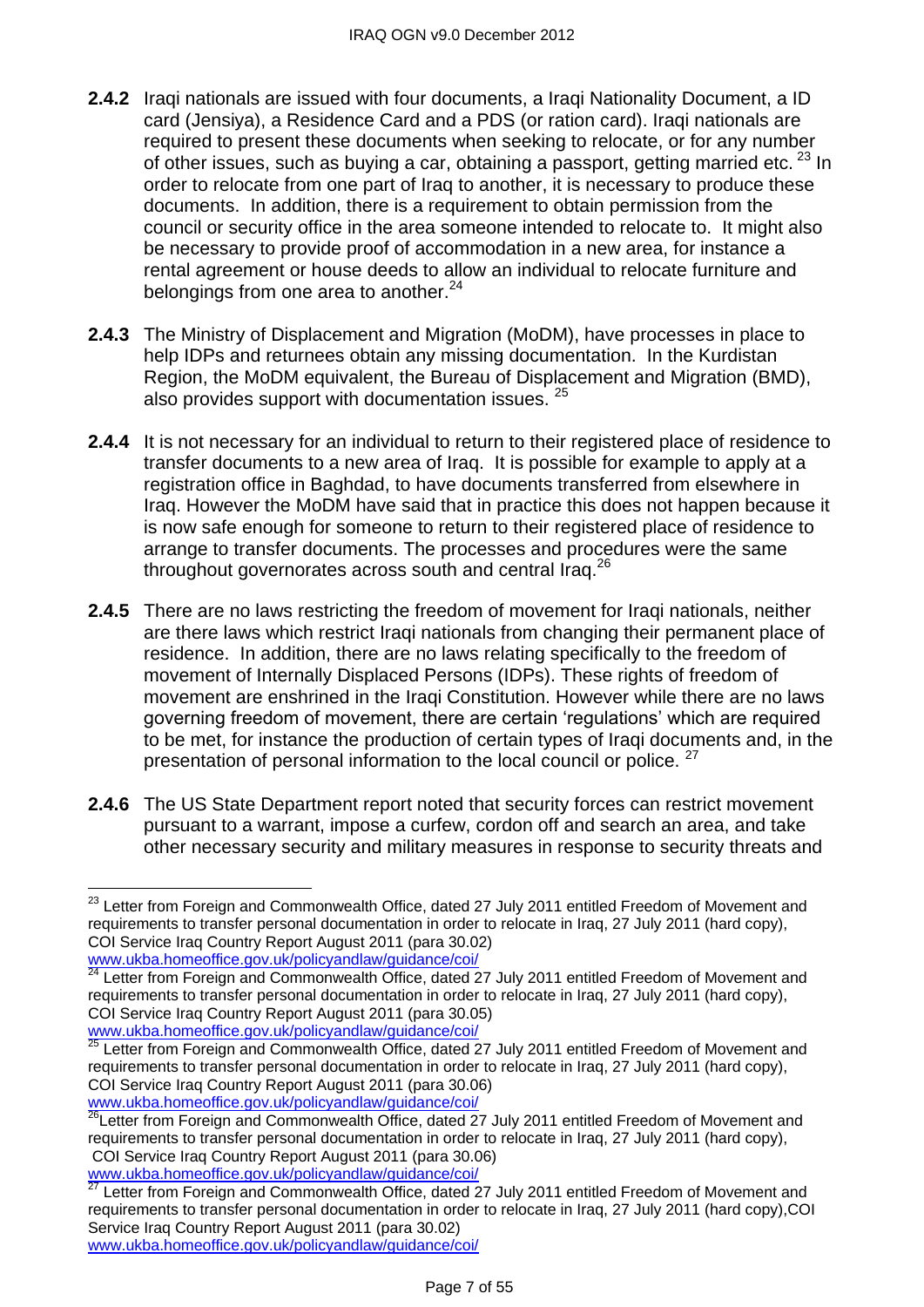attacks. There are no KRG laws that restrict movement across the areas administered by the KRG, but movement was restricted due to security procedures. Citizens (of any ethnicity, including Kurds) crossing into the region from the south were obligated to stop at checkpoints and undergo personal and vehicle inspections. Officials prevented individuals from entering into the region if they were deemed a security threat. Entry for male Arabs was reportedly more difficult than for others. The officer in charge at the checkpoint was empowered to decline entry into the region.<sup>28</sup>

- **2.4.7** To accommodate increasing numbers of summer and holiday visitors, the KRG security authorities have worked out agreements with other provinces whereby tourist agencies submitted names of visitors in advance for preclearance. Visitors must show where they are lodging and how long they intend to stay.<sup>29</sup>
- **2.4.8** The government estimated that there were approximately 2.5 million IDPs and that about 40% of them were in Baghdad. Sectarian violence that began in 2006 displaced Shia, Sunni, and Christian families. According to the UNHCR, in December approximately 1.3 million people remained internally displaced due to sectarian violence that occurred from 2006 to 2008. Approximately 200,000 remained displaced due to violence that occurred between 2003 and 2005, and approximately one million remained displaced due to policies implemented by the former regime prior to 2003. <sup>30</sup>
- **2.4.9** The UNHCR reported 67,080 Iraqi refugees and 193,610 IDPs registered returns during 2011; these refugees and displaced persons returned to their places of origin or integrated into new communities in the country. While the return figures for 2011 were higher than the 26,410 refugee returns and 92,480 IDP returns recorded in 2010, the number of registered IDPs remained largely the same, likely due to the government reopening the IDP registration process. The UNHCR's August Iraq Returnee Monitoring Report noted that 64% of the estimated 37,000 registered and unregistered refugee returnee families monitored by the UNHCR between August 2010 and July 2011 permanently returned to the country because of improved security and political conditions in Baghdad. Almost all received the Ministry of Migration and Displacement's (MODM) four million dinar [approximately £2,126] returnee grant. While security gains and access to assistance attracted Iraqi refugees to return, high unemployment and an unstable political environment created significant challenges. Many displaced Iraqis reported that they remained unwilling or unable to return to their homes because they feared their religious affiliation would make them an unsafe minority in neighbourhoods segregated along lines of religious identity.<sup>31</sup>

<http://www.state.gov/j/drl/rls/hrrpt/humanrightsreport/index.htm?dlid=186428>

 $\overline{a}$ 

<http://www.state.gov/j/drl/rls/hrrpt/humanrightsreport/index.htm?dlid=186428>

<http://www.state.gov/j/drl/rls/hrrpt/humanrightsreport/index.htm?dlid=186428>

**<sup>31</sup>** US State Department, Country Reports on Human Rights Practices for 2011: Iraq, 24 May 2012, Role of the Police and Security Apparatus d. Freedom of Movement, Internally Displaced Persons, Protection of Refugees, and Stateless Persons

<http://www.state.gov/j/drl/rls/hrrpt/humanrightsreport/index.htm?dlid=186428>

**<sup>28</sup>** US State Department, Country Reports on Human Rights Practices for 2011: Iraq, 24 May 2012, Role of the Police and Security Apparatus d. Freedom of Movement, Internally Displaced Persons, Protection of Refugees, and Stateless Persons

**<sup>29</sup>** US State Department, Country Reports on Human Rights Practices for 2011: Iraq, 24 May 2012, Role of the Police and Security Apparatus d. Freedom of Movement, Internally Displaced Persons, Protection of Refugees, and Stateless Person

**<sup>30</sup>** US State Department, Country Reports on Human Rights Practices for 2011: Iraq, 24 May 2012, Role of the Police and Security Apparatus d. Freedom of Movement, Internally Displaced Persons, Protection of Refugees, and Stateless Persons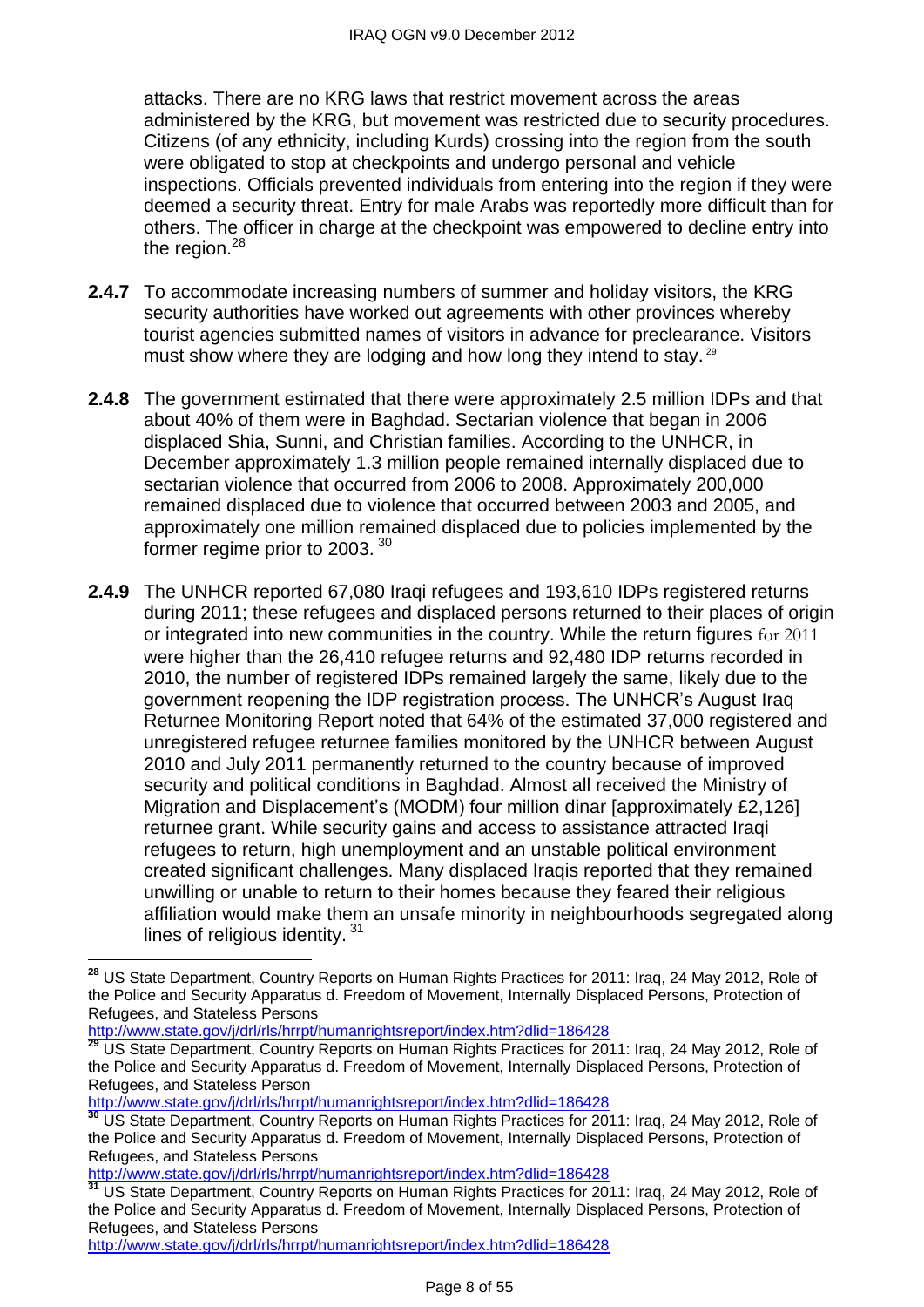- **2.4.10** The majority of those displaced pre-2003 were moved under the prior regime's policy of Arabization. Many of them have returned to their areas of origin but were included in the displaced population because they were unable to regain their original property and residences, generally in central and southern Iraq. Both Arabs and Kurds displaced in this way have a right to compensation and a process exists, but the government has been slow to implement it.<sup>32</sup>
- **2.4.11** The Iraqi government engage in efforts to promote the safe, voluntary return or resettlement of IDPs. The government had laws and policies in place to protect IDPs in accordance with the UN Guiding Principles on Internal Displacement. In September the government appointed Dr. Farhat Na'emat Ullah Hussain as the national coordinator for displacement issues to implement the MODM's proposed comprehensive strategy, a draft national policy on displacement that recognizes local integration as a legal option for IDPs. While local integration was incorporated into government efforts, the government also continued to encourage families to return to their original homes.<sup>33</sup> The U.S. State Department reports that "Lack of registration limited IDPs' access to basic services and legal documentation to receive food rations from the public distribution system".<sup>34</sup> In September 2012, UNHCR reported that "Some 467,000 persons – comprising of IDPs, returnees and squatters - remain in more than 382 settlements throughout the country, with 191,163 of them living in 12 illegal settlements in the capital, on public land or in public buildings, facing harsh living conditions, with limited access to electricity, adequate sanitation, schools, as well as job opportunities, in addition to being at risk of eviction by the authorities".  $35$  IOM similarly reports that collective settlements "often lack access to basic services such as water, sanitation, and electricity; situations that become further strained by the arrival of new occupants". <sup>36</sup>
- **2.4.12** The main physical barriers to internal movement across central and southern Iraq are the regular security checkpoints. However provided an individual had the necessary identity documents, there was usually no problem in passing these areas. $^{37}$
- **2.4.13** The Danish Immigration Service 2010 Fact Finding Mission found that any Iraqi national in possession of an Iraqi ID, a Jinsiya (Nationality card) or an Iraqi passport would be able to enter Kurdistanh Region of Iraq without any restrictions. An Iraqi not in possession of those documents would not be allowed to enter KRI at any

**<sup>32</sup>** US State Department, Country Reports on Human Rights Practices for 2011: Iraq, 24 May 2012, Role of the Police and Security Apparatus d. Freedom of Movement, Internally Displaced Persons, Protection of Refugees, and Stateless Persons <http://www.state.gov/j/drl/rls/hrrpt/humanrightsreport/index.htm#wrapper> **<sup>33</sup>** US State Department, Country Reports on Human Rights Practices for 2011: Iraq, 24 May 2012, Role of the Police and Security Apparatus d. Freedom of Movement, Internally Displaced Persons, Protection of Refugees, and Stateless Persons <http://www.state.gov/j/drl/rls/hrrpt/humanrightsreport/index.htm#wrapper> <sup>34</sup> US State Department, Country Reports on Human Rights Practices for 2011: Iraq, 24 May 2012, Role of the Police and Security Apparatus d. Freedom of Movement, Internally Displaced Persons, Protection of Refugees, and Stateless Persons

<http://www.state.gov/j/drl/rls/hrrpt/humanrightsreport/index.htm?dlid=186428>

<sup>&</sup>lt;sup>35</sup> UNHCR, Iraq Factsheet, September 2012 <http://www.iauiraq.org/documents/1816/September%202012%20fact%20sheet-En.pdf> IOM, Iraq Special Report- Shelter, July 2012

<http://www.iauiraq.org/documents/1762/IOM%20IRAQ%20SPECIAL%20REPORT%20-%20SHELTER.pdf> Letter from Foreign and Commonwealth Office, dated 27 July 2011 entitled Freedom of Movement and requirements to transfer personal documentation in order to relocate in Iraq, 27 July 2011 (hard copy), COI Service Iraq Country Report August 2011 (para 30.03) [www.ukba.homeoffice.gov.uk/policyandlaw/guidance/coi/](http://www.ukba.homeoffice.gov.uk/policyandlaw/guidance/coi/)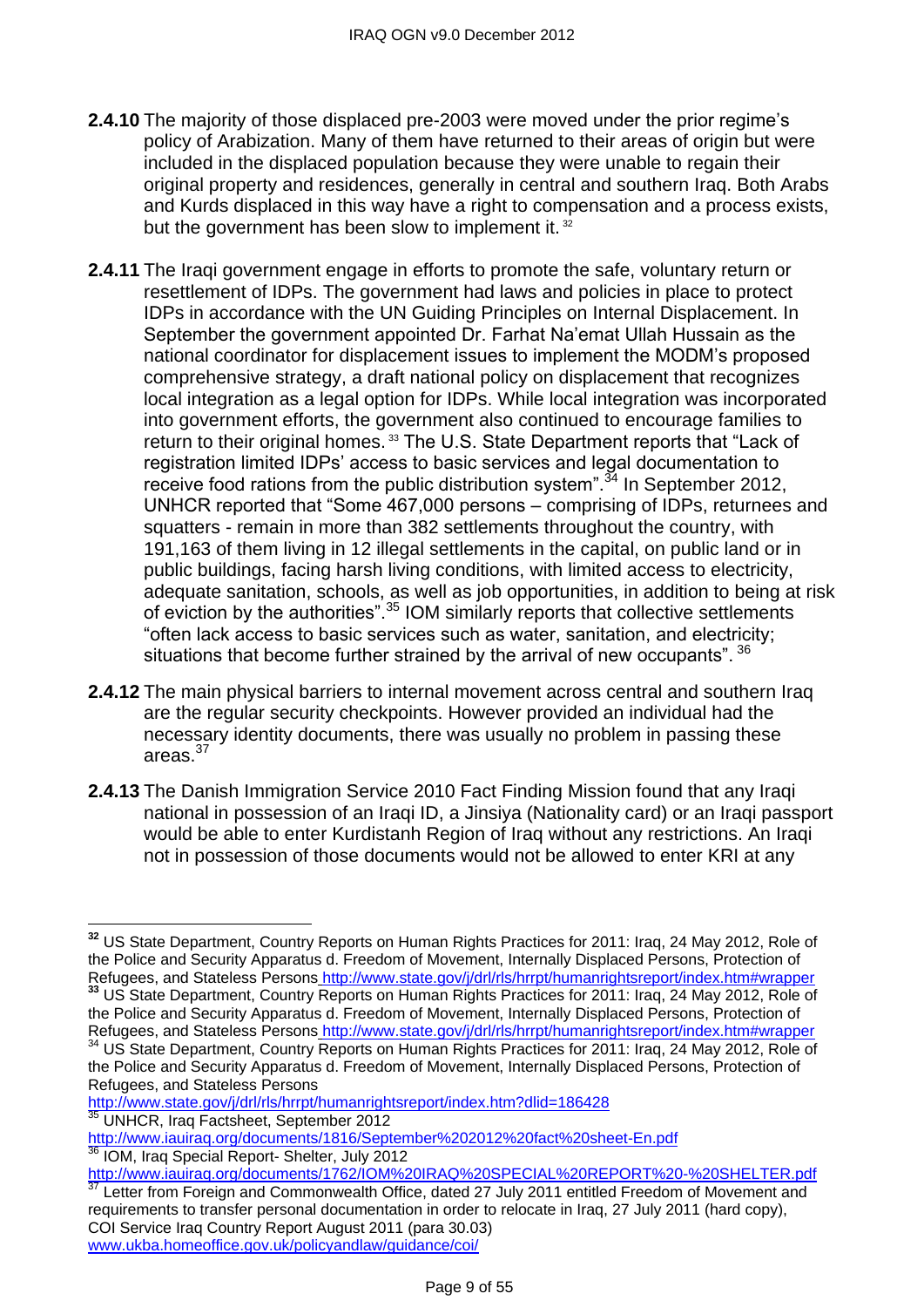checkpoint.<sup>38</sup> Case owners should also refer to the March 2012 joint report of the Danish Immigration Service/UK Border Agency fact finding mission to Erbil and Dahuk, Kurdistan Region of Iraq (KRI), conducted 11 to 22 November 2011; (Update (2) on entry procedures at Kurdistan Regional government checkpoints (KRG); residence procedures in Kurdistan Region of Iraq (KRI) and arrival procedures at Erbil and Suleimaniyah airports (for Iraqis travelling from non-KRI areas of Iraq)). $^{39}$ 

- **2.4.15** In the May 2012 UNHCR Eligibility Guidelines, UNHCR said that they generally consider that IFA/IRA [internal flight alternative/internal relocation alternative] in the Kurdistan Region is not relevant for many Iraqis due to the accessibility issues. In addition, IFA/IRA in the Kurdistan Region is not reasonable for many Iraqis due to difficulties in accessing livelihood opportunities, affordable housing, education, and food through the Public Distribution System. Persons fleeing persecution emanating from state or non-state actors from the Kurdistan Region will generally not be able to find protection in another part of the Kurdistan Region. <sup>40</sup>
- **2.4.16** In considering internal flight/movement within southern and central Iraq, the May 2012 UNHCR Eligibility Guidelines - which were taken into account by the Upper Tribunal in [HM and others \(Article 15\(c\)\) Iraq CG \[2012\] UKUT 00409\(IAC\),](http://www.bailii.org/uk/cases/UKUT/IAC/2012/00409_ukut_iac_2012_hm_ors_iraq_cg.html) - said that UNHCR generally consider that even in cases where an IFA/IRA could be relevant because the agents of persecution are non-state agents whose reach does not extend to a proposed IFA/IRA area in southern and central Iraq, an IFA/IRA may not be a reasonable option in most cases. Reports of insecurity, problematic living conditions and lack of documentation in southern and central Iraq militate against the availability of an IFA/IRA. Further, relocation to an area with a predominantly different ethnic or religious demographic is not reasonable due to latent or overt tensions between ethnic or religious groups. This can be particularly the case when considering relocation of Sunnis to predominantly Shi'ite areas or vice versa.<sup>41</sup>
- **2.4.17** UK Border Agency does not however accept UNHCR's conclusions on internal relocation from the central governorates and consider that there is likely to be considerable scope for internal relocation that achieves both safety and reasonableness. In the country guidance case of [MK \(documents –](http://www.bailii.org/uk/cases/UKUT/IAC/2012/00126_ukut_iac_2012_mk_iraq_cg.html) relocation) Iraq [CG \[2012\] UKUT 00126 \(IAC\)](http://www.bailii.org/uk/cases/UKUT/IAC/2012/00126_ukut_iac_2012_mk_iraq_cg.html) the Upper Tribunal concluded that :the lack of documentation relating to identity in the form of the Civil Status ID (CSID), Iraqi Nationality Certificate (INC) and Public Distribution System (PDS) card (food ration card) is not ordinarily an insuperable problem and it is not a factor likely to make

<sup>&</sup>lt;sup>38</sup> Danish Immigration Service report entitled Entry Procedures and Residence in Kurdistan Region of Iraq (KRI) for Iraqi Nationals (Danish Entry Procedures Report 2010), published 15 April 2010 (page 9) <http://www.unhcr.org/refworld/category,COI,DIS,,,4bd95fe52,0.html> COI Service Iraq Country Report August 2011 (para 30.17) [www.ukba.homeoffice.gov.uk/policyandlaw/guidance/coi/](http://www.ukba.homeoffice.gov.uk/policyandlaw/guidance/coi/)

<sup>&</sup>lt;sup>39</sup> Joint report of the Danish Immigration Service/UK Border Agency fact finding mission to Erbil and Dahuk, Kurdistan Region of Iraq (KRI), conducted 11 to 22 November 2011. Update (2) on entry procedures at Kurdistan Regional government checkpoints (KRG); residence procedures in Kurdistan Region of Iraq (KRI) and arrival procedures at Erbil and Suleimaniyah airports (for Iraqis travelling from non-KRI areas of Iraq). March 2012. <http://www.ukba.homeoffice.gov.uk/sitecontent/documents/policyandlaw/coi/iraq/>

<sup>&</sup>lt;sup>40</sup> UNHCR, UNHCR Eligibility Guidelines for Assessing the International Protection Needs of Asylum Seekers for Iraq, 24 May 2012 b) Summary for IFA/IRA in Southern and Central (page 52) <http://www.unhcr.org/refworld/pdfid/4fc77d522.pdf>

<sup>41</sup> UNHCR, UNHCR Eligibility Guidelines for Assessing the International Protection Needs of Asylum Seekers for Iraq, 24 May 2012 b) Summary for IFA/IRA in Southern and Central Iraq (page 56) <http://www.unhcr.org/refworld/pdfid/4fc77d522.pdf>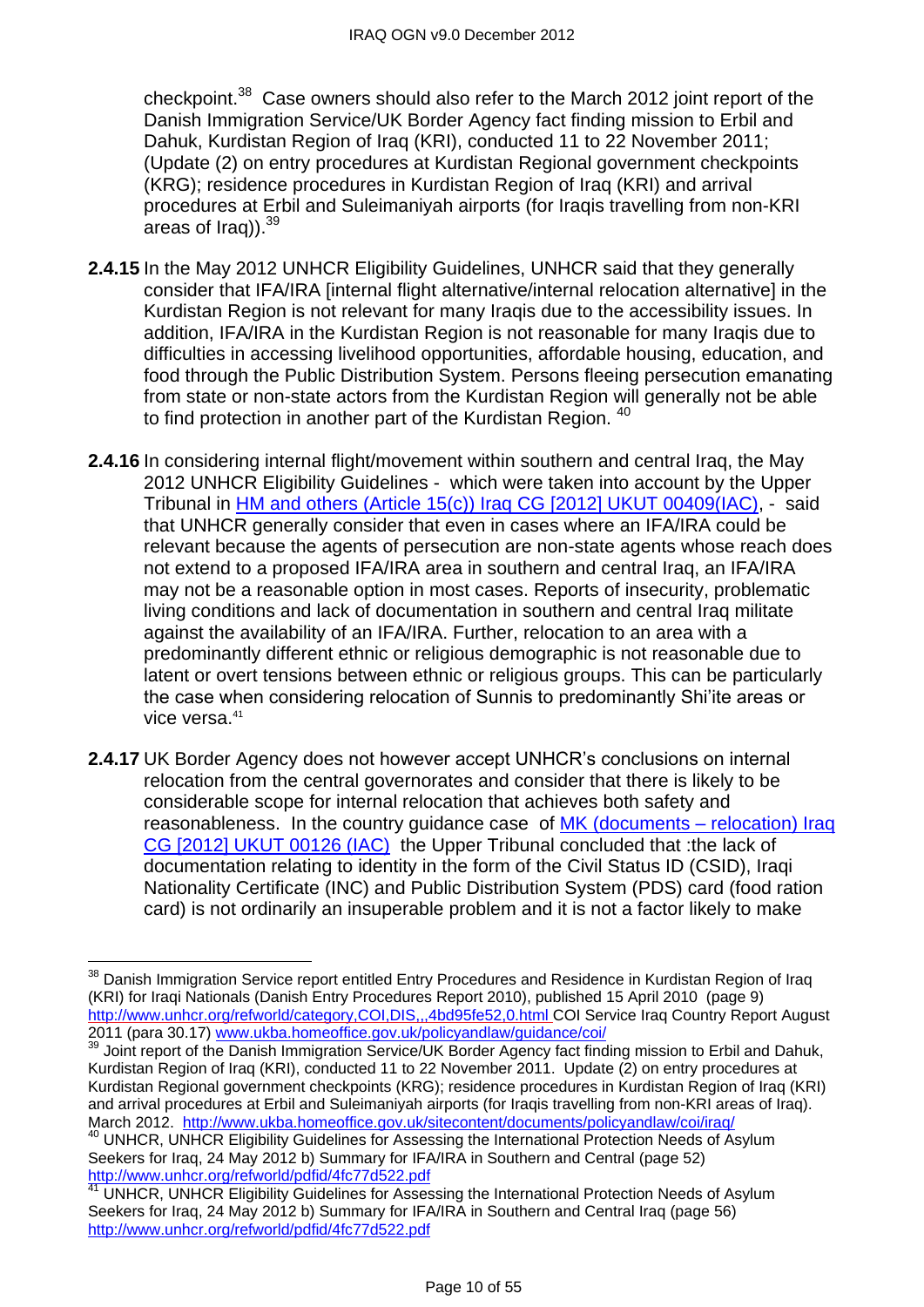return to any part of Iraq unsafe or unreasonable. The Upper Tribunal went on to find:

(2) (a) Entry into and residence in the KRG can be effected by any Iraqi national with a CSID, INC and PDS, after registration with the Asayish (local security office). An Arab may need a sponsor; a Kurd will not.

(b) Living conditions in the KRG for a person who has relocated there are not without difficulties, but there are jobs, and there is access to free health care facilities, education, rented accommodation and financial and other support from UNHCR.

(3) Despite bureaucratic difficulties with registration and the difficulties faced by IDPs, it is wrong to say that there is, in general, no internal flight alternative in Iraq, bearing in mind in particular the levels of governmental and NGO support available.

Where an IDP is unregistered, and hence is unlikely to have a PDS card, and is unable to access family, governmental or NGO support, it may be that relocation would be unreasonable, in particular, of course, if they faced a real risk of significant harm in their home area and could not therefore be expected to return there to renew their PDS card. The particular circumstances of a returnee may therefore be such as to make relocation unreasonable [para 87].

- **2.4.18** Furthermore in the country guidance case of **HM** and others (Article 15(c)) Iraq CG [\[2012\] UKUT 00409\(IAC\)](http://www.bailii.org/uk/cases/UKUT/IAC/2012/00409_ukut_iac_2012_hm_ors_iraq_cg.html) the Upper Tribunal found that further evidence that has become available since the Tribunal heard MK (documents - relocation) Iraq CG [\[2012\] UKUT 00126 \(IAC\)](http://www.bailii.org/uk/cases/UKUT/IAC/2012/00126_ukut_iac_2012_mk_iraq_cg.html) does not warrant any departure from its conclusions on internal relocation alternatives in the KRG or in central or southern Iraq save that the evidence is now sufficient to establish the existence of a Central Archive maintained by the Iraqi authorities retaining civil identity records on microfiche. which provides a further way in which a person can identify themselves and obtain a copy of their CSID, whether from abroad or within Iraq.
- **2.4.19** Case owners must carefully consider the relevance and reasonableness of internal relocation on a case by case basis taking full account of the individual circumstances of the particular claimant and the specific risk to that individual.
- **2.4.20**When considering the reasonableness or otherwise of internal relocation case owners will need to consider the health, financial circumstances and support network of the claimant as well as the suitability of the proposed area and whether this would be accessible to the returnee, taking into account issues such as ethnicity, religion, gender, place of habitual residence, age. Caseowners need to consider the ability of the persecutor to pursue the claimant in the proposed area, and the protection available to the claimant in that area from State authorities. The situation in Iraq is complex and still evolving. Claims should be considered with the most up-to-date country of origin information.

# <span id="page-10-0"></span>**2.5Country guidance caselaw**

**[HM and others \(Article 15\(c\)\) Iraq CG \[2012\] UKUT 00409\(IAC\)](http://www.bailii.org/uk/cases/UKUT/IAC/2012/00409_ukut_iac_2012_hm_ors_iraq_cg.html)** In this country guidance case the Upper Tribunal found that: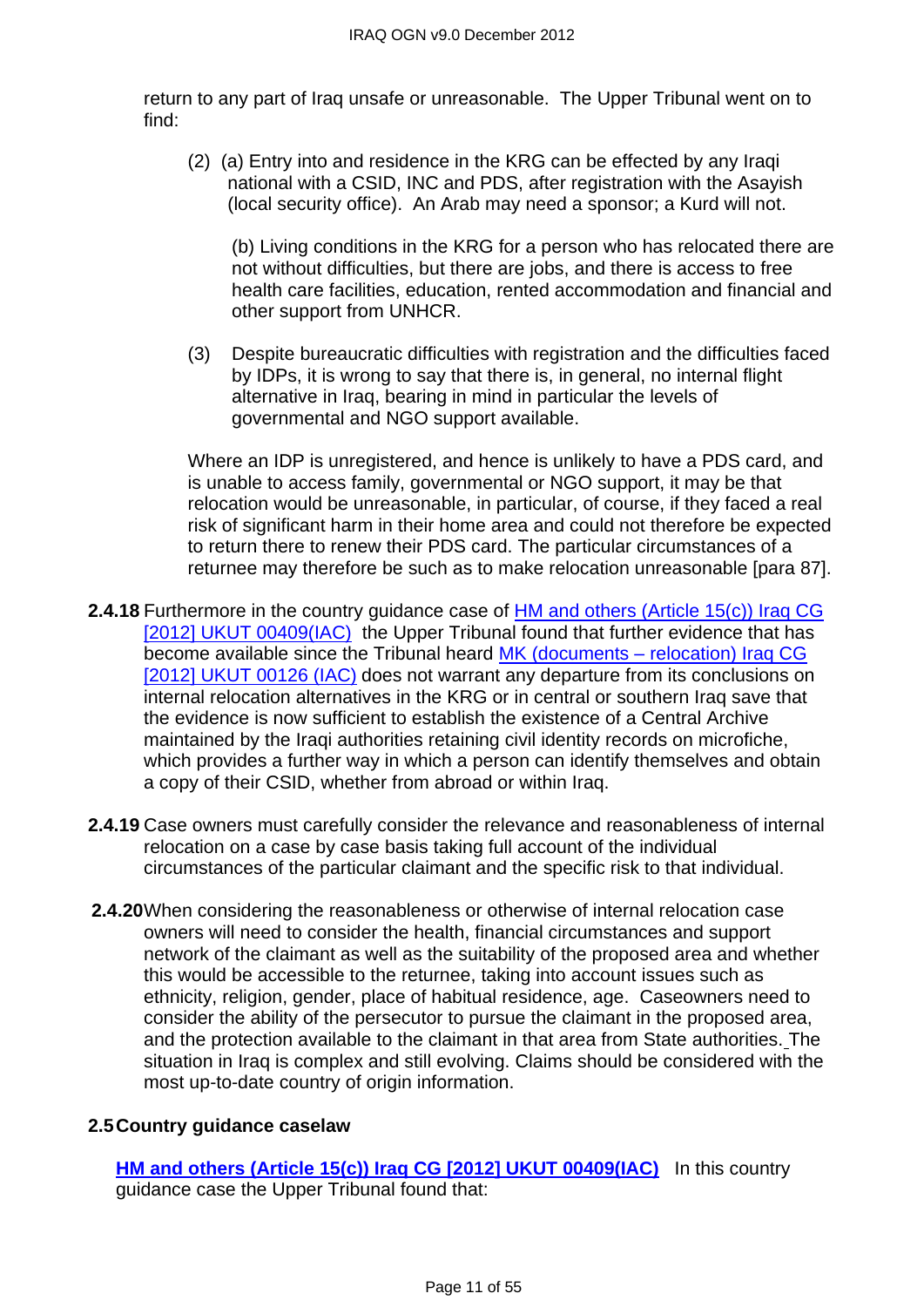- (i) Whilst the focus of the present decision is the current situation in Iraq, nothing in the further evidence now available indicates that the conclusions that the Tribunal in HM1 reached about country conditions in Iraq were wrong.
- (ii) As regards the current situation, the evidence does not establish that the degree of indiscriminate violence characterising the current armed conflict taking place in the five central governorates in Iraq, namely Baghdad, Diyala, Tameen (Kirkuk), Ninewah, Salah Al-Din, is at such a high level that substantial grounds have been shown for believing that any civilian returned there would solely on account of his presence there face a real risk of being subject to that threat.
- (iii) Nor does the evidence establish that there is a real risk of serious harm under Article 15(c) for civilians who are Sunni or Shi'a or Kurds or have former Ba'ath Party connections: these characteristics do not in themselves amount to "enhanced risk categories" under Article 15(c)'s "sliding scale" (see [39] of [Elgafaji](http://www.bailii.org/eu/cases/EUECJ/2009/C46507.html)*)*.
- (iv) Further evidence that has become available since the Tribunal heard [MK](http://www.bailii.org/uk/cases/UKUT/IAC/2012/00126_ukut_iac_2012_mk_iraq_cg.html)  (documents – [relocation\) Iraq CG \[2012\] UKUT 00126 \(IAC\).](http://www.bailii.org/uk/cases/UKUT/IAC/2012/00126_ukut_iac_2012_mk_iraq_cg.html) does not warrant any departure from its conclusions on internal relocation alternatives in the KRG or in central or southern Iraq save that the evidence is now sufficient to establish the existence of a Central Archive maintained by the Iraqi authorities retaining civil identity records on microfiche, which provides a further way in which a person can identify themselves and obtain a copy of their CSID, whether from abroad or within Iraq.
- (v) Regarding the issue of whether there would be a risk of treatment contrary to Article 3 ECHR arising from returns from the UK to Baghdad International Airport (BIAP):
	- a. If a national of Iraq who has failed to establish that conditions inside Iraq are unsafe is compulsorily returned to Baghdad International Airport (BIAP) on either a current or expired Iraqi passport, there is no real risk of detention in the course of BIAP procedures (except possibly in respect of those who are the subject of a judicial order or arrest warrant). Nor is there such a risk if such a person chooses to make a voluntary return with a laissez passer document which can be issued by the Iraqi embassy in the UK.
	- b. If, however, such a person is compulsorily returned to BIAP without either a current or expired Iraqi passport, he may be at risk of detention in the course of BIAP procedures and it cannot be excluded that the detention conditions might give rise to a real risk of treatment contrary to Article 3 ECHR. Such a risk is however, purely academic in the UK context because under the current UK returns policy there will be no compulsory return of persons lacking such documents.

The Tribunal also made the following relevant additional findings:

#### Sunni/Shi'a

297 … However, whilst for the above reasons we find the evidence as a whole insufficient to establish Sunni or Shi'a identity as in itself an "enhanced risk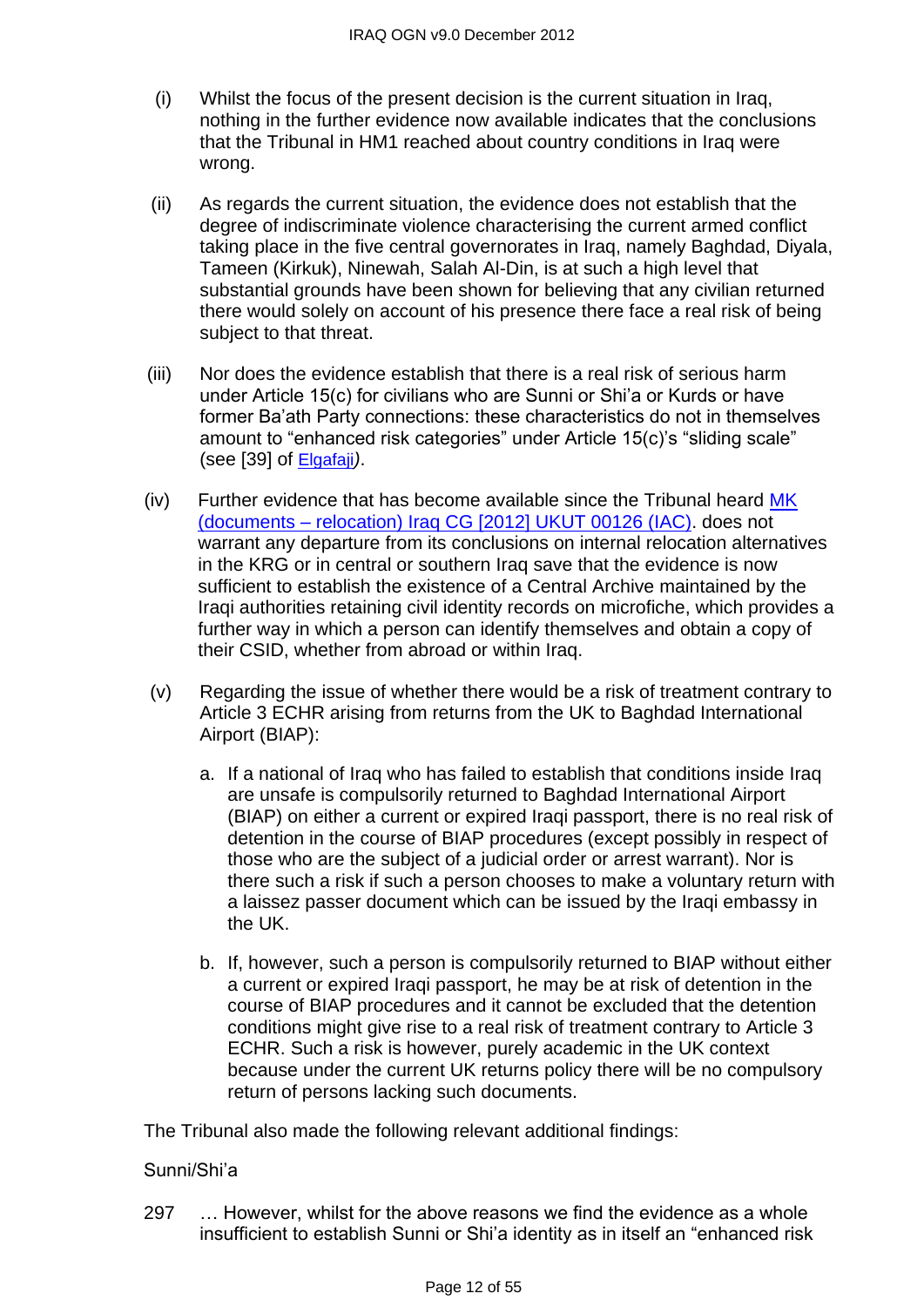category" under Article 15(c), we do accept that depending on the individual circumstances, and in particular on their facing return to an area where their Sunni or Shi'a brethren are in a minority, a person may be able to establish a real risk of Article 15(c). (They may, of course, also be able to establish a real risk of persecution under the Refugee Convention or of treatment contrary to Article 3 of the ECHR). […]

#### Former Ba'athists

301. It was also suggested in the written reports of the two experts that being a former Ba'athist or member of his/her family would be sufficient to place one in an enhanced risk category for Article 15(c) purposes. However, the evidence as a whole does not indicate that such persons are at real risk of indiscriminate violence. Rather, it indicates that whether former Ba'athists are targeted depends very much on their individual circumstances. Family members of former Ba'athists do not appear to be of concern as a group in their own right. […]

#### State protection

302. With reference to the evidence relating to the extent of state failure (one of the further "metrics" for assessing the level of indiscriminate violence), it is clear that there are significant shortcomings in the ability and sometimes the willingness of the authorities in central and southern Iraq to protect their population. Iraq remains second in global indexes of failed states. At the same time, like the Tribunal in HM1 at [211], we would observe that, this "metric" must be considered in the context of the existing levels of physical violence and the related threats they pose to the civilian population. The protection concerned is principally about that which a state is able to afford its citizens in a time of war and emergency; it is not principally about whether, for example, there is a criminal justice system ensuring punishment of offenders. In this context we observe that in terms of the basic task of the Iraqi state in providing security, the evidence indicates that the ISF is widely acknowledged as increasingly capable and united notwithstanding problems of corruption and infiltration by militants and political disunity. Bearing in mind that there is still a state of armed conflict in Iraq and that the situation is not one in which the state is required by international human rights law to guarantee all human rights (derogable as well as non-derogable), we consider that despite serious shortcomings the state authorities have been able to keep the level of indiscriminate violence significantly below what it was in 2006 and 2007.

**Note:** Case owners should note that the above determination may be subject to appeal, however as stated by the Court of Appeal in SG(Iraq) [2012] EWCA Civ [940,](http://www.bailii.org/ew/cases/EWCA/Civ/2012/940.html) country guidance determinations of the Upper Tribunal remain authoritative unless and until they are set aside on appeal or replaced by a subsequent country guidance determination. Case owners must therefore follow the above guidance pending the outcome of any appeal. A claimant affected by, but not party to, a country guidance determination which is under appeal to the Court of Appeal is not entitled to an automatic stay of removal pending the outcome of the appeal. It is in the court's discretion to grant a stay, but the court should not stay removal pending the decision of the Court of Appeal unless the claimant had adduced a clear and coherent body of evidence that the findings of the tribunal were in error.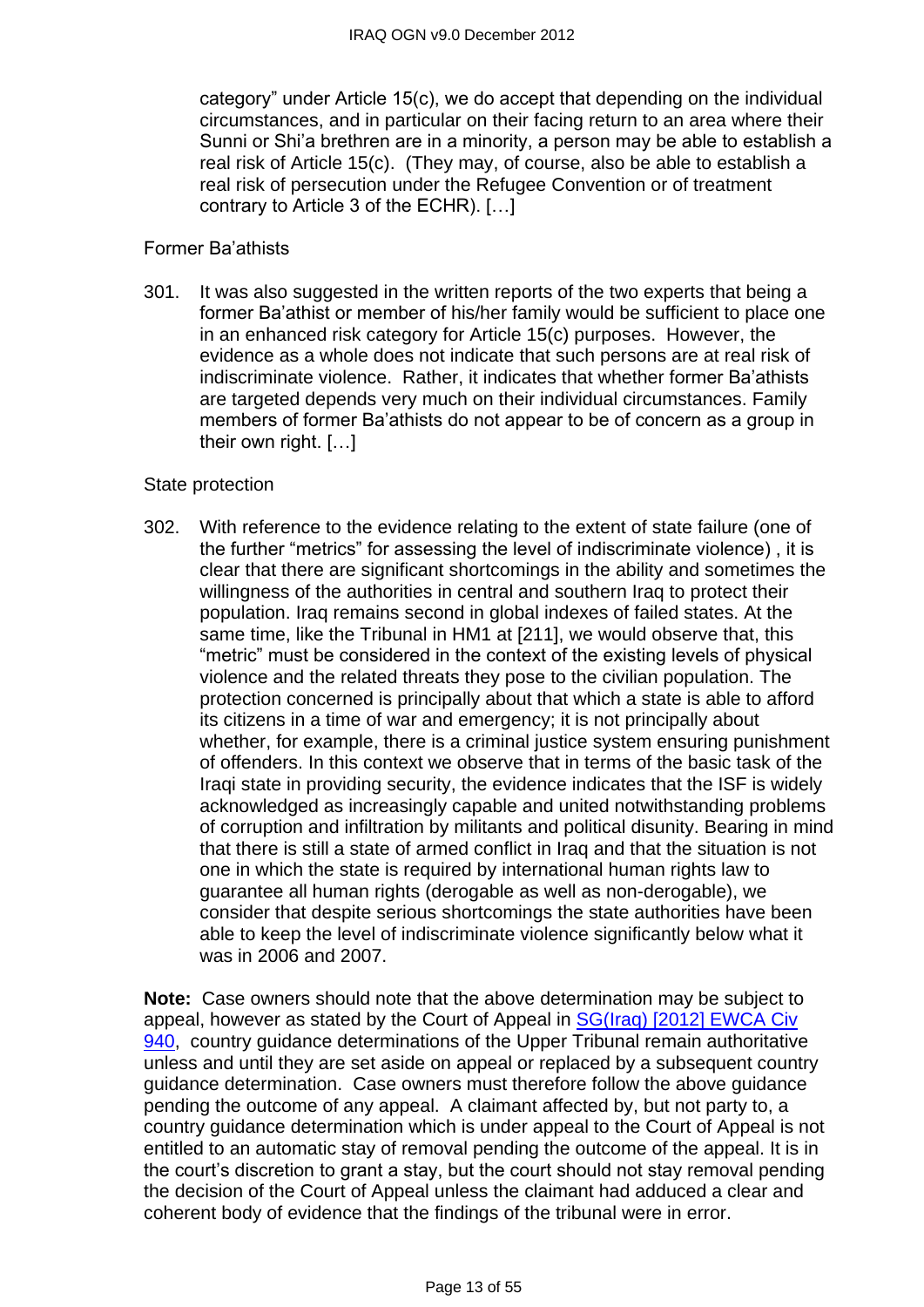**[Supreme Court. RT \(Zimbabwe\) & others](http://www.bailii.org/uk/cases/UKSC/2012/38.html)** *v* **Secretary of State for the Home [Department \[2012\] UKSC 38 \(25 July 2012\)](http://www.bailii.org/uk/cases/UKSC/2012/38.html)** The Supreme Court ruled that the rationale of the decision in [HJ \(Iran\)](http://www.bailii.org/uk/cases/UKSC/2010/31.html) applies to cases concerning imputed political opinion. Under both international and European human rights law, the right to freedom of thought, opinion and expression protects non-believers as well as believers and extends to the freedom not to hold and not to express opinions. Refugee law does not require a person to express false support for an oppressive regime, any more than it requires an agnostic to pretend to be a religious believer in order to avoid persecution.Consequently an individual cannot be expected to modify their political beliefs, deny their opinion (or lack thereof) or feign support for a regime in order to avoid persecution.

**MK (documents – [relocation\) Iraq CG \[2012\] UKUT 00126 \(IAC\)](http://www.bailii.org/uk/cases/UKUT/IAC/2012/00126_ukut_iac_2012_mk_iraq_cg.html)**. In this country guidance case the Upper Tribunal concluded that:

- (1) Since the lack of documentation relating to identity in the form of the Civil Status ID (CSID), Iraqi Nationality Certificate (INC) and Public Distribution System (PDS) card (food ration card) is not ordinarily an insuperable problem, it is not a factor likely to make return to any part of Iraq unsafe or unreasonable.
	- a) The CSID is an important document, both in its own right and as a gateway to obtaining other significant documents such the INC and the PDS. An inability to replace the CSID is likely to entail inability to access the INC and PDS.
	- b) Although the general position is that a person who wishes to replace a lost CSID is required to return to their home area in order to do so, there are procedures as described in this determination available which make it possible (i) for Iraqis abroad to secure the issue of a new CSID to them through the offices of the local Iraqi Embassy; (ii) for Iraqis returned to Iraq without a CSID to obtain one without necessarily having to travel to their home area. Such procedures permit family members to obtain such documentation from their home areas on an applicant's behalf or allow for a person to be given a power of attorney to obtain the same. Those who are unable immediately to establish their identity can ordinarily obtain documentation by being presented before a judge from the Civil Status Court, so as to facilitate return to their place of origin.
- (2) (a) Entry into and residence in the KRG can be effected by any Iraqi national with a CSID, INC and PDS, after registration with the Asayish (local security office). An Arab may need a sponsor; a Kurd will not.
	- (b) Living conditions in the KRG for a person who has relocated there are not without difficulties, but there are jobs, and there is access to free health care facilities, education, rented accommodation and financial and other support from UNHCR.
- (3) Despite bureaucratic difficulties with registration and the difficulties faced by IDPs, it is wrong to say that there is, in general, no internal flight alternative in Iraq, bearing in mind in particular the levels of governmental and NGO support available.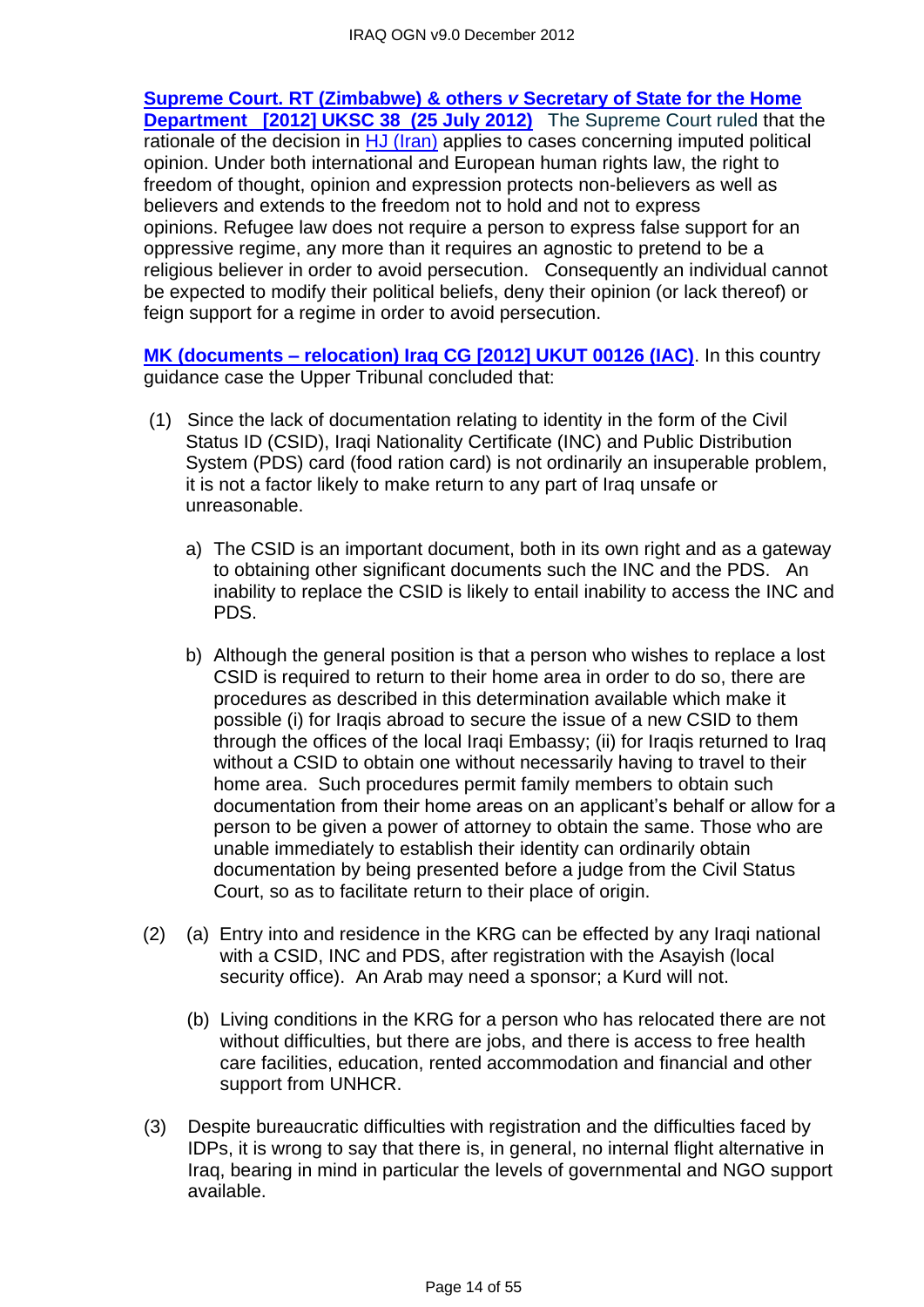(4) Whilst the situation for women in Iraq is, in general, not such as to give rise to a real risk of persecution or serious harm, there may be particular problems affecting female headed households where family support is lacking and jobs and other means of support may be harder to come by. Careful examination of the particular circumstances of the individual's case will be especially important.

#### **[EA \(Sunni/Shi'a mixed marriages\) Iraq CG \[2011\] UKUT 00342 \(IAC](http://www.bailii.org/uk/cases/UKUT/IAC/2011/00342_ukut_iac_2011_ea_iraq_cg.html)**). **26 [September 2011](http://www.bailii.org/uk/cases/UKUT/IAC/2011/00342_ukut_iac_2011_ea_iraq_cg.html)** In this country quidance case the Upper Tribunal concluded that:

- (i) In general there is not a real risk of persecution or other significant harm to parties to a Sunni/Shi'a marriage in Iraq.
- (ii) It may, however, be shown that there are enhanced risks, crossing the relevant risk thresholds, in rural and tribal areas, and in areas where though a Sunni man may marry a Shi'a woman without risk, the converse may not pertain.
- (iii) Even if an appellant is able to demonstrate risk in his/her home area, in general it will be feasible for relocation to be effected, either to an area in a city such a Baghdad, where mixed Sunni and Shi'a families live together, or to the Kurdistan region.

In its determination the Upper Tribunal also stated (at Para 21): "It is in our view reasonable to conclude the situation has not changed materially since the publication of the country guidance in [HM and Others \(Article 15\(c\)\) Iraq CG \[2010\]](http://www.bailii.org/uk/cases/UKUT/IAC/2010/00331_ukut_iac_2008_hm_others_iraq_cg.html)  [UKUT 331 \(IAC\) 22 September 2010](http://www.bailii.org/uk/cases/UKUT/IAC/2010/00331_ukut_iac_2008_hm_others_iraq_cg.html) as regards the general levels of violence in Iraq. Clearly there has been an improvement since 2006/2007, but equally significant problems remain and there are particularly categories of people… who are at especial risk."

#### **[HM and Others \(Article 15\(c\)\) Iraq CG \[2010\] UKUT 331 \(IAC\) 22 September](http://www.bailii.org/uk/cases/UKUT/IAC/2010/00331_ukut_iac_2008_hm_others_iraq_cg.html)**

**[2010.](http://www.bailii.org/uk/cases/UKUT/IAC/2010/00331_ukut_iac_2008_hm_others_iraq_cg.html)** This country guidance case primarily concerned whether, under Article 15(c) of the Qualification Directive, there is in Iraq such a high level of indiscriminate violence that any civilian returned there would be at risk of serious harm. The Upper Tribunal found that:

- i. Rule 9(5) of the Tribunal Procedure (Upper Tribunal) Rules 2008, which provides for UNHCR participation in Upper Tribunal proceedings as an intervener in an "asylum case", is to be construed purposively to include subsidiary (humanitarian) protection.
- ii. In deciding whether to accept an application by an appellant to withdraw an appeal in an asylum-related case which the parties have previously agreed was suitable for fresh Tribunal country guidance, particularly relevant will be the importance to the public interest of the Tribunal assisting immigration judges, primary decision-makers and litigants in giving such guidance wherever it is possible and reasonably practical to do so.
- iii. The Tribunal may decide that permission to adduce an expert report on a country guidance case shall be given on the basis that the report is disclosed to the Upper Tribunal irrespective of whether the commissioning party intends to call the witness.
- iv. Following [Elgafaji](http://www.bailii.org/eu/cases/EUECJ/2009/C46507.html), Case C-465/07, [2009] EUECJ C-465/07 and [QD \(Iraq\)](http://www.bailii.org/ew/cases/EWCA/Civ/2009/620.html)  [\[2009\] EWCA Civ 620,](http://www.bailii.org/ew/cases/EWCA/Civ/2009/620.html) in situations of armed conflict in which civilians are affected by the fighting, the approach to assessment of the level of risk of indiscriminate violence must be an inclusive one, subject only to the need for there to be a sufficient causal nexus between the violence and the conflict.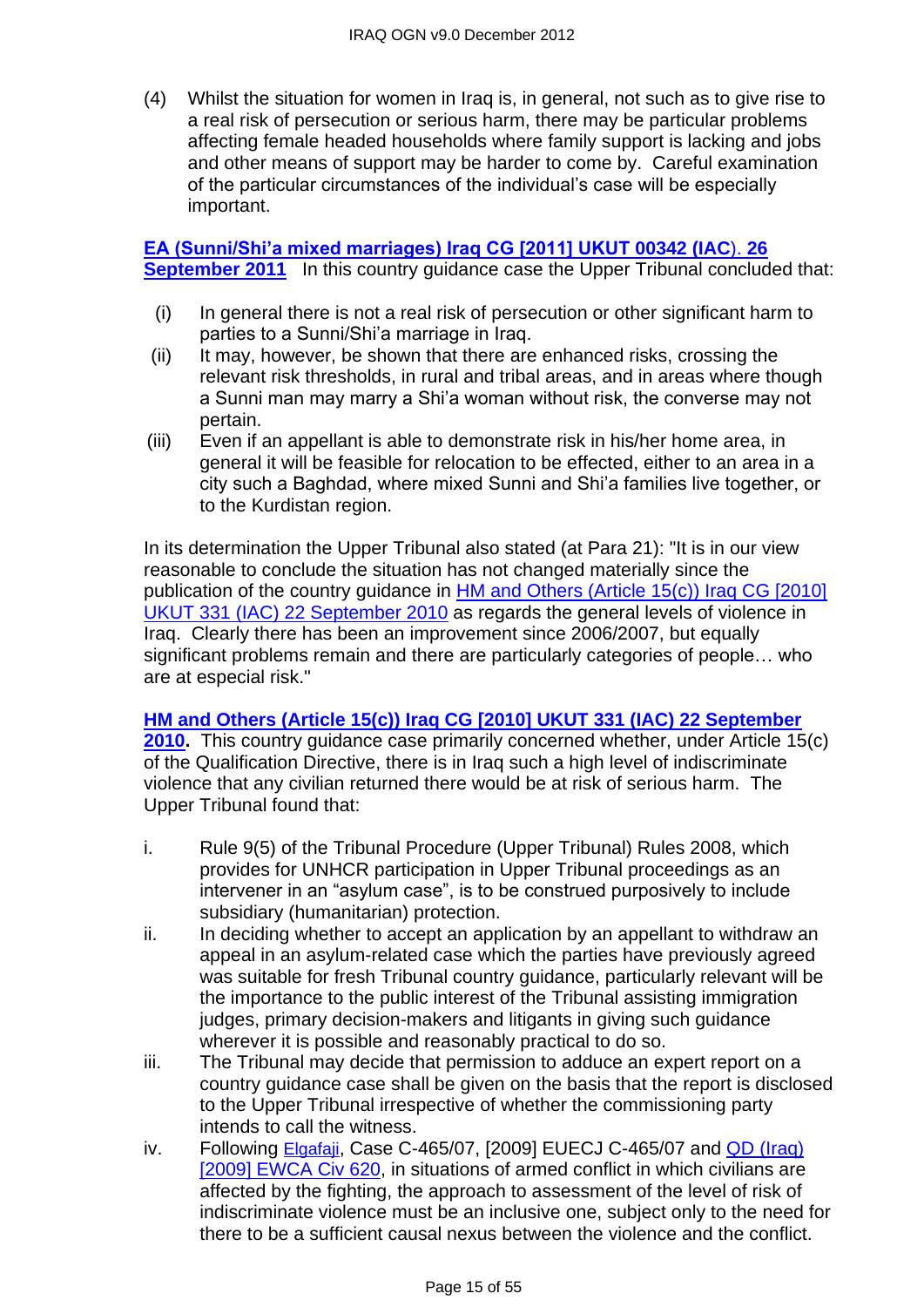- v. The degree of indiscriminate violence characterising the current armed conflict taking place in Iraq is not at such a high level that substantial grounds have been shown for believing that any civilian returned there, would, solely on account of his presence there face a real risk of being subject to that threat.
- vi. If the figures relating to indices such as the number of attacks or deaths affecting the civilian population in a region or city rise to unacceptably high levels, then, depending on the population involved, Article 15(c) might well be engaged, at least in respect of the issue of risk in that area, although it is emphasised that any assessment of real risk to the appellant should be one that is both quantitative and qualitative and takes into account a wide range of variables, not just numbers of deaths or attacks.
- vii. If there were certain areas where the violence in Iraq reached levels sufficient to engage Article 15(c) the Tribunal considers it is likely that internal relocation would achieve safety and would not be unduly harsh in all the circumstances.
- viii. The evidence relating to UK returns of failed asylum seekers to Iraq in June 2010 does not demonstrate that the returns process will involve serious harm. Further, it is significant that UKBA is already taking steps to improve procedures in the light of concerns expressed by UNHCR and others over the two charter flights in that month.
- ix. So far as concerns UK enforced returns to Iraq, the Tribunal is not satisfied that recent problems demonstrate that the process results in serious harm.

NB: On 30 November 2011 the Court of Appeal quashed and remitted **HM** and [Others \(Article 15\(c\)\) Iraq CG \[2010\] UKUT 331 \(IAC\)](http://www.bailii.org/uk/cases/UKUT/IAC/2010/00331_ukut_iac_2008_hm_others_iraq_cg.html) to the Upper Tribunal for rehearing as country guidance.. The country guidance case has since been re-heard and the determination in [HM and others \(Article 15\(c\)\) Iraq CG \[2012\] UKUT](http://www.bailii.org/uk/cases/UKUT/IAC/2012/00409_ukut_iac_2012_hm_ors_iraq_cg.html)  [00409\(IAC\)](http://www.bailii.org/uk/cases/UKUT/IAC/2012/00409_ukut_iac_2012_hm_ors_iraq_cg.html) was handed down on 13 November 2012.

**[QD \(Iraq\) v Secretary of State for the Home Department \[2009\] EWCA Civ620](http://www.bailii.org/ew/cases/EWCA/Civ/2009/620.html)  [\(24 June 2009\)](http://www.bailii.org/ew/cases/EWCA/Civ/2009/620.html)** The Court of Appeal provided further domestic guidance on [Elgafaji](http://www.bailii.org/eu/cases/EUECJ/2009/C46507.html) and that the test to be applied "Is there in a country or a material part of it such a high level of indiscriminate violence that substantial grounds exist for believing that an applicant, solely by being present there, faces a real risk which threatens his life or person?" The Court of Appeal also clarified that the word "exceptional" is used by the ECJ to stress that not every armed conflict or violent situation will attract the protection of Article 15c. The reference to 'threat' does not dilute the need for there to be a real risk. The phrase "situations of international or internal armed conflict" is broad enough to include any situation of indiscriminate violence which reaches the level described in [Elgafaji.](http://www.bailii.org/eu/cases/EUECJ/2009/C46507.html) There is no requirement that the armed conflict itself must be "exceptional" but there must be an intensity of indiscriminate violence sufficient to meet the test in [Elgafaji.](http://www.bailii.org/eu/cases/EUECJ/2009/C46507.html)

**[Elgafaji v. Staatssecretaris van Justitie,](http://www.bailii.org/eu/cases/EUECJ/2009/C46507.html) C-465/07, European Union: European Court of Justice, [17 February 2009](http://www.bailii.org/eu/cases/EUECJ/2009/C46507.html)** The ECJ in this case found that Article 15(c) of Council Directive 2004/83/EC of 29 April 2004 on minimum standards for the qualification and status of third country nationals or stateless persons as refugees or as persons who otherwise need international protection and the content of the protection granted, in conjunction with Article 2(e) thereof must be interpreted as meaning that:

• the existence of serious and individual threat to the life or person of an applicant for subsidiary protection is not subject to the condition that that applicant adduce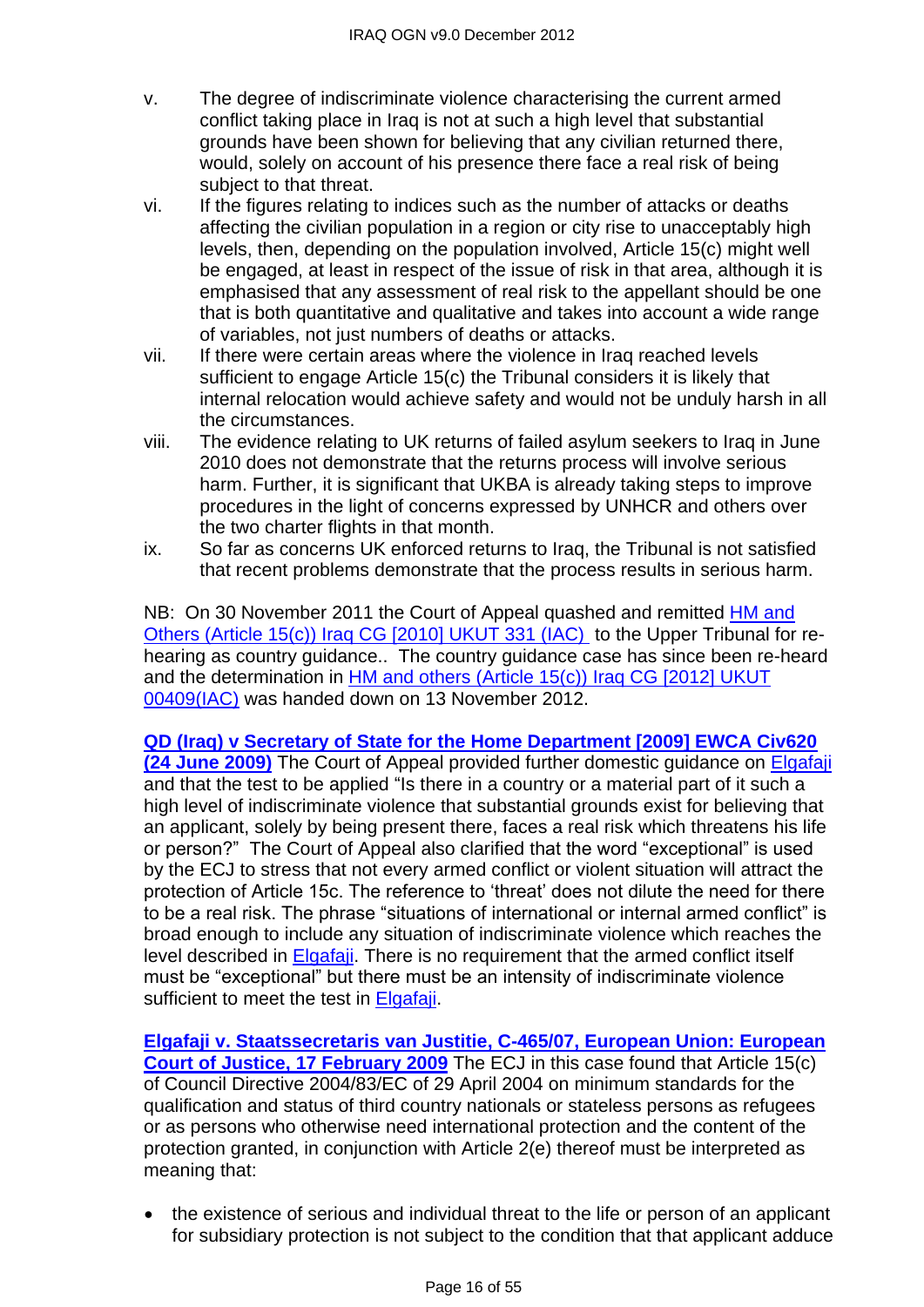evidence that he is specifically targeted by reason of factors particular to his personal circumstances;

• the existence of such a threat can exceptionally be considered to be established where the degree of indiscriminate violence characterising the armed conflict taking place – assessed by the competent national authorities before which an application for subsidiary protection is made, or by the courts of a Member State to which a decision refusing such an application is referred – reaches such a high level that substantial grounds are shown for believing that a civilian returned to the relevant country or as the case may be, to the relevant region, would, solely on account of his presence on the territory of that country or region, face a real risk of being subject to that threat." (Paragraph 45)

**[FH v Sweden. 32621/06 \[2009\] ECHR 99 \(29 January 2009\)](http://www.bailii.org/eu/cases/ECHR/2009/99.html)** The ECtHR concluded that whilst the general situation in Iraq, and in Baghdad, is insecure and problematic, it is not so serious as to cause, by itself, a violation of Article 3 ECHR.

**[ZQ \(serving soldier\) Iraq CG \[2009\] UKAIT 00048 \(2 December 2009\).](http://www.bailii.org/uk/cases/UKIAT/2009/00048.html)** The Tribunal concluded that NH (Iraq-Yazidis) Iraq CG [2004] UKIAT 00306 is no longer to be followed. Whilst being a Yazidi does not as such place a person at risk on return to central and southern Iraq, it is a significant risk factor and special reasons would need to exist for not finding that such a person faces a real risk of persecution or treatment contrary to Article 3 ECHR.

**[SR \(Iraqi Arab Christian: relocation to KRG\) Iraq CG \[2009\] UKAIT 00038 \(29](http://www.bailii.org/uk/cases/UKIAT/2009/00038.html)  [July 2009\)](http://www.bailii.org/uk/cases/UKIAT/2009/00038.html)** The Tribunal found that an Iraqi Arab Christian at risk in his home area and throughout central and southern Iraq is likely to be able to obtain the documentation needed by a person wishing to relocate within Iraq, and is likely to be able to relocate to the KRG with the assistance of a sponsor, in particular, on the basis of the latest statistics available, in Erbil or Dohuk. It also found that once in the KRG, the appellant would be able to manage, particularly with the support of the church. This existence may be difficult without family or clan support, but would not be unduly harsh. (para 98)

**[NS \(Iraq: perceived collaborator: relocation\) Iraq CG \[2007\] UKAIT 00046](http://www.bailii.org/uk/cases/UKIAT/2007/00046.html)** The Tribunal concluded that:

- (i) An Iraqi who is perceived as a collaborator as a consequence of his work for the UN, an NGO, the Multi-National Force, the Coalition Provisional Authority or a foreign contractor, and who has attracted the hostility of an armed group, faces a real risk of persecution on return to his home area
- (ii) Ability to relocate in Iraq to an area other than the KRG for such a person would depend on the circumstances of the case, including such matters as the reach of the group which has targeted him.
- (iii) Relocation to the KRG for any Iraqi is in general only feasible if the person concerned would be allowed to enter and legally reside in the area of relocation, and has family, community and/or political links there enabling them to survive.

#### **LM (Educated women – Chaldo-Assyrians – [risk\) Iraq CG \[2006\] UKAIT 00060](http://www.bailii.org/uk/cases/UKIAT/2006/00060.html)**

The Tribunal concluded that female Christians not at risk of persecution or Article 3 ECHR breach but additional factors (prominent position in companies associated with Multi-National Force, westernised, women's rights activities or refusal to wear hijab, lack of connections in the Kurdistan region, no family support, English speaking or non-Kurdish speaking) may increase risk to level engaging both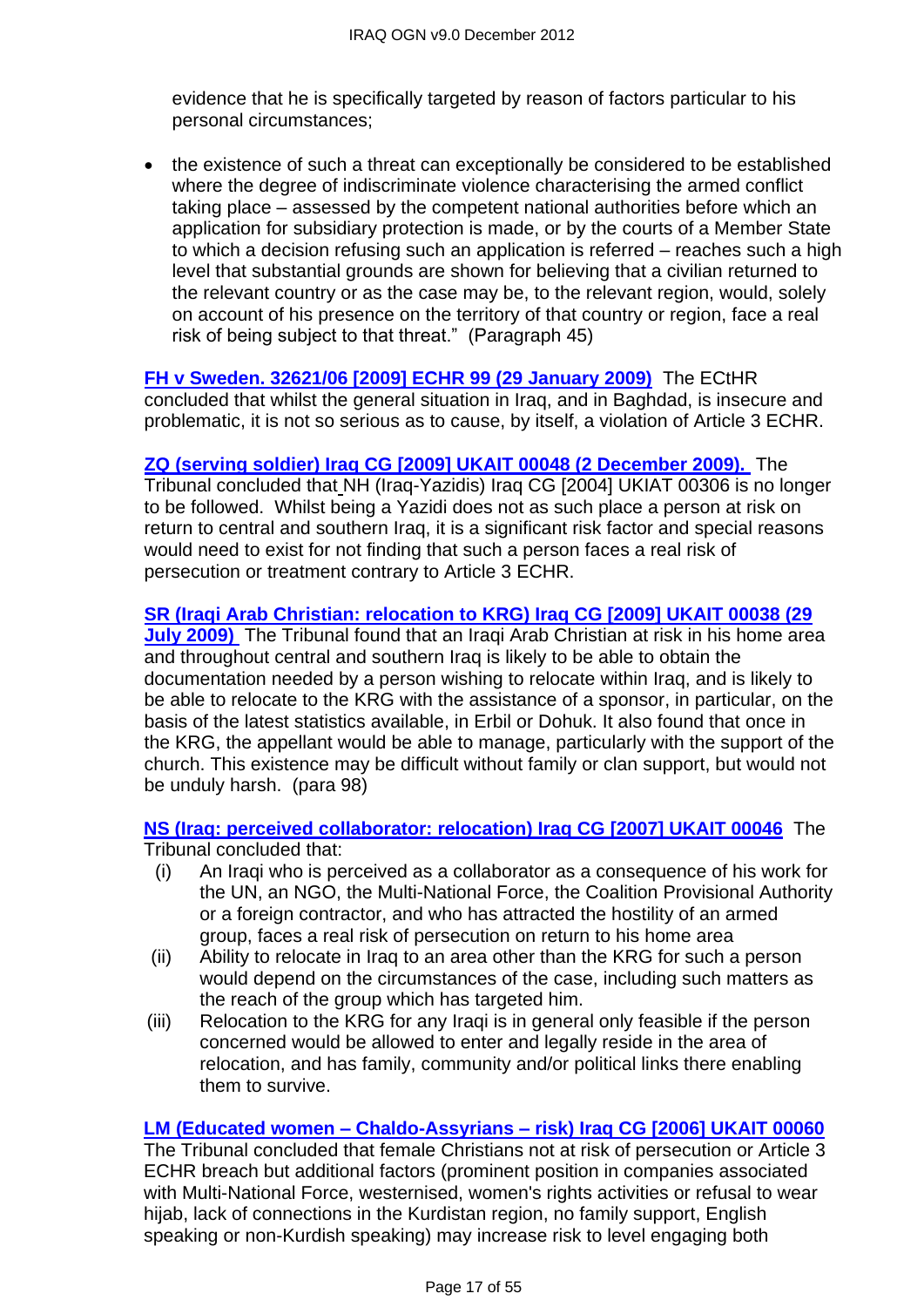Conventions. [RA \(Christians\) Iraq CG \[2005\] UKIAT 00091 \(22 April 2005\)](http://www.bailii.org/uk/cases/UKIAT/2005/00091.html) remains correct on position of male Christians. No sufficiency of protection outside Kurdistan region.

**SM and Others (Kurds - Protection - [Relocation\) Iraq v. Secretary of State for](http://www.bailii.org/uk/cases/UKIAT/2005/00111.html)  the Home Department, [CG \[2005\] UKIAT 00111](http://www.bailii.org/uk/cases/UKIAT/2005/00111.html)** The Tribunal considered that "the authorities in the KRG are able as a matter of international law to provide security and protection to the inhabitants of that region." (para 52) They added that, "We also conclude that there is general sufficiency of protection for Kurds in the KAA subject to the exceptional case where a person has either fallen foul of the party in his own area and remains within that area or where there is a tribal dispute which unusually would not be resolved either by mediation or by tribal leaders or the intervention of one of the political parties." (para 279)

On internal relocation the Tribunal found that "relocation from the KDP area to the PUK area or vice versa in the north would not be without its difficulties, but in general considered that it would not be unduly harsh nor would it lead to treatment giving rise to a breach of a person's human rights. Mutandis mutandis the Tribunal were of the same view as regards relocation away from the area of a tribe with which a person has experienced problems. The Tribunal also considered that relocation to the south for a Kurd can in general be effected without this being unduly harsh and without giving rise to a real risk in all but the most exceptional high profile cases of their relocation being brought to the attention of one of the two political parties i.e. the KDP or the PUK of whom they had a fear."

**[RA \(Christians\) Iraq CG \[2005\] UKIAT 00091 \(22 April 2005\)](http://www.bailii.org/uk/cases/UKIAT/2005/00091.html)** The Tribunal concluded that "The evidence is not such at this stage as to indicate problems for a person relocating to the north such as to render this unduly harsh or, in the case of Article 3 of the Human Rights Convention to indicate a real risk of breach of their human rights in effecting such relocation and living in the north." (para 73)

The Tribunal also noted that "Iraq is a country where change occurs at a faster rate than most other countries of the world. Country Guidance cases on Iraq at present are unlikely to have a very long shelf life. Nevertheless we can only deal with the evidence as it is before us at the time of the hearing, and we have concluded with regard to the evidence on risk to Christians in Iraq that at present though the position has, as we say, deteriorated since it was examined by the Tribunal in AK, that it does not in the case of a Christian such as the appellant who has no particular distinguishing features to his Christianity, give rise to a real risk. Again the categories identified by the Tribunal in AK at paragraph 10 would appear to be at particular risk, especially clerics of some eminence and prominence. The comment made at paragraph 11 in that determination concerning alcohol sellers or owners of cinemas showing films offence to Muslims is a comment which we would endorse and repeat."(para 74).

**OH (risk – [Ba'athist father\) Iraq \[2004\] UKIAT 00254.](http://www.bailii.org/uk/cases/UKIAT/2004/00254.html)** The appellant's claim was that he was a Kurd and that his father had been involved with the Ba'ath party and was murdered in January 1999 because his activities had resulted in many people being arrested, executed or deported.

The appellant was a simple member of the Ba'ath party. He did not undertake any duties, but attended meetings when asked. In March 2002, he was told that he would have to join the Fidayi Saddam group and go to Palestine to fight against Israel and to change his ethnicity from Kurdish to Arab. In April 2002, the authorities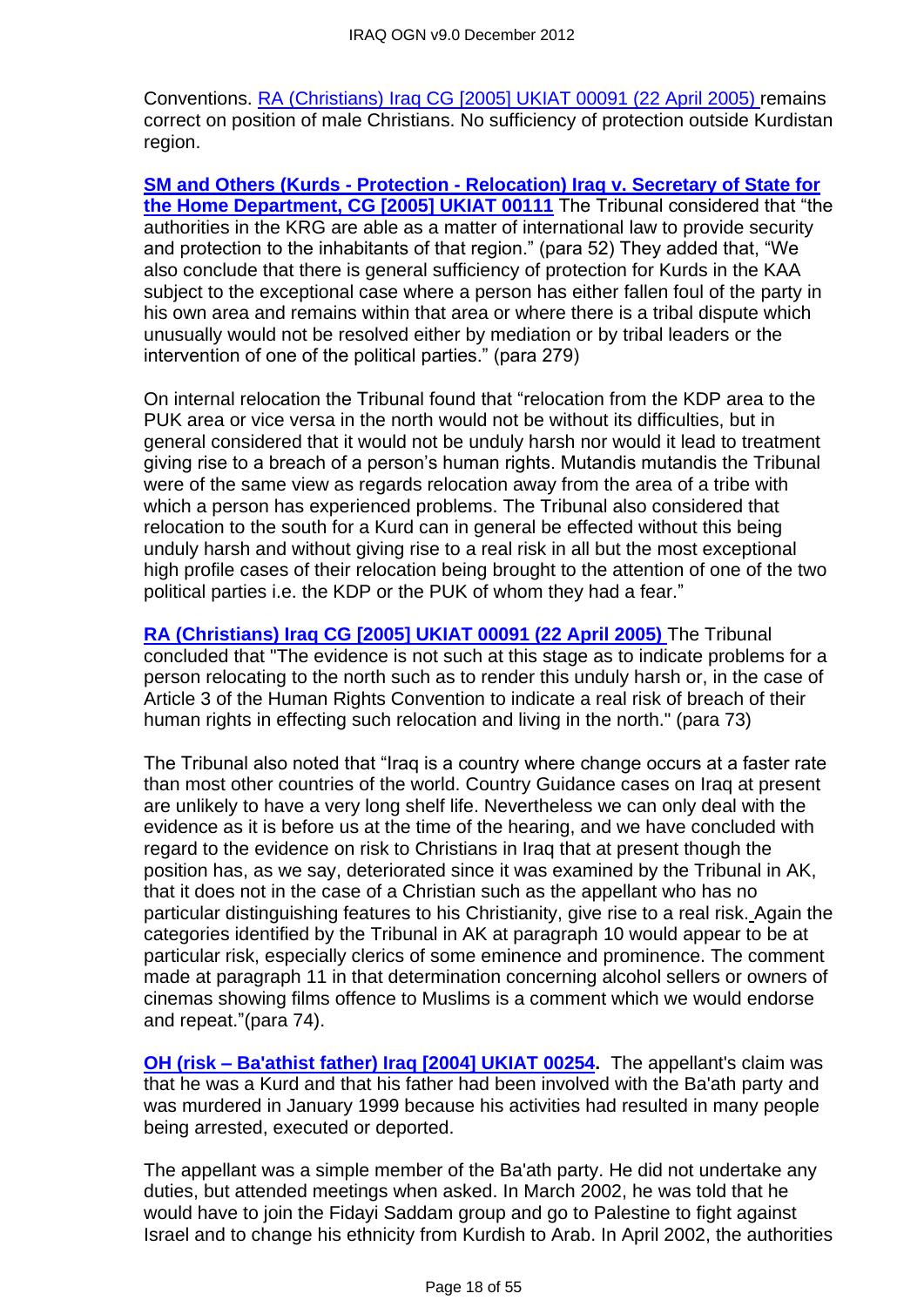came to his shop and detained him, and told him he had a month to decide what to do. As he feared execution, he decided to leave Iraq in May 2002 and came to the United Kingdom via Turkey.

The Adjudicator found the appellant to be credible, but concluded that, neither separately, as a consequence of his own limited involvement in the Ba'ath party or as a family member of a Ba'ath party member, or cumulatively, was there any real risk on return of persecution or breach of his human rights.

#### **[AK \(Iraq, Christians, risk\) Iraq CG \[2004\] UKIAT 00298 \(08 November 2004\).](http://www.bailii.org/uk/cases/UKIAT/2004/00298.html)**

The Tribunal accepted that "sellers of alcohol, owners of cinemas where sexually explicit films are shown, and perhaps people who speak English on account of their Christianity are at particular risk." Moreover clerics of some eminence and prominence would be at risk. (para 10) The IAT further considered that the appellant was not a businessman of any kind who might be perceived as being wealthy. (para 11) The IAT saw no evidence that there would be a consistent pattern of gross and systematic violation of rights under Article 3 given the particular circumstances of the Appellant and the risk as a consequence in the light of that which he faces. It concluded that "the Appellant had shown a real risk of persecution on account of his Christianity on return to Iraq. There is risk, but it is not a real risk as it is required to be."

**SI (expert evidence - Kurd - [SM confirmed\) Iraq CG \[2008\] UKAIT 00094.](http://www.bailii.org/uk/cases/UKIAT/2008/00094.html)** The Tribunal found:

- 1. Failure by the respondent to adduce her own expert evidence cannot imbue expert evidence submitted by an appellant with any greater value than it merits when considered alongside the rest of the evidence.
- 2. The evidence relating to the official justice system in the KRG falls short of demonstrating that all persons who are tried in that part of Iraq will face a process that would amount to a flagrant denial of the notion of a fair trial: [SM](http://www.bailii.org/uk/cases/UKIAT/2007/00077.html)  [and Others \(Kurds-Protection-Relocation\) Iraq CG \[2005\] UKAIT 00111](http://www.bailii.org/uk/cases/UKIAT/2007/00077.html) followed.
- 3. The guidance given in [SM](http://www.bailii.org/uk/cases/UKIAT/2007/00077.html) regarding relocation of a Kurd from the KRG to central or southern Iraq, which was that it can in general be effected without this being unduly harsh and without giving rise to a real risk "in all but the most exceptional high profile cases" of their relocation being brought to the attention of [any of the KRG authorities], also remains valid.
- 4. "Honour killings" and "blood feuds" are distinct phenomena, albeit they may sometimes overlap in practice.

**NA (Palestinians - [risk\) Iraq CG \[2008\] UKAIT 00046.](http://www.bailii.org/uk/cases/UKIAT/2008/00046.html)** In the light of recent evidence highlighting that the position of ethnic Palestinians in Iraq has worsened. [JA \(Ethnic Palestinian-Iraq-Objective Evidence\) Iraq CG \[2005\] UKIAT 00045](http://www.bailii.org/uk/cases/UKIAT/2005/00045.html) is no longer to be considered as authoritative on this issue. Currently ethnic Palestinians in Iraq in general face a real risk of persecution and treatment contrary to Article 3 ECHR. Whilst each case is to be considered on its merits, it would only be in exceptional cases that an ethnic Palestinian would not be at real risk.

**HA (WCPI – IMIK – [KRG\) Iraq CG \[2007\] UKAIT 00087.](http://www.bailii.org/uk/cases/UKIAT/2007/00087.html)** In this country guidance case the Tribunal found that:

(i) There is no satisfactory evidence that Workers Communist Party of Iraq (WCPI) members in the Kurdish Regional Governorates are at risk from IMIK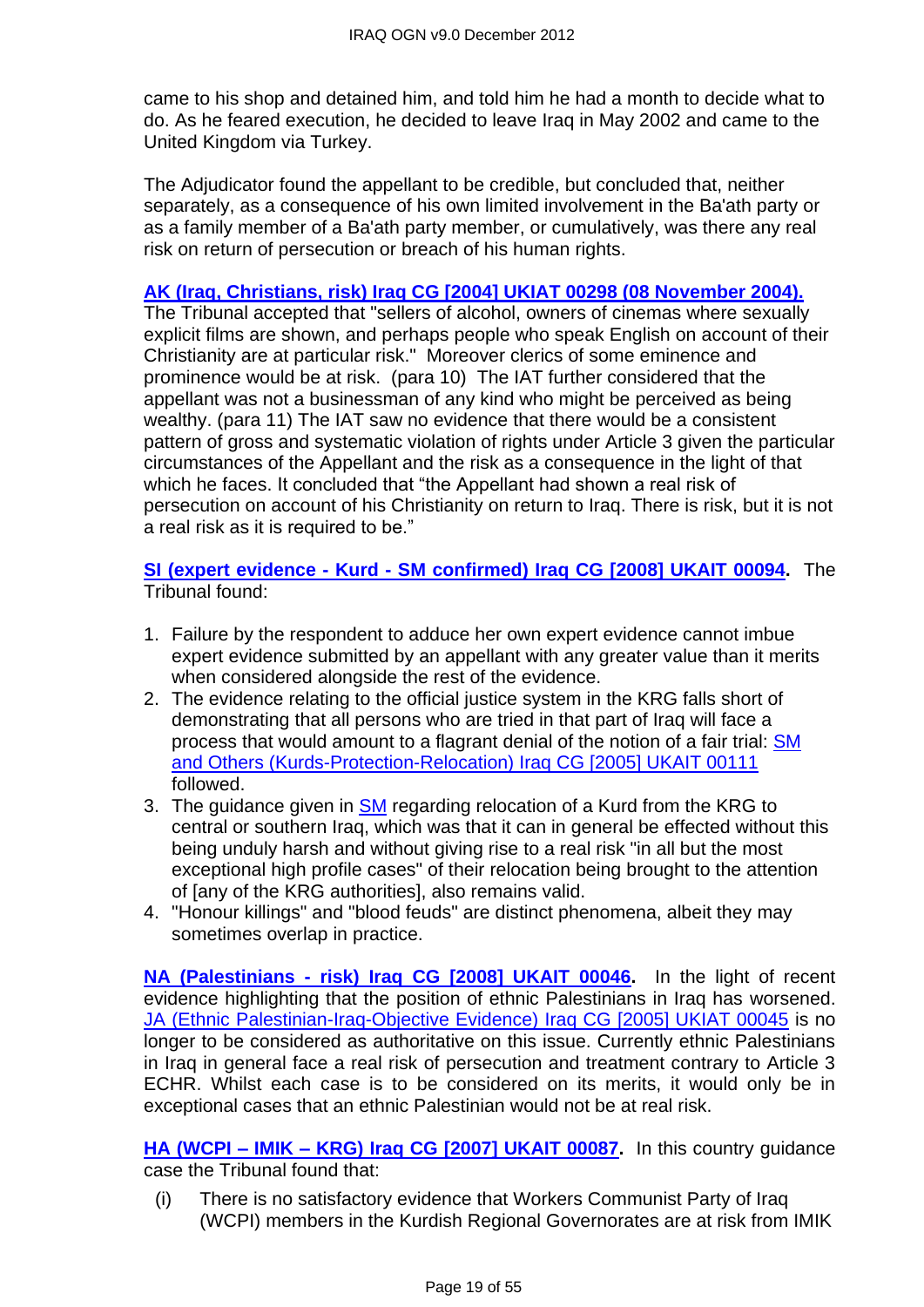(the Islamic Movement of Kurdistan) or anyone else. There is some evidence that the WCPI has a presence both in the KRG and the rest of Iraq.

- (ii) There is no satisfactory evidence that IMIK now enforces its views by violent means in the KRG. It has six seats in the KRG parliament.
- (iii) This determination does not consider issues relating to the WCPI or IMIK in the parts of Iraq that are not in the KRG. This determination supersedes [DH](http://www.bailii.org/uk/cases/UKIAT/2002/05099.html)  (Risk – IMIK – [KAA\) Iraq CG \[2002\] UKIAT 05099](http://www.bailii.org/uk/cases/UKIAT/2002/05099.html) but does not consider issues relating to the WCPI or IMIK outside the KRG.

**SM (Entry clearance application in Jordan – [proportionality\) Iraq CG \[2007\]](http://www.bailii.org/uk/cases/UKIAT/2007/00077.html)  [UKAIT 00077](http://www.bailii.org/uk/cases/UKIAT/2007/00077.html)** Further evidence since the Tribunal's decision in [SA \(Entry](http://www.bailii.org/uk/cases/UKIAT/2006/00011.html)  clearance application in Jordan - [proportionality\) Iraq CG \[2006\] UKAIT 00011](http://www.bailii.org/uk/cases/UKIAT/2006/00011.html) concerning the procedures and general difficulties facing an Iraqi in returning to Iraq and travelling to Jordan to make an application for entry clearance does not lead to a conclusion different from that in [SA](http://www.bailii.org/uk/cases/UKIAT/2006/00011.html) that generally it is not disproportionate to a legitimate aim within Article 8(2) to require an Iraqi to return and apply in that way.

**[SA \(Entry clearance application in Jordan –](http://www.bailii.org/uk/cases/UKIAT/2006/00011.html) proportionality) Iraq CG [2006] [UKAIT 00011](http://www.bailii.org/uk/cases/UKIAT/2006/00011.html)** In the light of evidence now available the Tribunal is satisfied that generally it is not disproportionate to a legitimate aim within article 8 (2) to require an Iraqi national to return to Iraq and travel to Jordan to make an application for entry clearance. There is significant further evidence to show that the guidance in KJ (Entry Clearance – [Proportionality\) Iraq CG \[2005\] UKIAT 00066](http://www.bailii.org/uk/cases/UKIAT/2005/00066.html) no longer applies.

#### <span id="page-19-0"></span>**3. Main categories of claims**

**3.1** This Section sets out the main types of asylum claim, humanitarian protection claim and discretionary leave claim on human rights grounds (whether explicit or implied) made by those entitled to reside in Iraq. Where appropriate it provides guidance on whether or not an individual making a claim is likely to face a real risk of persecution, unlawful killing or torture or inhuman or degrading treatment/ punishment. It also provides guidance on whether or not sufficiency of protection is available in cases where the threat comes from a non-state actor; and whether or not internal relocation is an option. The law and policies on persecution, Humanitarian Protection, sufficiency of protection and internal relocation are set out in the relevant Asylum Instructions, but how these affect particular categories of claim are set out in the instructions below. All Asylum Instructions can be accessed via the Horizon intranet site. The instructions are also published externally on the Home Office internet site at:

[http://www.ukba.homeoffice.gov.uk/sitecontent/documents/policyandlaw/asylumpoli](http://www.ukba.homeoffice.gov.uk/sitecontent/documents/policyandlaw/asylumpolicyinstructions/) [cyinstructions/](http://www.ukba.homeoffice.gov.uk/sitecontent/documents/policyandlaw/asylumpolicyinstructions/)

**3.2** Each claim should be assessed to determine whether there are reasonable grounds for believing that the applicant would, if returned, face persecution for a Convention reason - i.e. due to their race, religion, nationality, membership of a particular social group or political opinion. The approach set out in Karanakaran should be followed when deciding how much weight to be given to the material provided in support of the claim (see the Asylum Instruction 'Considering the asylum claim and assessing [credibility'\)](http://www.ukba.homeoffice.gov.uk/sitecontent/documents/policyandlaw/asylumprocessguidance/consideringanddecidingtheclaim/guidance/considering-protection-.pdf?view=Binary).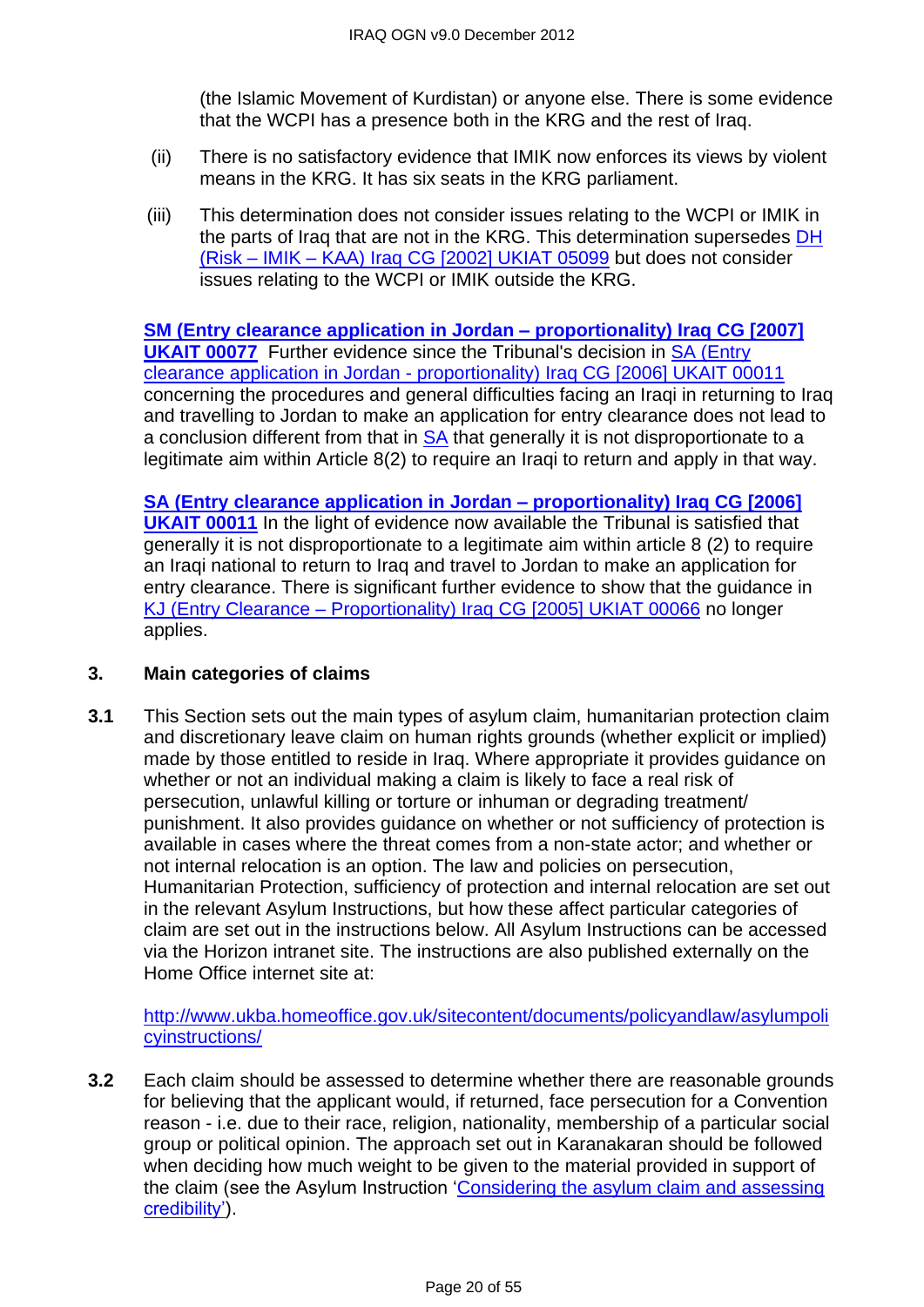- **3.3** For any asylum cases which involve children either as dependents or as the main applicants, case owners must have due regard to Section 55 of the Borders, Citizenship and Immigration Act 2009. The UK Border Agency instruction 'Every [Child Matters; Change for Children'](http://www.ukba.homeoffice.gov.uk/sitecontent/documents/policyandlaw/legislation/bci-act1/change-for-children.pdf?view=Binary) sets out the key principles to take into account in all Agency activities.
- **3.4** If the applicant does not qualify for asylum, consideration should be given as to whether a grant of Humanitarian Protection is appropriate. If the applicant qualifies for neither asylum nor Humanitarian Protection, consideration should be given as to whether he/she qualifies for Discretionary Leave, either on the basis of the particular categories detailed in Section 4 or on their individual circumstances.

# **3.5 Credibility**

 $\overline{a}$ 

**3.5.1** This guidance is not designed to cover issues of credibility. Case owners will need to consider credibility issues based on all the information available to them. For guidance on credibility see 'Section  $4 -$  Making the Decision in the Asylum Instruction 'Considering the asylum claim and assessing credibility'. Case owners must also ensure that each asylum application has been checked against previous UK visa applications. Where an asylum application has been biometrically matched to a previous visa application, details should already be in the UK Border Agency file. In all other cases, the case owner should satisfy themselves through CRS database checks that there is no match to a non-biometric visa. Asylum applications matches to visas should be investigated prior to the asylum interview, including obtaining the Visa Application Form (VAF) from the visa post that processed the application.

# <span id="page-20-0"></span>**3.6 General security situation**

- **3.6.1** Many applicants will make an asylum and/or human rights claim based on the poor security situation in Iraq, stating that it is unsafe for them to return as they may be caught up and injured or killed in a violent incident.
- **3.6.2 Treatment.** The security situation in Iraq continues to affect the civilian population, who face ongoing acts of violence perpetrated by armed opposition groups and criminal gangs. In particular, armed groups continue to employ tactics that deliberately target crowded public areas and kill and maim civilians indiscriminately. While some attacks appear to be sectarian in nature, frequently targeting religious gatherings or residential areas, others seem random, aimed at creating fear and terror in the population at large and casting doubt over the ability of the Government and Iraqi security forces to stem the violence. Assassinations also persist across the country, targeting, inter alia, Government employees, tribal and community leaders, members of the judiciary and associated persons.<sup>42</sup>
- **3.6.3** Apparently making use of the political wrangling which has followed the elections for Iraq's Council of Representatives (CoR) held on 7 March 2010, armed Sunni groups (such as Al-Qaeda in Iraq) have stepped up attacks since December 2011. These attacks have been carried out primarily against Shi'ite civilians in what appears to be an effort to stir sectarian tensions and undermine confidence in the ISF and, ultimately, the Iraqi Government. The political stalemate also comes at an uncertain

 $42$  UN Security Council. Second report of the Secretary-General pursuant to paragraph 6 of the resolution 1936 (2010), dated 31 March 2011(Page 10)<http://www.unhcr.org/refworld/docid/4db69cb32.html> COI Service Iraq Country Report August 2011 (para 8.02) [www.ukba.homeoffice.gov.uk/policyandlaw/guidance/coi/](http://www.ukba.homeoffice.gov.uk/policyandlaw/guidance/coi/)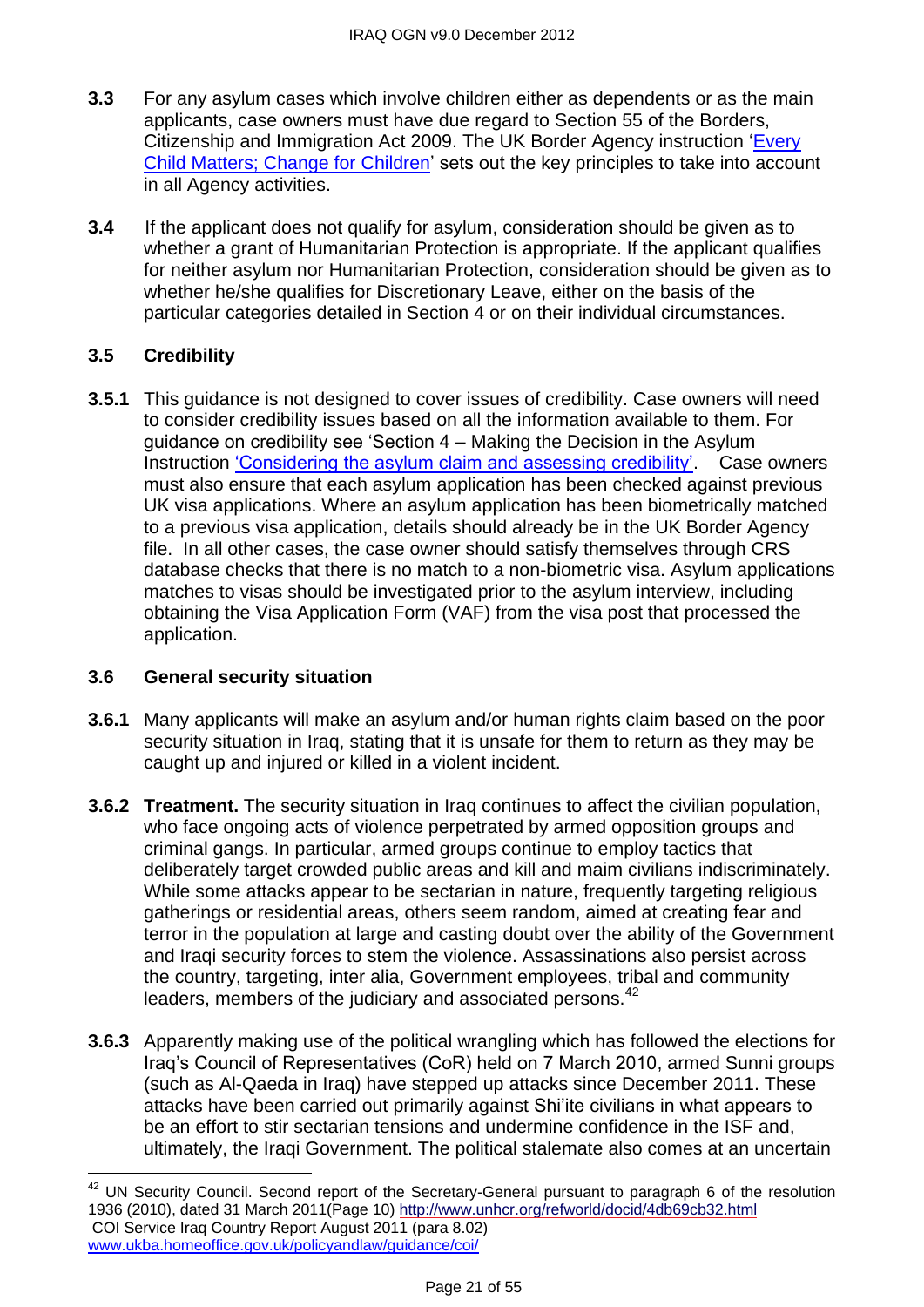period in the wider region: the repercussions of ongoing unrest and tensions in Syria and Iran, with which Iraq shares porous borders and political and economic ties, are not yet known. Iraq's political difficulties have also reportedly increased tensions with neighbouring Turkey.<sup>43</sup>

- **3.6.4** The US State Department Report covering 2011 stated that violence against the government and civilian population perpetrated by terrorists and extremist groups, including religiously affiliated militias, remained a problem during the year, and bombings, executions, and killings were regular occurrences throughout all regions and sectors of society. Casualty estimates varied. For example, Agence France-Presse (AFP) reported figures compiled by the ministries of health, interior, and defence that indicated that 1,578 civilians, 609 police officers, and 458 soldiers were killed during the year in comparison to 2,505 civilians, 671 police officers, and 429 soldiers in 2010. Direct monitoring by the UN Assistance Mission for Iraq (UNAMI) indicated that a minimum of 2,771 civilians were killed in 2011. In 2010 UNAMI recorded 2,953 civilian deaths.<sup>44</sup>
- **3.6.5** In the recent country guidance case of HM and others (Article 15(c)) Iraq CG [2012] [UKUT 00409\(IAC\)](http://www.bailii.org/uk/cases/UKUT/IAC/2012/00409_ukut_iac_2012_hm_ors_iraq_cg.html) the Tribunal found (at para 128) that ", the thrust of the background evidence is that overall there is no clear trend demonstrating either an increase or decrease in the level and intensity of violence assessed on a year by year basis. So far as concerns the figures for civilian casualties for 2011, they are similar to those for 2010. It was agreed …that overall there was no evidence to show any increase in that level in 2012. The Brookings Institute figures for the first 6 months of 2012 suggest that 2012 may see an increase over the figure for 2011 but only a very small one."
- **3.6.6** UNHCR reports that Iraq continues to experience significant civilian casualties. In 2010 and 2011, media reports recorded more than 4,000 Iraqi civilians killed, on average, each year, bringing the total number of Iraqi civilians killed since 2003 to over 114,000. From these figures, it appears that there is no noticeable downward trend in civilian casualty figures since mid 2009. "A persistent low-level conflict" is said to have taken root in the country, which will continue to kill civilians at a similar rate for years to come ("an impassable minimum"). Iraqi Government sources provide consistently lower casualty figures than media reports by international observers<sup>45</sup> While violence has fallen significantly since the worst period of sectarian conflict in 2006 and 2007, bombings, shootings and assassinations by armed groups continue to occur on a daily basis, taking a serious toll mainly on the civilian population, and mostly in central Iraq. Baghdad and Ninewa, especially Mosul, remain the most violent areas in Iraq, followed by Kirkuk, Al-Anbar, Babel, Diyala and Salah Al-Din Governorates. <sup>46</sup>
- **3.6.7** The British Embassy in Bagdad reported in April 2012 that the level of violence across Iraq has dropped significantly since mid 2007. The increased multinational

<http://www.state.gov/j/drl/rls/hrrpt/humanrightsreport/index.htm#wrapper>

 $\overline{\phantom{a}}$ <sup>43</sup> UNHCR, UNHCR Eligibility Guidelines for Assessing the International Protection Needs of Asylum Seekers for Iraq, 24 May 2012 (page 7)<http://www.unhcr.org/refworld/pdfid/4fc77d522.pdf>

US State Department, Country Reports on Human Rights Practices for 2011: Iraq, 24 May 2012, Section 1a Arbitrary or Unlawful Deprivation of Life

<sup>45</sup> UNHCR, UNHCR Eligibility Guidelines for Assessing the International Protection Needs of Asylum Seekers for Iraq, 24 May 2012 Civilian casualties (page 44) <http://www.unhcr.org/refworld/pdfid/4fc77d522.pdf>

<sup>46</sup> UNHCR, UNHCR Eligibility Guidelines for Assessing the International Protection Needs of Asylum Seekers for Iraq, 24 May 2012 Civilian casualties (page 44) <http://www.unhcr.org/refworld/pdfid/4fc77d522.pdf>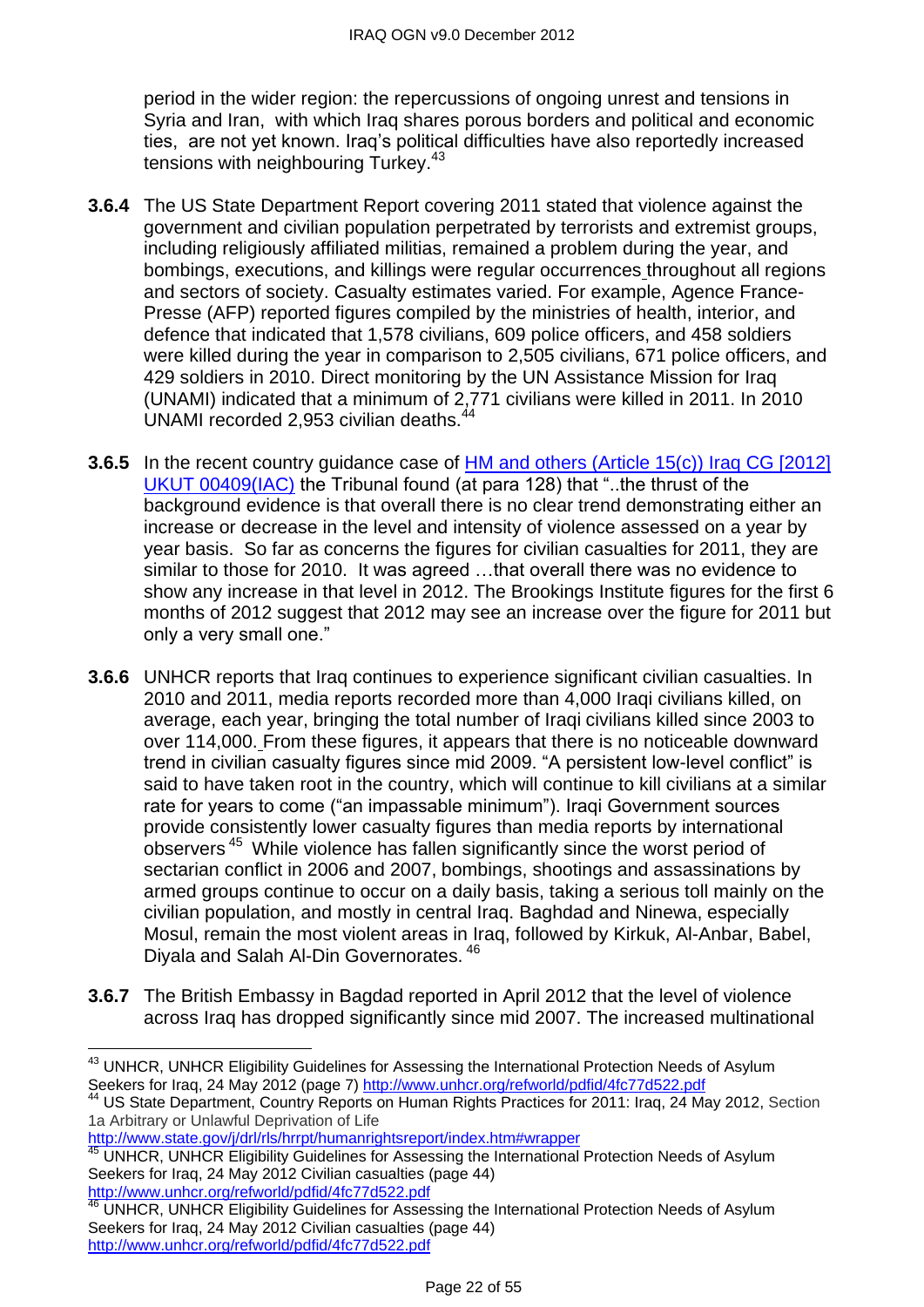troop levels, allied with increased capability in Iraqi Security Forces (ISF) succeeded in separating Sunni extremists from their support base and marginalising their influence. Once these factors began to take effect the level of attacks began to reduce significantly year on year; though the trend of comparatively busier summers and quieter winters is still evident. By the time US Forces withdrew in December 2011 the average number of weekly incidents had fallen to below 50, in contrast with 300 seen in early  $2009.<sup>47</sup>$ 

- **3.6.8** The same source noted that following the departure of US Forces, the incident levels have been more difficult to quantify, as the withdrawal has meant a lack of entirely accurate data from a single source. Rather than working from corroborated reporting, security companies now use a 'best estimate' system based on open sources, limited Iraqi Security Force reporting, limited US reporting and an unofficial network among western security companies. That said, despite occasional peaks and troughs the level has remained broadly consistent since US Forces withdrawal in late 2011. The only exception to this is the occasional large scale coordinated attacks mounted by Sunni extremists, which can significantly distort small data samples, but still fall far short of activity pre-2009.<sup>48</sup>
- **3.6.9** In October 2012, the Centre for Security Studies reported that "The data on trends in attacks and casualties are inconsistent and must be interpreted in terms of the larger context of violence in Iraq, but most sources show that recent levels of violence in Iraq continue to show alarming trends<sup>".49</sup> The report of the UN Secretary General covering the period between 29 March 2012 and 11 July 2012 notes that ―the overall security situation in Iraq remained unpredictable, with a significant number of deadly attacks, especially during religious celebrations".<sup>50</sup>
- **3.6.10** According to the October 2012 Quarterly Report to Congress by the Special Inspector General for Iraq Reconstruction (SIGI), "Violence spiked this quarter, hitting its highest level in two years. According to the MOI, 854 civilians died and another 1,640 were wounded in violent attacks this quarter."<sup>51</sup>. [...] Reportedly more than 100 senior government officials were targeted for assassination this quarter, with 58 of them killed. Another 120 bystanders - including family members, bodyguards, and other citizens - perished in the attacks. Targets included judges, members of the CoR, and senior members of the ISF.<sup>52</sup> The same source noted that "Principal Deputy Minister of Interior Adnan al-Asadi suggested that previously weakened Sunni militant groups, including al-Qaeda in Iraq, had regained strength. He added that the government - because of weak intelligence capabilities - was unable to detect and thus prevent attacks by these organized groups".<sup>53</sup>
- **3.6.11** Almost all attacks are currently attributable to Sunni extremists and target current Iraqi Security Forces, Government of Iraq (GoI) employees, or very occasionally

 $\overline{a}$ 

<sup>48</sup> Letter from British Embassy Baghdad entitled, 'Indiscriminate Violence in Iraq' 07 April 2012

 $47$  Letter from British Embassy Baghdad entitled, 'Indiscriminate Violence in Iraq' 7 April 2012

<sup>&</sup>lt;sup>49</sup> Centre for Security Studies, Patterns of Violence in Iraq, 24 October 2012, Iraq's Continuing levels of internal violenc[e http://csis.org/files/publication/121024\\_Iraq\\_Violence.pdf](http://csis.org/files/publication/121024_Iraq_Violence.pdf)

<sup>&</sup>lt;sup>50</sup> United Nations, Third report of the Secretary-General pursuant to resolution 2001 (2011) [S/2012/535], 11/07/2012, para 62 [http://unami.unmissions.org/LinkClick.aspx?fileticket=iGp4a6e-](http://unami.unmissions.org/LinkClick.aspx?fileticket=iGp4a6e-BZE%3d&tabid=2837&language=en-US)[BZE%3d&tabid=2837&language=en-US](http://unami.unmissions.org/LinkClick.aspx?fileticket=iGp4a6e-BZE%3d&tabid=2837&language=en-US)

Special Inspector General for Iraq Reconstruction (SIGI), Quarterly Report to Congress, 30 October 2012, Security p.9 http://www.sigir.mil/files/quarterlyreports/October2012/Report - October\_2012.pdf#view=fit

<sup>52</sup> Special Inspector General for Iraq Reconstruction (SIGI), Quarterly Report to Congress, 30 October 2012, Security p.9 [http://www.sigir.mil/files/quarterlyreports/October2012/Report\\_-\\_October\\_2012.pdf#view=fit](http://www.sigir.mil/files/quarterlyreports/October2012/Report_-_October_2012.pdf#view=fit)

<sup>53</sup> Special Inspector General for Iraq Reconstruction (SIGI), Quarterly Report to Congress, 30 October 2012, Security p.10 http://www.sigir.mil/files/quarterlyreports/October2012/Report - October 2012.pdf#view=fit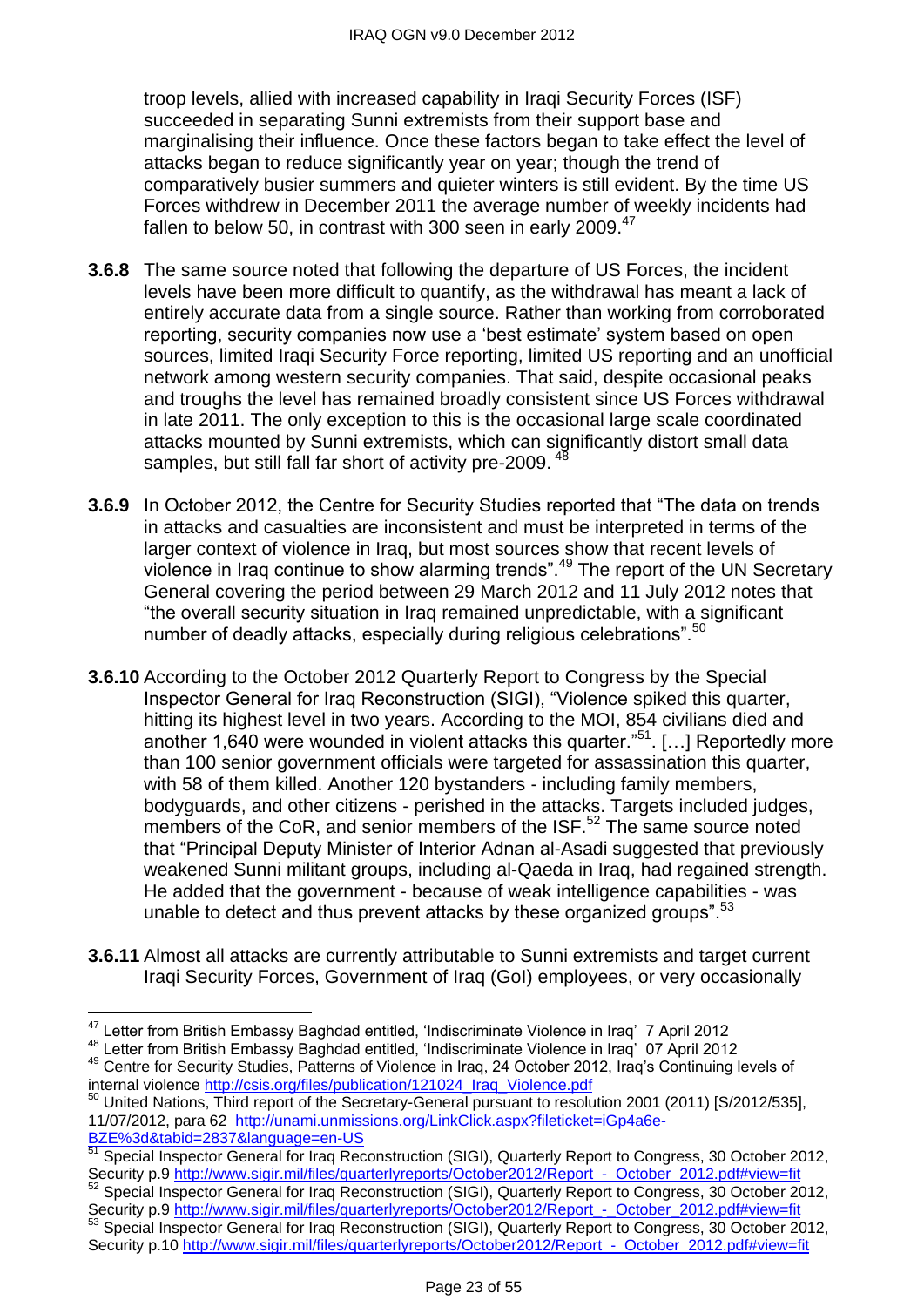Shia gathering areas. Most incidents are targeted attacks against specific individuals, with only a small number of indiscriminate attacks.<sup>54</sup> UNHCR reports that "While most attacks by armed groups are targeted against specific groups and individuals, due to the nature of the tactics employed, including large-scale bombings and attacks in public places, they inevitably have an indiscriminate effect, causing significant casualties among bystanders".<sup>55</sup> UNAMI notes that during 2011 "armed opposition groups continued to deliberately target civilians. Many attacks targeting Iraqi security forces also employed asymmetric and indiscriminate tactics, such as the use of Improvised Explosive Devices (IEDs) or Vehicle Borne Improvised Explosive Devices (VBIEDs) on roadsides or near police checkpoints, government buildings and installations. Such attacks were often carried out in crowded public areas such as markets, cafes or mosques and churches, revealing an intent to kill and injure a maximum number of civilians, or with indifference to the number and type of casualties".<sup>56</sup>

**3.6.12** Broadly speaking the threat of terrorist incident can be broken down along ethnic lines between Sunni extremists (Al Qaeda Iraq (AQI), Islamic State of Iraq) and Shia militias (Jaysh Al Mahdi (JAM), Asa'ib Ahl Al Maq (AAH) , Kita'ib Hizballah (KH) (Hizballah Brigade). FCO's interlocutors reported that at least 90% of incidents are attributable to Sunni extremists; - Sunni extremists presently have high intent to carry out attacks, but moderate capability; whereas Shia militia have low intent but high capability.<sup>57</sup>

#### Sunni extremists

- **3.6.13** Sunni extremists have their greatest influence in much of northern and western Iraq, though they also retain a presence in areas of Baghdad (most notably Mansour). Broadly speaking, their agenda is to promote sectarian violence and to undermine the Shia-led government. On a tactical level this is played out in two different ways:
	- (i) The vast majority of Sunni extremist activity is targeted attacks against government officials and Iraqi Security Forces. These attacks are clearly planned and are against specific targets. The attacks are generally carried out using small Under Vehicle (UV) Improvised Explosive Devices (IEDs) or close quarter shootings. Both of these forms of attack are targeted (and not indiscriminate), and the security company who advised this commented that they "have little practical risk of causing collateral damage". The targets for these attacks are usually not following basic security advice - driving clearly marked government vehicles or wearing uniform off duty.
	- (ii) According to an April 2012 British Embassy of Bagdad letter, AQI and their affiliates do retain the capability for large scale coordinated attacks. These are usually in the form of Vehicle Borne (VB) IEDs or roadside IEDs. The devices are capable of causing numerous casualties; however, their lethality is far reduced from the type of devices seen between 2004 – 2007. Typical casualty figures for a VBIED in that period could be as high as 40 – 50 killed

 $\overline{a}$ <sup>54</sup> Letter from British Embassy Baghdad entitled, 'Indiscriminate Violence in Iraq' 07 April 2012 <sup>55</sup> UNHCR, UNHCR Eligibility Guidelines for Assessing the International Protection Needs of Asylum Seekers for Iraq, 24 May 2012, Civilian Casualties (page 44) <http://www.unhcr.org/refworld/pdfid/4fc77d522.pdf>

UNAMI, Report on Human Rights in Iraq: 2011, May 2012, Executive Summary <http://unami.unmissions.org/LinkClick.aspx?fileticket=uGUYVCu7UBs%3d&tabid=3174&language=en-US> 2. Armed Conflict and Civilians

 $57$  Letter from British Embassy Baghdad entitled, 'Indiscriminate Violence in Iraq' 07 April 2012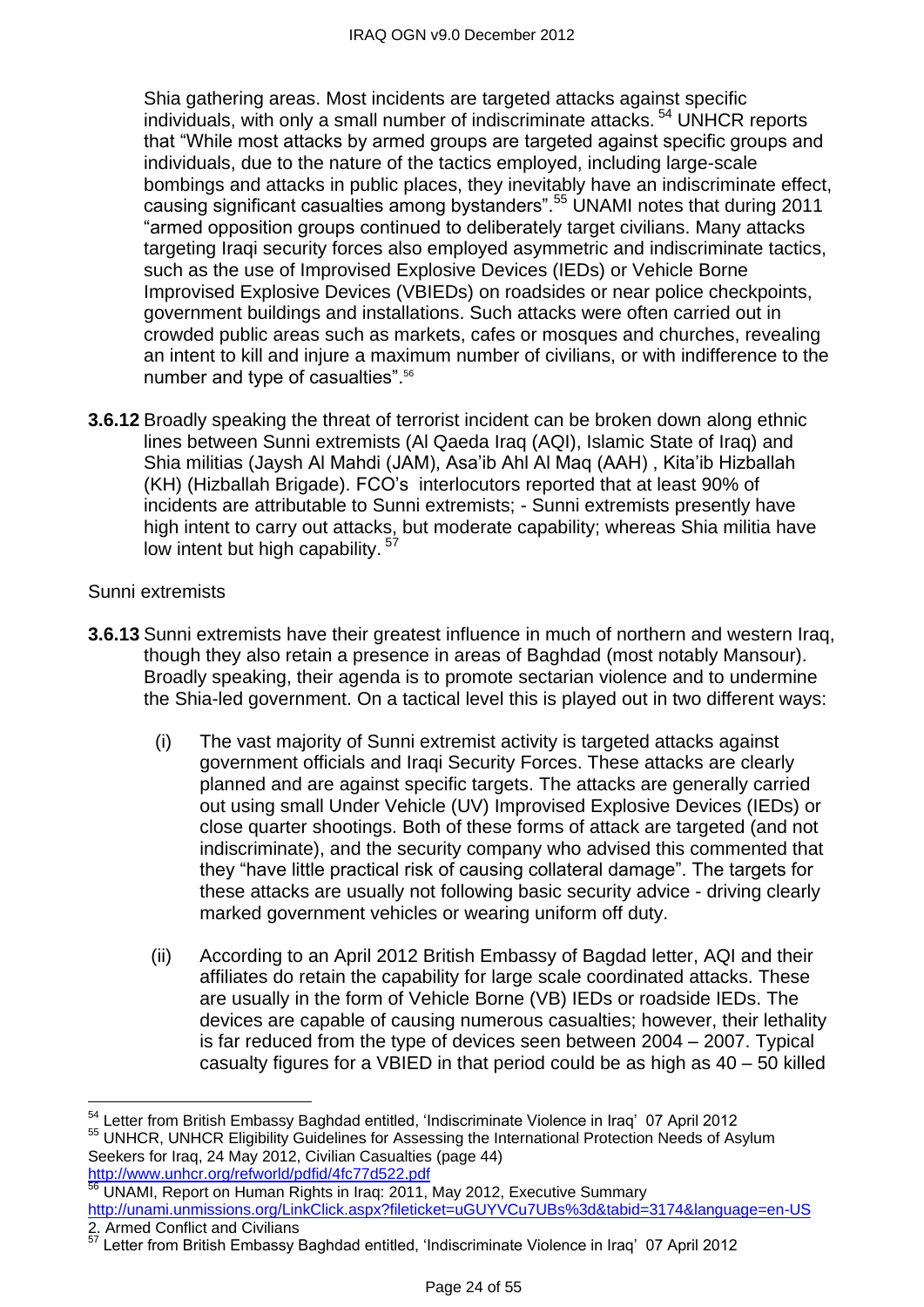in a single incident; whereas presently "we would expect" five to ten. This is probably due to smaller explosive payloads and reduced professionalism of manufacture, which in turn reflects AQI's comparatively reduced capability. <sup>58</sup> In contrast, the Centre for Security Studies noted that "While overall levels of violence have decreased since 2007, large-scale coordinated attacks such as those carried out on July 23, 2012 mark the worst violence in years, and could lead to a return to significant ethnic and sectarian violence in the aftermath of the US troop withdrawal, ongoing Shia-Sunni tensions, and hostility among opposing political factions".<sup>59</sup> Similarly the Congressional Research Service reported in October 2012 that "As the conflict in Syria and the political disputes in Iraq have continued, large scale attacks have  ${}^{60}$ been increasing in Iraq" and that "The summer of 2012 saw numerous major attacks".<sup>61</sup> UNAMI reported that during 2011, "Despite a decline in the overall number of incidents compared with 2010, those that did occur were often more deadly, with a few such attacks claiming scores of victims".  $62$  The targets for these attacks are generally either government ministries or Shia gathering areas (market places, restaurants etc) in eastern Baghdad. Due to the reduction in their capacity, AQI are now only capable of mounting this type of attack once a month …. This cyclic pattern of attack - resupply and reorganise – plan – attack is likely to continue for the foreseeable future. Sunni extremists are capable of using indirect fire (IDF), though this is a rare occurrence. If it were to be used, it would typically be in the form of small calibre mortars, though due to their short range and limited payload they are not a particularly favoured weapon.<sup>63</sup>

#### Shia militia

- **3.6.14** Shia militias have predominantly been seen to operate in most areas of eastern Baghdad, generally emanating from the Sadr City area. They do also have a presence in the more ethnically mixed areas of central and western Baghdad. Shia militia tend to have a far higher capability to carry out lethal acts, though their intent is presently very low. Their agenda is far more linked to the political situation and as their leadership attempt to move into power-brokering they have far less of an inclination to use violence openly. Previously most of their attacks specifically targeted US Forces, though these started to tail off mid 2011 with the understanding that US Forces would withdraw entirely by the end of the year. In 2012 thus far it would be difficult to attribute more than a handful of incidents to Shia militia, and most of these would be down to in-fighting between different factions, or criminal disputes. <sup>64</sup>
- **3.6.15** Shia militia have tended to use more technologically advanced methods of attack, though this was developed over time in order to defeat the defensive measures of US Forces. It is highly unlikely that they would seek to deploy advanced IEDs

 $\overline{a}$ <sup>58</sup> Letter from British Embassy Baghdad entitled, 'Indiscriminate Violence in Iraq' 07 April 2012

<sup>&</sup>lt;sup>59</sup> Centre for Security Studies, Patterns of Violence in Iraq, 24 October 2012, Iraq's Continuing levels of internal violence [http://csis.org/files/publication/121024\\_Iraq\\_Violence.pdf](http://csis.org/files/publication/121024_Iraq_Violence.pdf)

 $\frac{60}{100}$  Congressional Research Service, Iraq: Politics, Governance, and Human Rights, 2 Octobers 2012, *Significant Increase in Violence in 2012* <http://fpc.state.gov/documents/organization/198820.pdf>

<sup>&</sup>lt;sup>61</sup> Congressional Research Service, Iraq: Politics, Governance, and Human Rights, 2 Octobers 2012, Significant Increase in Violence in 2012<http://fpc.state.gov/documents/organization/198820.pdf> <sup>62</sup> UNAMI, Report on Human Rights in Iraq: 2011, May 2012, Executive Summary

<http://unami.unmissions.org/LinkClick.aspx?fileticket=uGUYVCu7UBs%3d&tabid=3174&language=en-US> Executive Summary

<sup>&</sup>lt;sup>63</sup> Letter from British Embassy Baghdad entitled, 'Indiscriminate Violence in Iraq' 07 April 2012

<sup>&</sup>lt;sup>64</sup> Letter from British Embassy Baghdad entitled, 'Indiscriminate Violence in Iraq' 07 April 2012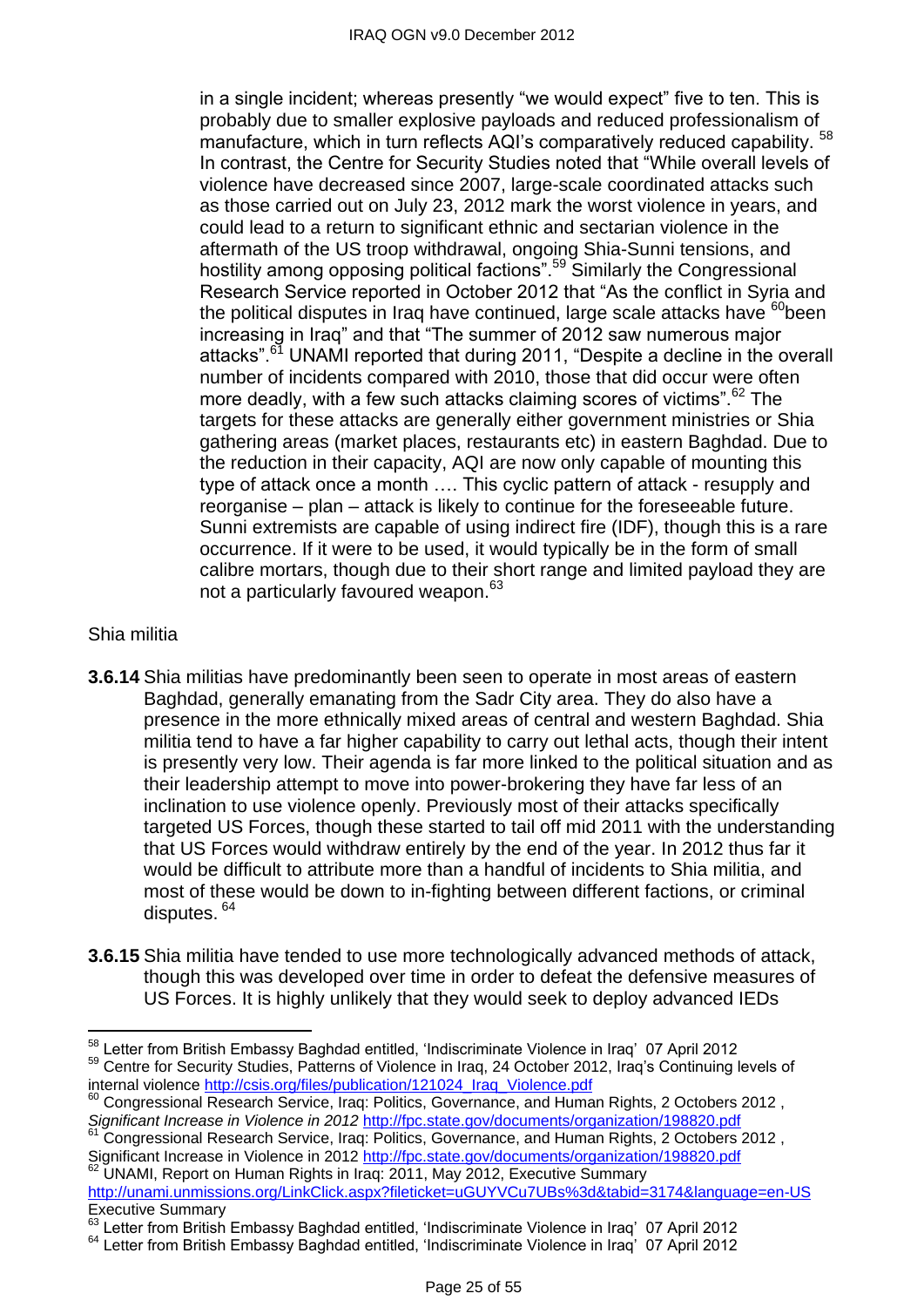against civilians, as there would be little or no motive behind such an attack and no need to make use of advanced IEDs. Shia militias are capable of assassinationtype attacks also, though these are generally against specific targets and certainly not indiscriminate. Shia militias do also have an IDF capability, though this tends to be from rockets rather than mortars. They have a longer range, though are very inaccurate and could cause collateral or indiscriminate damage if off target. Rocket attacks are very infrequent however. 65

#### Kurdistan Region of Iraq

- **3.6.16** Although, the security situation in the KRG is considerably better than in the rest of Iraq, there are concerns about other human rights violations. UNHCR report that although the security situation in the three northern governorates is relatively more stable, it remains a potential target for terrorist operations e.g. by Ansar Al-Islam, or the Al-Qa'eda Kurdish Battalions, which reportedly remain active in the region. <sup>66</sup> The March 2012 joint Danish Immigration Service/UK Border Agency Fact Finding Mission recorded that an international organisation had explained that no major security incidents had occurred in the Kurdistan Region of Iraq since 2007. This was partly due to the security precautions at the KRG external checkpoints which bordered the disputed areas and south and central Iraq. The international organisation however explained that terrorist insurgents continued to represent a risk to the security of KRI. For example in November 2010 a major incident was averted when Asayish at the Kirkuk-Erbil checkpoint stopped a vehicle carrying explosives. <sup>67</sup> Public Aid Organisation (PAO), the UNHCR Protection Assistance Centre partner in Erbil, reported that between April and July 2011 there had been a series of attempts made by terrorist groups to enter KRI and that in one notable incident, six cars were found by security staff, i.e. Asayish at the checkpoint with explosives. In this regard PAO stated that security measures adopted by the Asayish at the KRG checkpoints were effective in protecting the people of KRI. 68
- **3.6.17** The May 2012 UNHCR Eligibility Guidelines do however record other human rights concerns in Kurdistan Region of Iraq. In early December 2011, the relative stability was disrupted for several days when attacks were launched against mainly Christian and Yazidi-run businesses in Dahuk Governorate, followed by retaliatory attacks on party offices and media outlets. Areas bordering the neighbouring central governorates of Diyala, Kirkuk, Ninewa and Salah Al-Din as well as those neighbouring Turkey and Iran, are tense and unstable. The general human rights situation in the Kurdistan Region has improved in recent years, but continued abuses, including arbitrary arrests, incommunicado detention and the use of torture and ill-treatment continue to be reported by observers. Persons (perceived to be) opposing or openly criticizing the KRG or the ruling parties, including members of opposition parties, journalists, and protestors have been targeted. Kurdish security

 $\overline{\phantom{a}}$ <sup>65</sup> Letter from British Embassy Baghdad entitled, 'Indiscriminate Violence in Iraq' 07 April 2012 <sup>66</sup> UNHCR, UNHCR Eligibility Guidelines for Assessing the International Protection Needs of Asylum Seekers for Iraq, 24 May 2012 Security incidents (page 46-47) <http://www.unhcr.org/refworld/pdfid/4fc77d522.pdf>

Joint report of the Danish Immigration Service/UK Border Agency fact finding mission to Erbil and Dahuk, Kurdistan Region of Iraq (KRI), conducted 11 to 22 November 2011. Update (2) on entry procedures at Kurdistan Regional government checkpoints (KRG); residence procedures in Kurdistan Region of Iraq (KRI) and arrival procedures at Erbil and Suleimaniyah airports (for Iraqis travelling from non-KRI areas of Iraq). March 2012. Para 2.02<http://www.ukba.homeoffice.gov.uk/sitecontent/documents/policyandlaw/coi/iraq/> <sup>68</sup> Joint report of the Danish Immigration Service/UK Border Agency fact finding mission to Erbil and Dahuk, Kurdistan Region of Iraq (KRI), conducted 11 to 22 November 2011. Update (2) on entry procedures at Kurdistan Regional government checkpoints (KRG); residence procedures in Kurdistan Region of Iraq (KRI) and arrival procedures at Erbil and Suleimaniyah airports (for Iraqis travelling from non-KRI areas of Iraq). March 2012. Para 2.03<http://www.ukba.homeoffice.gov.uk/sitecontent/documents/policyandlaw/coi/iraq/>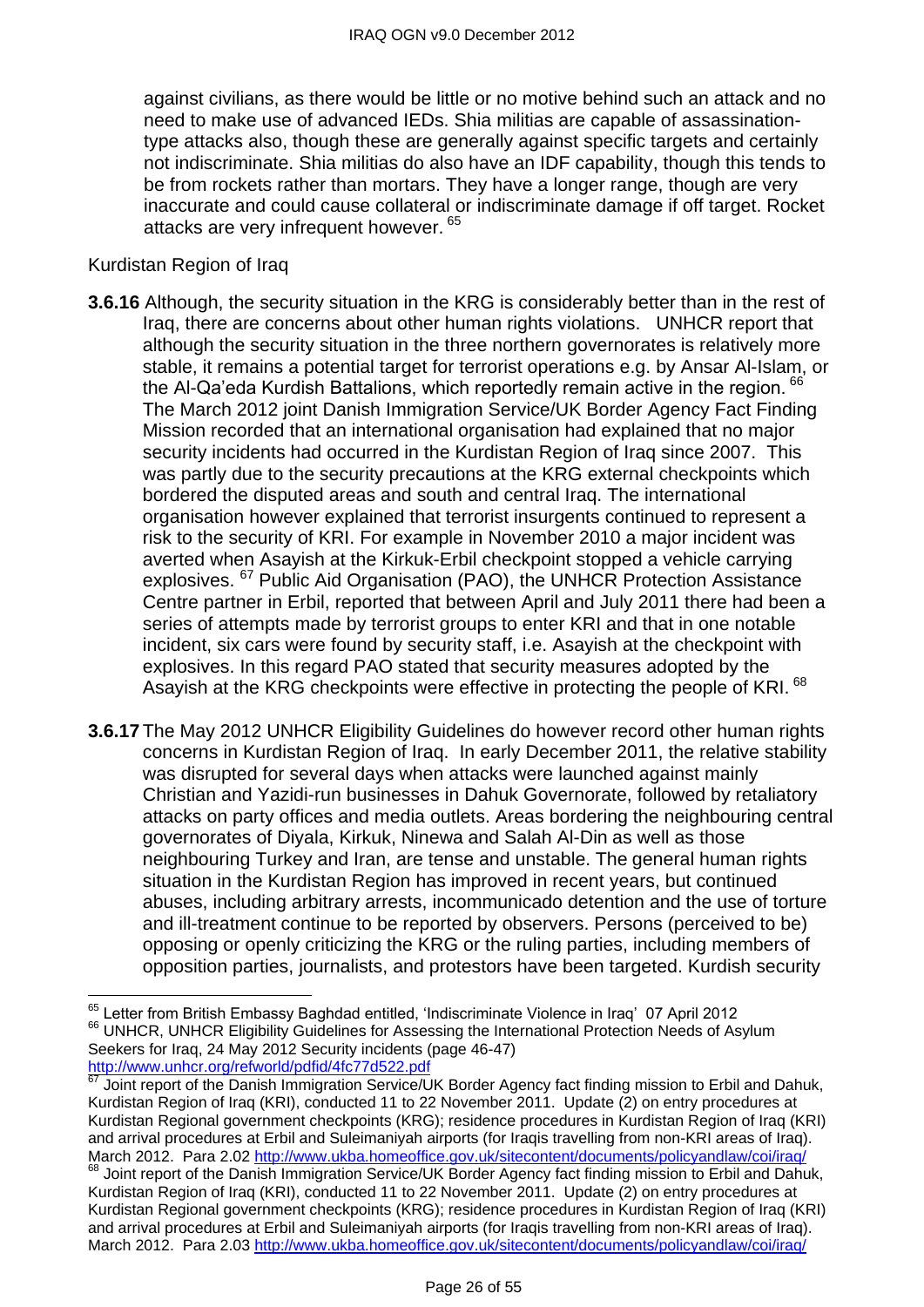forces are reported to have repeatedly used excessive force to clamp down on mostly peaceful pro-reform protests in spring 2011, resulting in casualties. <sup>69</sup>

**See also: [Actors of protection \(section 2.3 above\)](#page-1-1)**

**[Internal relocation \(section 2.4 above\)](#page-5-0)**

**[Caselaw \(section 2.5 above\)](#page-10-0)**

- **3.6.18 Conclusion** A state of civil instability and/or where law and order has sometimes broken down does not of itself give rise to a well-founded fear of persecution for a Refugee Convention reason. The claimant must demonstrate a well-founded claim for asylum where he or she is at risk of persecution on Convention grounds
- **3.6.19** Further, the European Court of Human Rights concluded in January 2009 that whilst the general situation in Iraq, and in Baghdad, is insecure and problematic, it is not so serious as to cause, by itself, a violation of Article 3 ECHR. However, this conclusion must be considered in the light of the up to date country of origin information. Moreover each case must be considered on its individual merits and caseowners must consider whether the personal circumstances of the individual are such that his or her return to Iraq would contravene Article 3 ECHR, in the light of up to date country of origin information.
- **3.6.20** In addition, each case must also be considered under Article 15 (c) of the EU Qualification Directive/Immigration Rule 339C to ascertain whether the individual claimant would be at real risk of indiscriminate violence. As confirmed in the recent country guidance case of [HM and others \(Article 15\(c\)\) Iraq CG \[2012\] UKUT](http://www.bailii.org/uk/cases/UKUT/IAC/2012/00409_ukut_iac_2012_hm_ors_iraq_cg.html)  [00409\(IAC\)](http://www.bailii.org/uk/cases/UKUT/IAC/2012/00409_ukut_iac_2012_hm_ors_iraq_cg.html) the current evidence does not establish that the degree of indiscriminate violence characterising the current armed conflict taking place in the five central governorates in Iraq, namely Baghdad, Diyala, Tameen (Kirkuk), Ninewah, Salah Al-Din, is at such a high level that substantial grounds have been shown for believing that any civilian returned there would solely on account of his presence there face a real risk of being subject to that threat.
- **3.6.21** For a claim to succeed under Article 15(c) of the Qualification Directive, an individual would need to show that their personal circumstances are such that they would be at real risk and that there was no internal relocation option open to them. A claim under Article 15(c) of the Qualification Directive should succeed if a claimant establishes that particular factors place him or her at additional risk above that which applies to the civilian population generally, such that he or she is at real risk of serious harm from the levels of indiscriminate violence that do exist and that internal relocation to a place where there is not a real risk of serious harm is not reasonable. In that regard the Tribunal in [HM and others \(Article 15\(c\)\) Iraq CG \[2012\]](http://www.bailii.org/uk/cases/UKUT/IAC/2012/00409_ukut_iac_2012_hm_ors_iraq_cg.html)  [UKUT 00409\(IAC\)](http://www.bailii.org/uk/cases/UKUT/IAC/2012/00409_ukut_iac_2012_hm_ors_iraq_cg.html) found that the current evidence does not establish that there is a real risk of serious harm under Article 15(c) for civilians who are Sunni or Shi'a or Kurds or have former Ba'ath Party connections: these characteristics do not in themselves amount to "enhanced risk categories" under Article 15(c)'s "sliding scale" (see paragraph 39 of [Elgafaji v. Staatssecretaris van Justitie,](http://www.bailii.org/eu/cases/EUECJ/2009/C46507.html) C-465/07, [European Union: European Court of Justice,](http://www.bailii.org/eu/cases/EUECJ/2009/C46507.html) 17 February 2009

 $\overline{\phantom{a}}$ <sup>69</sup> UNHCR, UNHCR Eligibility Guidelines for Assessing the International Protection Needs of Asylum Seekers for Iraq, 24 May 2012 (page 46-47)<http://www.unhcr.org/refworld/pdfid/4fc77d522.pdf>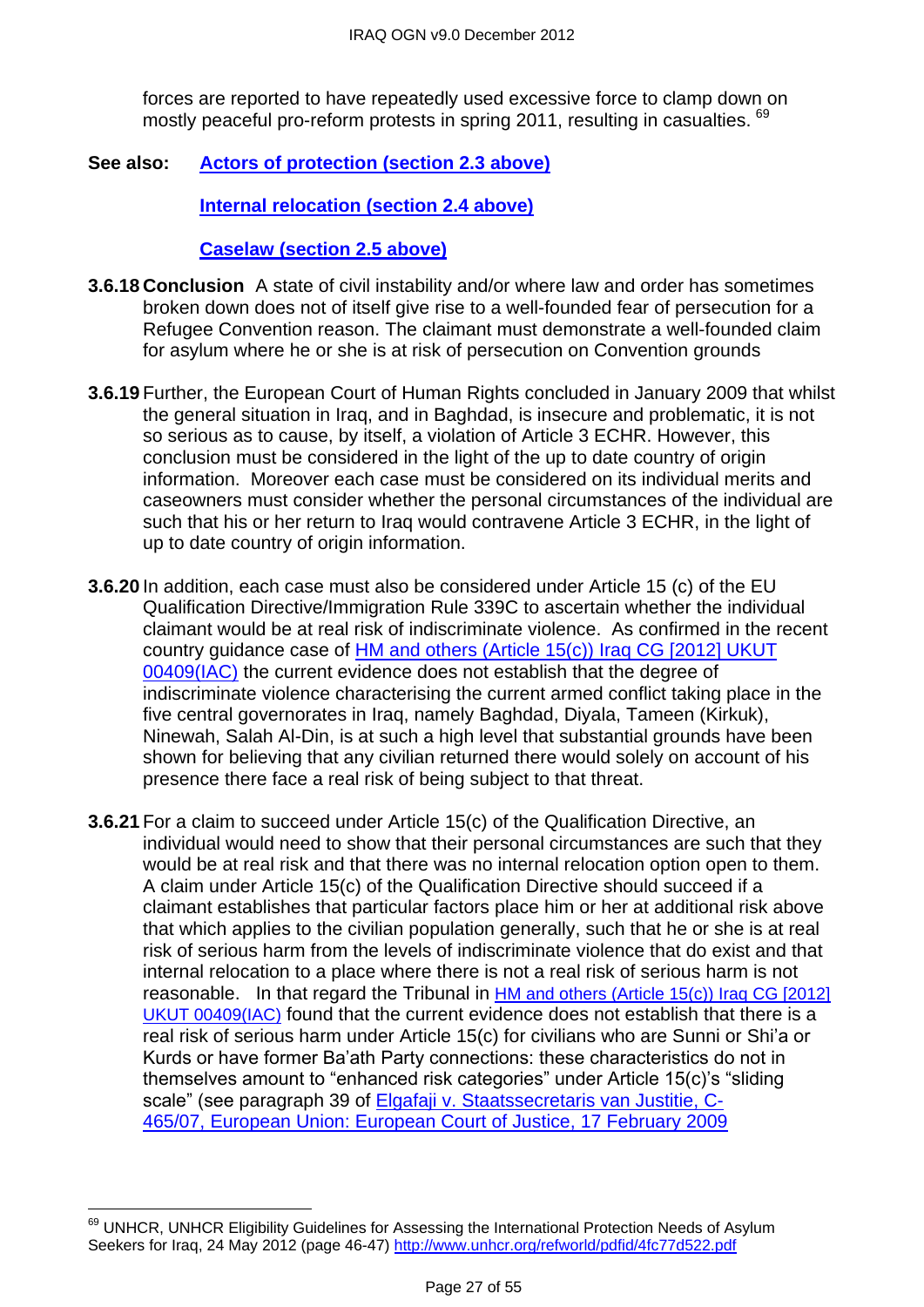**3.6.22** Caseowners must consider each case on its individual merits against the background of the latest available country information and the personal circumstances of the individual claimant.

#### <span id="page-27-0"></span>**3.7 Individuals associated (or perceived to be associated) with the Iraqi government or former multi-national forces, and journalists**.

- **3.7.1** Some claimants will make an asylum or human rights claim due to a fear of persecution/ ill treatment or kidnapping at the hands of armed groups or militants on account of their association (or perceived association) with the Iraqi government or because of their "un-Islamic" behaviour.
- **3.7.2 Treatment.** Although the overall magnitude of sectarian violence has declined, many individuals from various religious groups are targeted because of their religious identity or secular leanings. Acts committed against them included harassment, intimidation, kidnapping, and murder. The general lawlessness that permits criminal gangs, terrorists, and insurgents to victimise people with impunity affects persons of all ethnicities and religious groups.<sup>70</sup>
- **3.7.3** The UNHCR Eligibility Guidelines of May 2012 record that according to the UN Secretary General's 28 November 2011 report, there was a marked increase in assassinations of government officials, professionals and security personnel*.* Attacks include instances of intimidation, abductions and assassinations, including by the use of improvised explosive devises (IEDs), (suicide) car bombs and targeted killings with firearms equipped with silencers or "sticky bombs" attached to vehicles. Many reports of intimidations and threats are made. Incidents of targeted attacks have been reported in almost all of central and southern Iraq, but particularly in Al-Anbar, Baghdad, Babel, Diyala, Kirkuk, Ninewa and Salah Al-Din Governorates.<sup>71</sup>
- **3.7.4** UNHCR considers that individuals associated with, or perceived to be supporting the Iraqi authorities, the ISF or the (former) MNF-I/USF-I are, depending on the circumstances of their claim, likely to be in need of international refugee protection on account of their (imputed) political opinion. UNHCR sets out that the specific groups that may be associated with or perceived to be supporting the Iraqi authorities include the following:
	- (a) Government Officials and Employees
	- (b) Former Members of the Iraqi Security Forces (ISF)
	- (c) Sahwa Members, Traditional Tribal, Religious and Community Leaders
	- (d) Members of Political Parties

 $\overline{a}$ 

(e) Individuals Affiliated with the USF-I, Foreign Governments, NGOs or International Companies $^{72}$ 

 $^{70}$  US State Department International Religious Freedom Report 2010 (Section I, Abuses by Rebel or Foreign Forces or Terrorist Organizations) <http://www.state.gov/j/drl/rls/hrrpt/2010/nea/154462.htm>COI Service Iraq Country Report August 2011 (para 8.37) [www.ukba.homeoffice.gov.uk/policyandlaw/guidance/coi/](http://www.ukba.homeoffice.gov.uk/policyandlaw/guidance/coi/)

<sup>&</sup>lt;sup>71</sup> UNHCR, UNHCR Eligibility Guidelines for Assessing the International Protection Needs of Asylum Seekers for Iraq, 24 May 2012 A. Risk Profiles, 1. Individuals Associated with (or Perceived to be Supporting) the Iraqi Authorities and the (former) MNF-I/USF-I (page 14) <http://www.unhcr.org/refworld/pdfid/4fc77d522.pdf>

<sup>&</sup>lt;sup>72</sup> UNHCR, UNHCR Eligibility Guidelines for Assessing the International Protection Needs of Asylum Seekers for Iraq, 24 May 2012 A. Risk Profiles, 1. Individuals Associated with (or Perceived to be Supporting) the Iraqi Authorities and the (former) MNF-I/USF-I (page 14 - 17) <http://www.unhcr.org/refworld/pdfid/4fc77d522.pdf>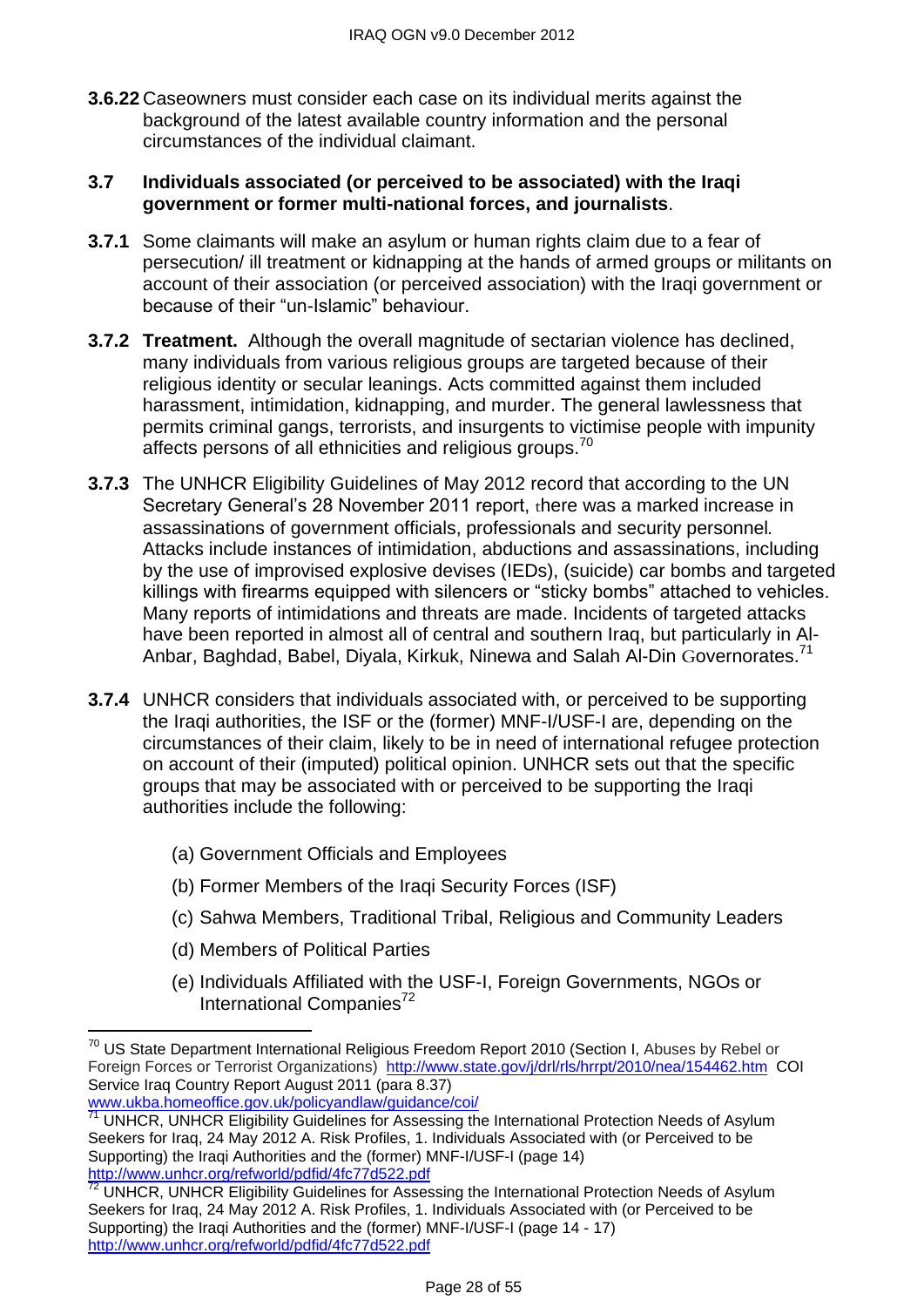- **3.7.5** UNHCR also reports that professionals such as judges or academics, have reportedly also been targeted for their (perceived) support of the Iraqi authorities, the political process or the USF-I.
- **3.7.6** According to the October 2012 Quarterly Report to Congress by the Special Inspector General for Iraq Reconstruction (SIGI), "Lethal attacks on Iraqi Police (IP) and Iraqi Army (IA) soldiers rose this quarter—and most sharply in September, when more than 180 IP and IA personnel were killed and 230 wounded. Assassinations of government officials and tribal leaders in Iraq continued unabated this quarter. More than 100 senior government officials were targeted for assassination, with 58 killed. These attacks also killed or wounded more than 120 family members, bodyguards, or other citizens who were in the vicinity of the apparently targeted individuals. Ministry officials, judges, members of parliament, tribal sheiks, and senior ISF officials were targeted by bombs and armed attacks (including home invasion). The largest number of attacks on officials and other leaders occurred in Baghdad, with the second-largest number of attacks around Kirkuk<sup>"</sup><sup>73</sup>
- **3.7.7** The Danish Immigration Service's February and April 2010 Fact Finding Mission to Irag report noted that "that individuals who had cooperated with the Iraqi security force or US/multi-national forces; or those persons working for foreign companies… including relatives to all the above-mentioned categories of persons could also be at risk of being targeted". $74$
- **3.7.8** As regards kidnapping and disappearances, the 2011 U.S. State Department report notes that the majority of reported cases appeared to be financially motivated. Kidnappers who did not receive a ransom often killed their victims. Police believe that the majority of these cases went unreported.<sup>75</sup> The ICRC noted in February 2010 that professionals remain at risk of being targeted in Iraq, with persons perceived to be wealthy, and their children, at risk of being kidnapped and held for  $r$ ansom  $^{76}$

Treatment of journalists in Central and Southern Iraq

**3.7.9** Iragi journalists and media workers in central and southern Irag continue to be threatened, kidnapped, killed or otherwise intimidated with impunity, mostly by nonstate actors. UNHCR noted that while some have been killed in crossfire or other acts of general violence, the majority of those who have lost their lives have been victims of specific attacks based on their ethnicity or religion and/or their (imputed) political opinion. Given that most Iraqi news and television stations are owned by either political parties, religious groups or by the Iraqi Government, journalists and other media workers are often considered to represent a particular political or

COI Service Iraq Country Report August 2011 (para 9.02) [www.ukba.homeoffice.gov.uk/policyandlaw/guidance/coi/](http://www.ukba.homeoffice.gov.uk/policyandlaw/guidance/coi/)

 $^{73}$  Special Inspector General for Iraq Reconstruction (SIGI), Quarterly Report to Congress, 30 October 2012, Trends in Attacks and Casualties p.73

http://www.sigir.mil/files/quarterlyreports/October2012/Report - October 2012.pdf#view=fit <sup>74</sup> Security and Human Rights in South/Central Iraq, 10 September 2010 (page 25) [http://www.nyidanmark.dk/NR/rdonlyres/7F24EA1B-1DC7-48AE-81C4-](http://www.nyidanmark.dk/NR/rdonlyres/7F24EA1B-1DC7-48AE-81C4-C097ADAB34FD/0/Rapport_Security_and_HR_in_South_Central_Iraq.pdf)

[C097ADAB34FD/0/Rapport\\_Security\\_and\\_HR\\_in\\_South\\_Central\\_Iraq.pdf](http://www.nyidanmark.dk/NR/rdonlyres/7F24EA1B-1DC7-48AE-81C4-C097ADAB34FD/0/Rapport_Security_and_HR_in_South_Central_Iraq.pdf) COI Service Iraq Country Report August 2011 (para 17.43) <u>www.ukba.homeoffice.gov.uk/policyandlaw/guidance/coi</u>/

<sup>&</sup>lt;sup>75</sup> US State Department Country Report on Human Rights Practices 2011 (Section 1b, Disappearance) <http://www.state.gov/j/drl/rls/hrrpt/humanrightsreport/index.htm#wrapper>

<sup>76</sup> International Rescue Committee, A Tough Road Home, Uprooted Iraqis in Jordan, Syria and Iraq, February 2010, Continuing Violence. [http://www.iauiraq.org/reports/IRC\\_Report\\_02\\_18\\_ToughRoad.pdf](http://www.iauiraq.org/reports/IRC_Report_02_18_ToughRoad.pdf)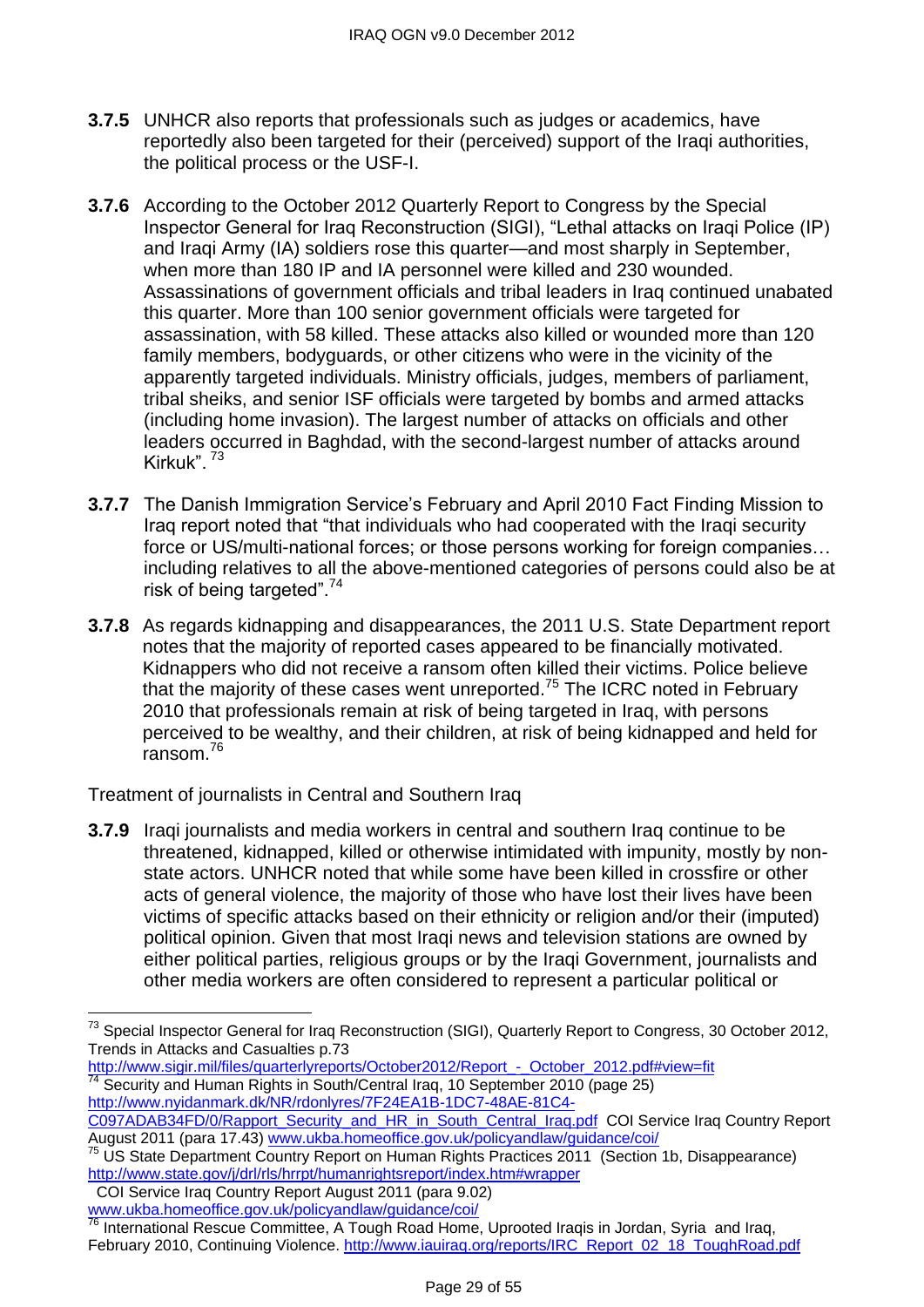sectarian party or opinion. As a result, armed groups have repeatedly targeted media outlets and employees for their perceived "Western" or pro-American views, their affiliation with the Iraqi Government, or their sectarian or ethnic association. Others have been targeted for investigating controversial political or other sensitive issues, including corruption or activities of armed groups. In many cases, the exact motives for an attack remain unknown as no responsibility is claimed and/or serious investigations do not appear to be undertaken. 77 Iraq ranked worst on the Committee to Protect Journalists' Impunity Index for the fifth consecutive year and, with more than 90 unsolved murders, its impunity rating dwarfs that of every other nation. Most of the murders occurred as Iraq was immersed in war, but even now, as authorities claim stability, they have failed to bring justice in a single case.<sup>78</sup>

- **3.7.10** The U.S. State Department report covering events in 2011 recorded that eight journalists and media workers were killed during 2011.. Journalists were targets of government security forces, corrupt officials, terrorists, religious groups that were unwilling to accept media independence, and unknown actors who wished to affect the flow of news. For example, on 17 February 2011, Hilal al-Ahmadi, a journalist who wrote about corruption and lack of government services, was shot and killed in front of his home on the outskirts of Mosul.<sup>79</sup>
- **3.7.11** The NGO Journalistic Freedoms Observatory recorded more than 160 attacks on journalists during the two-week period ending on 9 March 2011, when antigovernment demonstrations stimulated by the Arab Spring were at their peak. <sup>80</sup> The same source reported that in 2011, it had registered 31 cases of journalists being beaten by security forces, 65 arrests and detentions and 84 additional cases where the security forces had banned media coverage and filming.<sup>81</sup>
- **3.7.12** Human Rights Watch's World Report 2012 also noted that Iraq remains one of the most dangerous countries in the world to work as a journalist saying that armed groups and unknown assailants killed at least five journalists and one media worker during 2011, according to the New York-based Committee to Protect Journalists.<sup>82</sup>

Treatment of journalists in the Kurdistan Region of Iraq

**3.7.13** Since 2003, numerous newspapers, television and radio stations have been established in the Kurdistan Region: many of them are affiliated with political parties, while a few are independent and non-partisan. Officially, there is no censorship in the Kurdistan Region. However, independent journalists and media organizations have repeatedly claimed that press freedom is restricted and that

 $\overline{a}$  $77$  UNHCR, UNHCR Eligibility Guidelines for Assessing the International Protection Needs of Asylum Seekers for Iraq, 24 May 2012, a) Journalists and Other Media Professionals, i. Central and Southern Iraq (page 21)<http://www.unhcr.org/refworld/pdfid/4fc77d522.pdf>

<sup>78</sup> Committee to Protect Journalists, Getting Away With Murder, 17 April 2012 <http://www.cpj.org/reports/2012/04/impunity-index-2012.php#more>

<sup>79</sup> US State Department, Country Reports on Human Rights Practices for 2011: Iraq, 24 May 2012, Section a. Freedom of Speech and Pres[shttp://www.state.gov/j/drl/rls/hrrpt/humanrightsreport/index.htm#wrapper](http://www.state.gov/j/drl/rls/hrrpt/humanrightsreport/index.htm#wrapper)

<sup>&</sup>lt;sup>80</sup> US State Department, Country Reports on Human Rights Practices for 2011: Iraq, 24 May 2012, Section a. Freedom of Speech and Pres[shttp://www.state.gov/j/drl/rls/hrrpt/humanrightsreport/index.htm#wrapper](http://www.state.gov/j/drl/rls/hrrpt/humanrightsreport/index.htm#wrapper)

<sup>&</sup>lt;sup>81</sup> The Institute for War and Peace Reporting, Iraqi Journalists Face Restrictions, Violence, 11 May 2012 [http://iwpr.net/report-news/iraqi-journalists-face-restrictions-violencehttp://iwpr.net/report-news/iraqi](http://iwpr.net/report-news/iraqi-journalists-face-restrictions-violencehttp:/iwpr.net/report-news/iraqi-journalists-face-restrictions-violence)[journalists-face-restrictions-violence](http://iwpr.net/report-news/iraqi-journalists-face-restrictions-violencehttp:/iwpr.net/report-news/iraqi-journalists-face-restrictions-violence)

 $82$  Human Rights Watch. Human Rights Watch World Report 2012. Iraq. 22 January 2012 <http://www.hrw.org/world-report-2012/world-report-2012-iraq>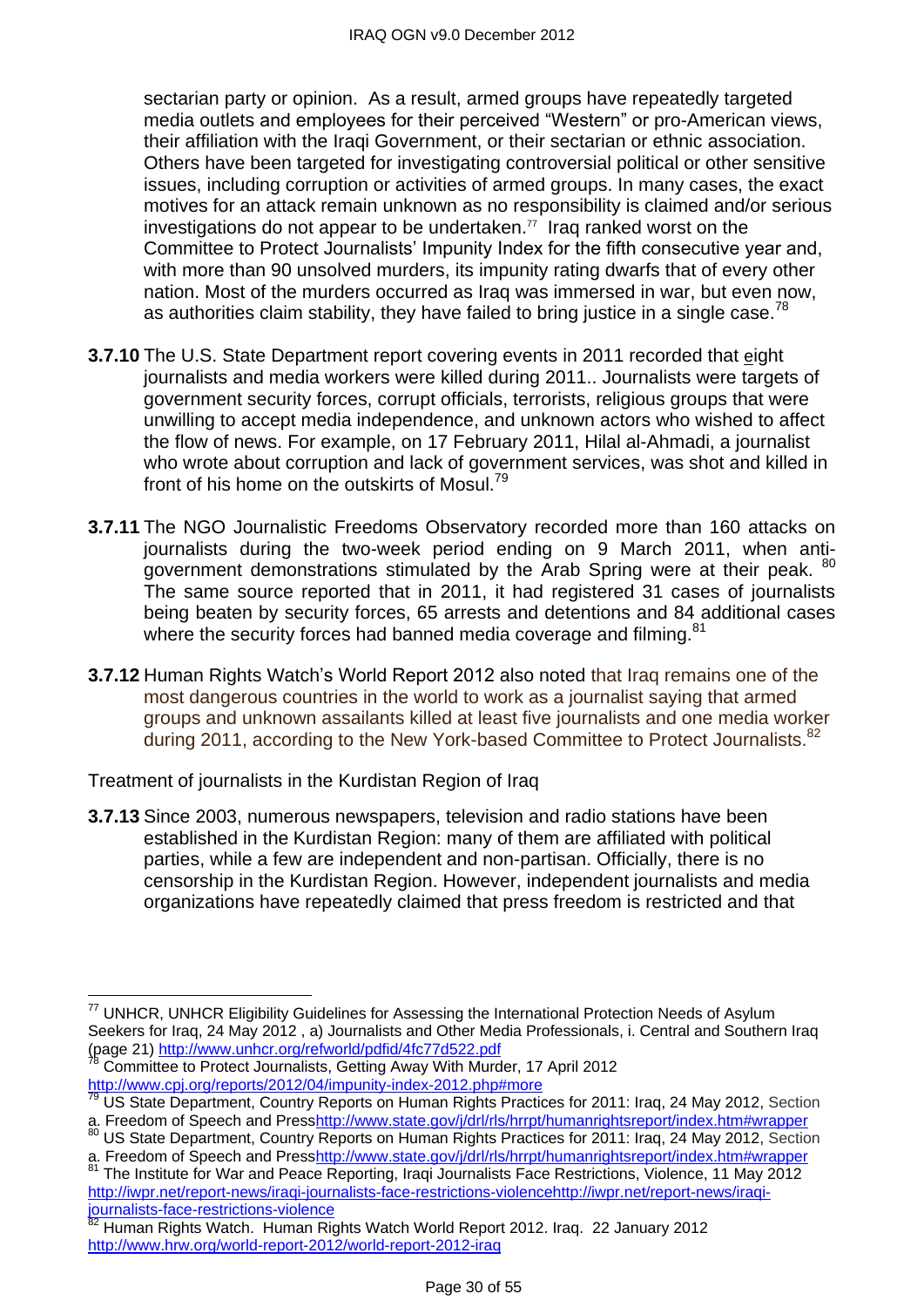criticism of the ruling parties can lead to physical harassment, seizure of equipment, arbitrary arrest and legal prosecution on charges of defamation. <sup>83</sup>

- **3.7.14** The 2011 US State Department report noted that throughout the Kurdish region there were numerous credible reports of attempted murder, beatings, imprisonment, and property destruction carried out against media. The Kurdistan Journalists Syndicate documented more than 100 acts of harassment, including threats, lawsuits, and attacks, from January to October 2011 in the region. In many of these reports, the aggressors wore military or police uniforms. With one exception, these attacks were directed at the independent and opposition media, mainly Goran (Change) and the KIU, rather than at media controlled by the ruling parties. <sup>84</sup>
- **3.7.15** In 2007, the KRG promulgated a Press Law, which, inter alia, bans censorship, prohibits the closure of news outlets by the authorities, abolishes prison terms and places a ceiling on damages for media-related offenses. However, reports suggest that the KRG authorities do not implement the law systematically and continue to use the more restrictive 1969 Iraqi Penal Code and the 1951 Iraqi Civil Code provisions to prosecute journalists. The ruling parties, the Kurdistan Democratic Party and the Patriotic Union of Kurdistan, as well as influential party members and government officials, have filed numerous lawsuits, mostly against independent journalists and news organizations that published articles they reportedly considered to be critical. Such libel suits appear to be attempts to prevent criticism of the KRG or the ruling parties. As a result, many media outlets self-censor with respect to key issues, in particular corruption and nepotism involving the ruling parties. <sup>85</sup>
- **3.7.16** In addition to libel and defamation lawsuits, critical journalists and media employees in the Kurdistan Region are reportedly subject to frequent intimidation and threats, arbitrary arrest and detention, beatings and confiscation or destruction of equipment, allegedly at the hands of KRG officials and Kurdish Security Forces. Media offices have frequently been targeted for raids or arson attacks. Attacks against journalists, media professionals and media outlets are most frequently reported during political events or security crises such as elections, popular protests, Iranian/Turkish bombing of border areas, or the "Dahuk riots" in early December 2011. Journalists and news outlets affiliated with opposition parties are at risk of being forcibly prevented from covering such events. Reports suggest that journalists have also been targeted for physical assaults, abduction and assassination. The perpetrators of attacks against journalists are usually not known and most attacks are allegedly not promptly and transparently investigated. Journalists often express little trust in the independence of the judicial authorities and claim that persons affiliated with political parties are involved in attacks.<sup>86</sup>

 $\overline{\phantom{a}}$ 

<sup>&</sup>lt;sup>83</sup> UNHCR, UNHCR Eligibility Guidelines for Assessing the International Protection Needs of Asylum Seekers for Iraq, 24 May 2012 a) Journalists and Other Media Professionals, i. Central and Southern Iraq (page 22)<http://www.unhcr.org/refworld/pdfid/4fc77d522.pdf>

<sup>&</sup>lt;sup>84</sup> US State Department, Country Reports on Human Rights Practices for 2011: Iraq, 24 May 2012, Section a. Freedom of Speech and Press<u>http://www.state.gov/j/drl/rls/hrrpt/humanrightsreport/index.htm#wrapper</u>

<sup>&</sup>lt;sup>85</sup> UNHCR, UNHCR Eligibility Guidelines for Assessing the International Protection Needs of Asylum Seekers for Iraq, 24 May 2012 a) Journalists and Other Media Professionals, i. Central and Southern Iraq (page 22)<http://www.unhcr.org/refworld/pdfid/4fc77d522.pdf>

UNHCR, UNHCR Eligibility Guidelines for Assessing the International Protection Needs of Asylum Seekers for Iraq, 24 May 2012 a) Journalists and Other Media Professionals, i. Central and Southern Iraq (page 22)<http://www.unhcr.org/refworld/pdfid/4fc77d522.pdf>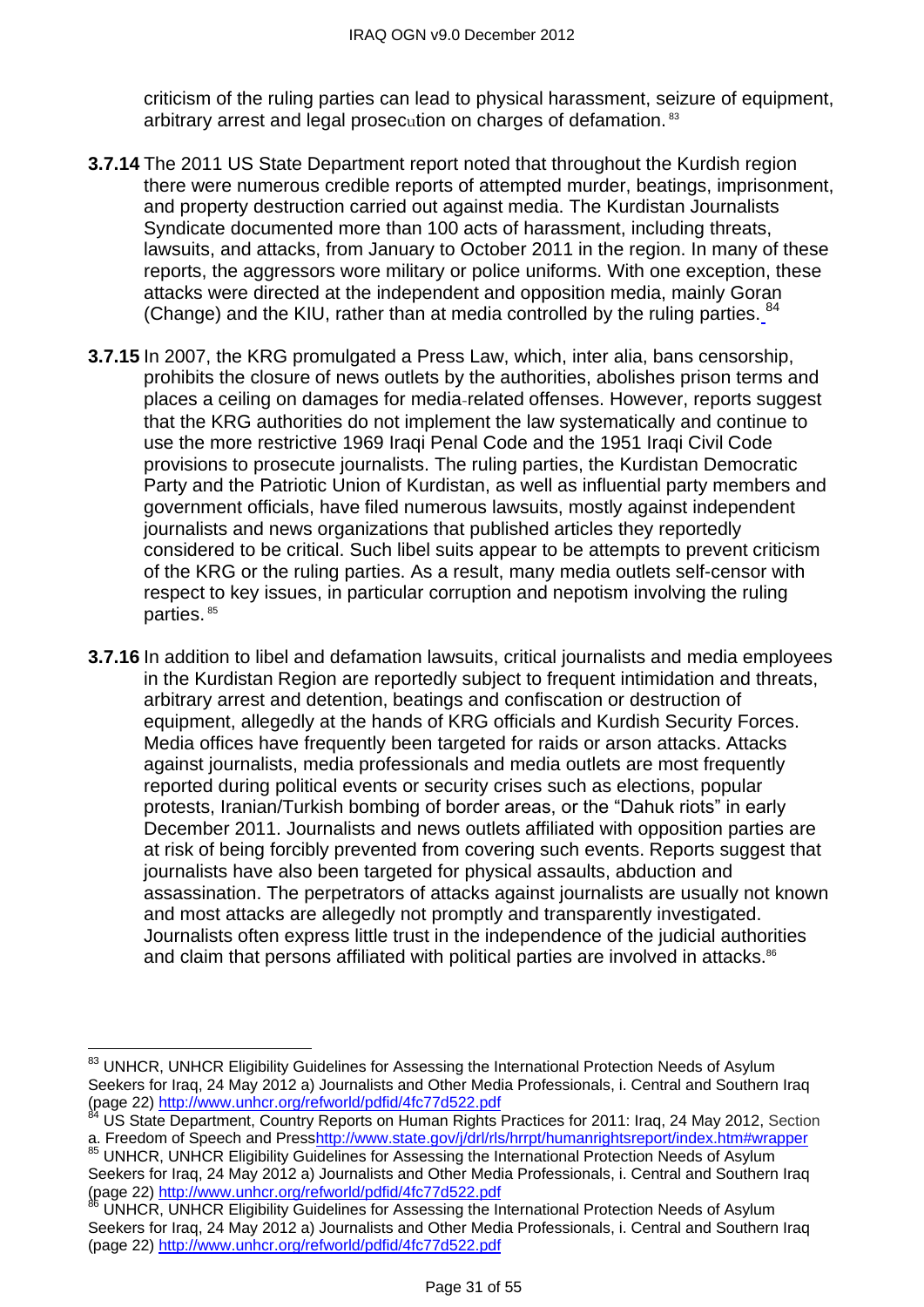### **See also: [Actors of protection \(section 2.3 above\)](#page-1-1)**

### **[Internal relocation \(section 2.4 above\)](#page-5-0)**

#### **[Caselaw \(section 2.5 above\)](#page-10-0)**

- **3.7.17 Conclusion**. Persons openly criticising or perceived to be opposing armed groups or militant factions are at risk of persecution in Iraq. This includes persons accused of ‗un-Islamic behaviour' and journalists in both central and southern Iraq and the Kurdistan Region of Iraq. Case owners will need to take into consideration the particular profile of the claimant in order to assess whether effective protection would be available and whether it would be possible for the claimant to relocate to escape the risk of persecution. Journalists are also at risk of persecution from state actors in both regions of Iraq.
- **3.7.18**Persons perceived to collaborate or have collaborated with the current Iraqi Government and its institutions, the former US/multi-national forces or foreign companies are at risk of persecution in Iraq. A claimant who has a localised threat on the basis that they are perceived to be a collaborator may be able to relocate to an area where that localised threat does not exist. The case owner will need to take into consideration the particular profile of the claimant, the nature of the threat and how far it would extend, and whether it would be unduly harsh to expect the claimant to relocate. A claim made on these grounds may be well founded and a grant of refugee status due to political opinion or imputed political opinion may be appropriate depending on the facts of the case.
- **3.7.19** In general kidnapping motivated by economic reasons does not engage the UK's obligations under the 1951 UN Convention and therefore a grant of asylum would not be appropriate. However, in some circumstances it may be that grounds for fear of kidnapping due to economic reasons may be well founded and a grant of Humanitarian Protection appropriate depending on the facts of the case and the particular profile of the claimant. If an individual being targeted for kidnapping on account of being the relative of another individual, he or she may have a wellfounded fear of persecution on account of their membership of a particular social group (family) regardless of why or whether the individual themselves is at risk. A grant of asylum would be appropriate in such cases.

#### <span id="page-31-0"></span>**3.8 Former members of the Ba'ath Party**

- **3.8.1** Some claimants will make an asylum or human rights claim due to their fear of illtreatment amounting to persecution at the hands of state and non state agents on account of their past membership of the Ba'ath party.
- **3.8.2 Treatment***.* De-ba'athification is the name given to a number of processes initiated by the Coalition Provisional Authority (CPA) shortly after the fall of Iraq's Ba'athist regime. One was the complete dissolution of the Iraqi army as well as certain organisations (mostly security-related) that were either notorious for their role in enforcing Ba'ath party rule, or whose resources might offer the party a means to return to power. These organisations included the Iraqi army, the intelligence services, the Olympic committee and others, dissolved by CPA order in May 2003. The other process was the dismissal of many thousands of civil service employees from their positions. This process was initiated by the Coalition Provisional Authority, but later continued and was controlled by Iraq's Higher National Deba'athification Commission (HNDBC).The assumption underpinning De-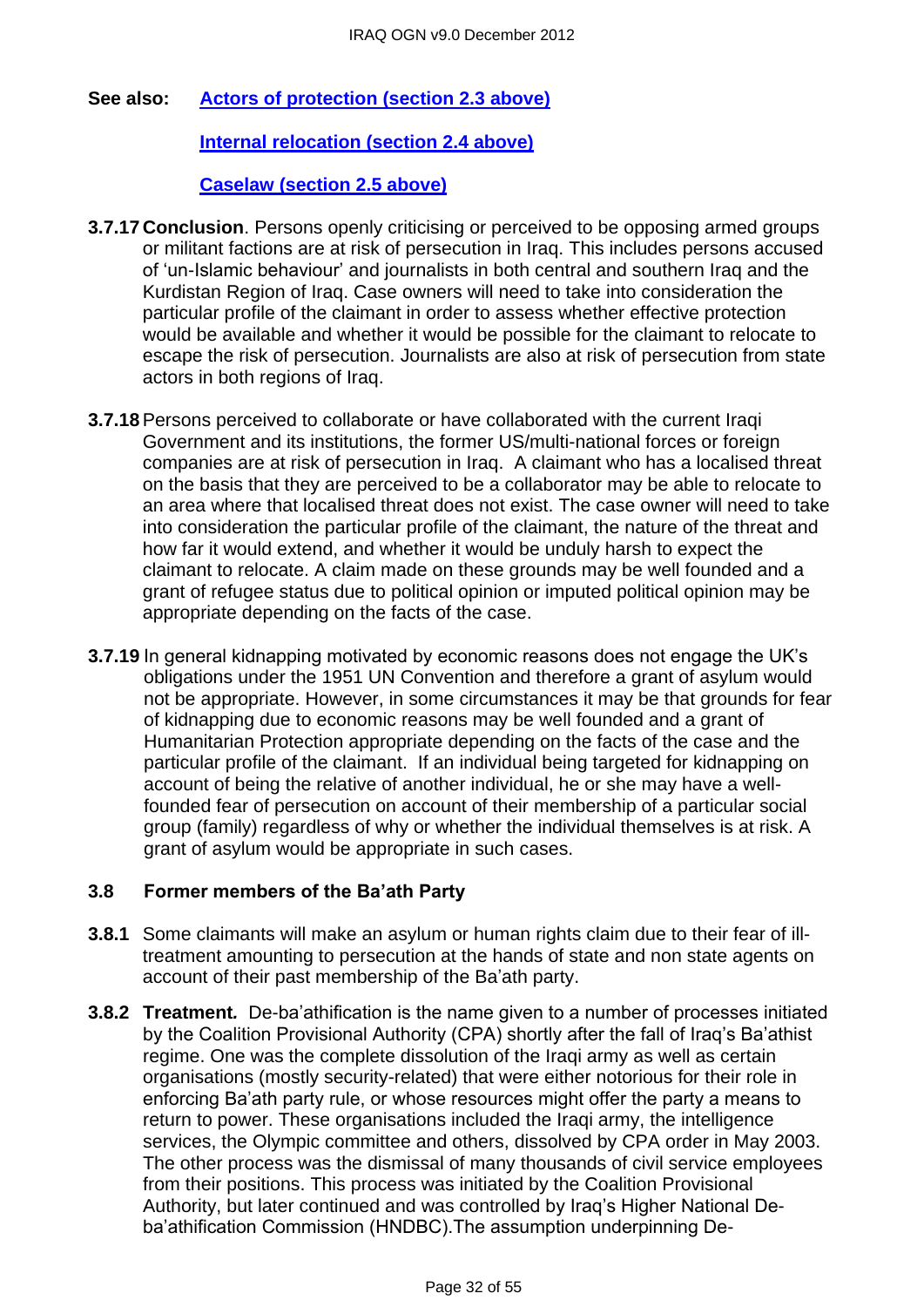ba'athification procedures was that the elite of the Ba'ath party could not have achieved their level without committing acts that seriously violated human rights standards or were deeply corrupt. 87

- **3.8.3** A report of a Danish Immigration Service fact finding mission published in September 2010 noted that previous affiliation to the Ba'ath party could add to a person's insecurity. However, being targeted solely with reference to former Ba'athist association is not likely as everyone employed by the previous regime had to be a member of the Ba'ath party. Senior members who were genuinely at risk have either fled abroad, for example to Syria, or have already been dealt with harshly by the government. However, as of today former membership of the Ba'ath party is not a determining factor when it comes to the question of whether or not a person would be targeted.<sup>88</sup>
- **3.8.4** The same report also recorded that other sources stated that senior Ba'ath party members are targeted especially in south Iraq and some central parts. However, such a person would need to be well-known to others and other factors such as having occupied a particular exposed position are likely to have influence the risks as well. It was added that most senior Baath members left Iraq. On the other hand, accusing a person of being a former Baath member remains a favourite accusation. This can be problematic as a person wrongly accused may not be able to rectify such claims before action is taken against him. <sup>89</sup>
- **3.8.5** The 2011 US State Department Report recorded that the constitution broadly provides for the right of free expression, provided it does not violate public order and morality or express support for the banned Ba'ath Party or for altering the borders by violent means.<sup>90</sup> Intimidation and political influence were factors in some allegations of corruption, and officials sometimes used the "de-Ba'athification" process to pursue political and personal agendas. <sup>91</sup> The same source reported that on 24 October 2011, the army began arresting alleged former members of the Ba'ath Party said to be involved in a coup plot. More than 900 people were arrested in the following weeks. Formal charges were often made only after the arrests and many were held without access to family members or legal representation. Media reported that at least one detainee, Kadhim Munshed Rashed, died from torture, but the MOI claimed that he committed suicide. The government did not present

- [C097ADAB34FD/0/Rapport\\_Security\\_and\\_HR\\_in\\_South\\_Central\\_Iraq.pdf](http://www.nyidanmark.dk/NR/rdonlyres/7F24EA1B-1DC7-48AE-81C4-C097ADAB34FD/0/Rapport_Security_and_HR_in_South_Central_Iraq.pdf)
- COI Service Iraq Country Report August 2011 (para 17.32) [www.ukba.homeoffice.gov.uk/policyandlaw/guidance/coi/.](http://www.ukba.homeoffice.gov.uk/policyandlaw/guidance/coi/)

<http://www.state.gov/j/drl/rls/hrrpt/humanrightsreport/index.htm?dlid=186428>

 $\overline{a}$ <sup>87</sup>International Center for Transititional Justice, entitled *Iraq's New 'Accountability and Justice' Law*, <http://www.ictj.org/en/index.html>Iraq's New 'Accountability and Justice Law', COI Service Iraq Country Report August 2011 (para 3.22) [www.ukba.homeoffice.gov.uk/policyandlaw/guidance/coi/.](http://www.ukba.homeoffice.gov.uk/policyandlaw/guidance/coi/)

<sup>&</sup>lt;sup>88</sup> Danish Immigration Service, Security and Human Rights in South/Central Irag, 10 September 2010 (page 29-30) [http://www.nyidanmark.dk/NR/rdonlyres/7F24EA1B-1DC7-48AE-81C4-](http://www.nyidanmark.dk/NR/rdonlyres/7F24EA1B-1DC7-48AE-81C4-C097ADAB34FD/0/Rapport_Security_and_HR_in_South_Central_Iraq.pdf)

<sup>89</sup> Danish Immigration Service, Security and Human Rights in South/Central Iraq, 10 September 2010 (page 29-30) [http://www.nyidanmark.dk/NR/rdonlyres/7F24EA1B-1DC7-48AE-81C4-](http://www.nyidanmark.dk/NR/rdonlyres/7F24EA1B-1DC7-48AE-81C4-C097ADAB34FD/0/Rapport_Security_and_HR_in_South_Central_Iraq.pdf)

[C097ADAB34FD/0/Rapport\\_Security\\_and\\_HR\\_in\\_South\\_Central\\_Iraq.pdf](http://www.nyidanmark.dk/NR/rdonlyres/7F24EA1B-1DC7-48AE-81C4-C097ADAB34FD/0/Rapport_Security_and_HR_in_South_Central_Iraq.pdf) COI Service Iraq Country Report August 2011 (para 17.32) [www.ukba.homeoffice.gov.uk/policyandlaw/guidance/coi/.](http://www.ukba.homeoffice.gov.uk/policyandlaw/guidance/coi/)

<sup>90</sup> US State Department, Country Reports on Human Rights Practices for 2011: Iraq, 24 May 2012, Section 2a Freedom of Speech and Press

<http://www.state.gov/j/drl/rls/hrrpt/humanrightsreport/index.htm?dlid=186428>

US State Department, Country Reports on Human Rights Practices for 2011: Iraq, 24 May 2012, Section 4. Official Corruption and Government Transparency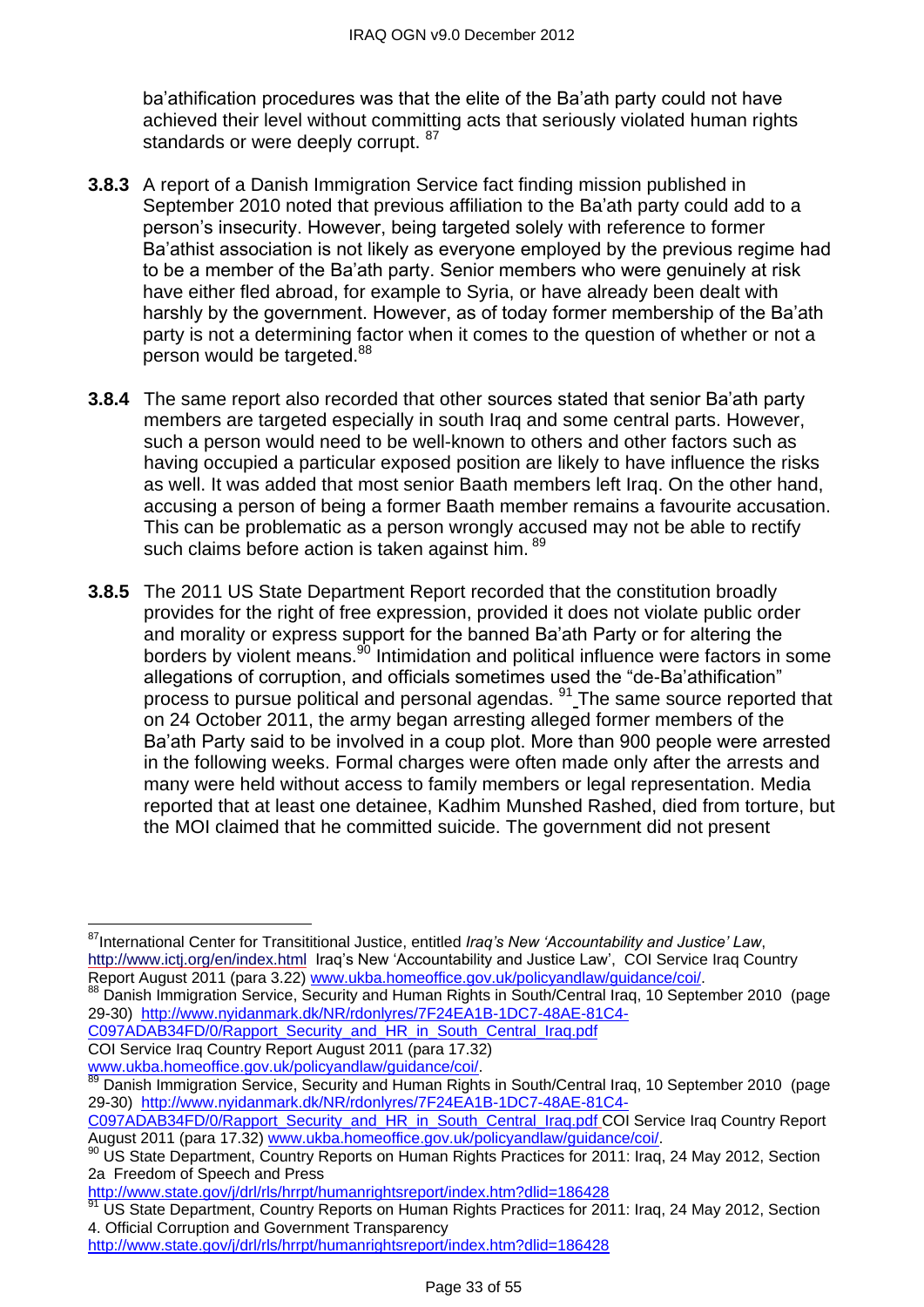evidence to support the existence of a plot at year's end. Many Sunnis contended that the arrests were intended to weaken the government's political opponents.<sup>97</sup>

- **3.8.6** In its May 2012 Eligibility Guidelines, UNHCR said that after the fall of the former regime, the Coalition Provisional Authority and, subsequently, the Iraqi Government introduced a number of measures to "de-Ba'athify" the Iraqi administration and security forces. From the outset, it was reported that the implementation of relevant regulations was arbitrary, sectarian and politicized. There have been continuous claims that the Iraqi Government has used accusations of "Ba'athism" to sideline political opponents and to settle political scores. "De-Ba'athification" has reportedly been used to fire government and security officials and replace them with loyalists, and to ban political rivals from running in elections. Reported arrests of alleged Ba'ath Party members have raised concerns, given that neither the De-Ba'athification Law, nor any other law, provides for legal prosecution for Ba'ath Party membership. During an "arrest campaign" in October/November 2011, when more than 600 individuals were arrested on charges of terrorism and alleged Ba'ath Party ties, Deputy Minister of Interior Adnan Al-Asadi stated that all arrests were undertaken on the basis of the Counterterrorism Law of 2005. However, Iraqi Government officials repeatedly referred to a person's Ba'ath Party affiliation and rank to justify the arrest. The timing and circumstances, the questionable legal basis and the lack of transparency of these arrests raised serious doubts among some observers over their real motivation. Most of those arrested reportedly remain in detention without charge. 93
- **3.8.7** The May 2012 UNHCR Eligibility Guidelines also went on to note that after the fall of the previous regime in 2003, persons affiliated or associated with the former regime, through membership in the Ba'ath Party or as a result of their functions or profession, were subjected to systematic attacks mainly by armed Shi'ite groups. Today, members of the former Ba'ath Party or the former regime's armed forces or security and intelligence services are reportedly no longer systematically singled out for attack by armed groups. They may still be targeted in individual cases, although the exact motivation behind an attack may not always be known. Many former Ba'athists have found new identities as politicians, academics, tribal leaders, or members of the current ISF. It is difficult to determine if attacks against them are motivated by their role under the former regime or by the person's present profile. Palestinian refugees, who are widely considered to have received preferential treatment under the former regime and were suspected of supporting the Sunni insurgency, have also been singled out for attacks and arrests since 2003.<sup>94</sup>
- **3.8.8** In August 2012 IRIN News published a report which identified a number of drivers of conflict in Iraq including 'local power brokering/score-settling'.<sup>95</sup> IRIN also reported that according to UNHCR in July 2012, Iraqis with old vendettas have taken advantage of the chaos and instability in Syria to pursue Iraqi refugees there, with a string of kidnappings in recent months. UNHCR further reported that most

<http://www.state.gov/j/drl/rls/hrrpt/humanrightsreport/index.htm?dlid=186428>

 $\overline{\phantom{a}}$ <sup>92</sup> US State Department, Country Reports on Human Rights Practices for 2011: Iraq, 24 May 2012, Section 1e Political Prisoners and Detainees

<sup>93</sup> UNHCR, UNHCR Eligibility Guidelines for Assessing the International Protection Needs of Asylum Seekers for Iraq, 24 May 2012 a) (Perceived) Political Opponents (page 18) <http://www.unhcr.org/refworld/pdfid/4fc77d522.pdf>

Martin Control Control Control Control Control of Assessing the International Protection Needs of Asylum Seekers for Iraq, 24 May 2012 a) (Perceived) Political Opponents (page 18) <http://www.unhcr.org/refworld/pdfid/4fc77d522.pdf>

<sup>&</sup>lt;sup>95</sup> IRIN News, Briefing: Why is Iraq still so dangerous? 1 August 2012 <http://www.irinnews.org/Report/95999/Briefing-Why-is-Iraq-still-so-dangerous>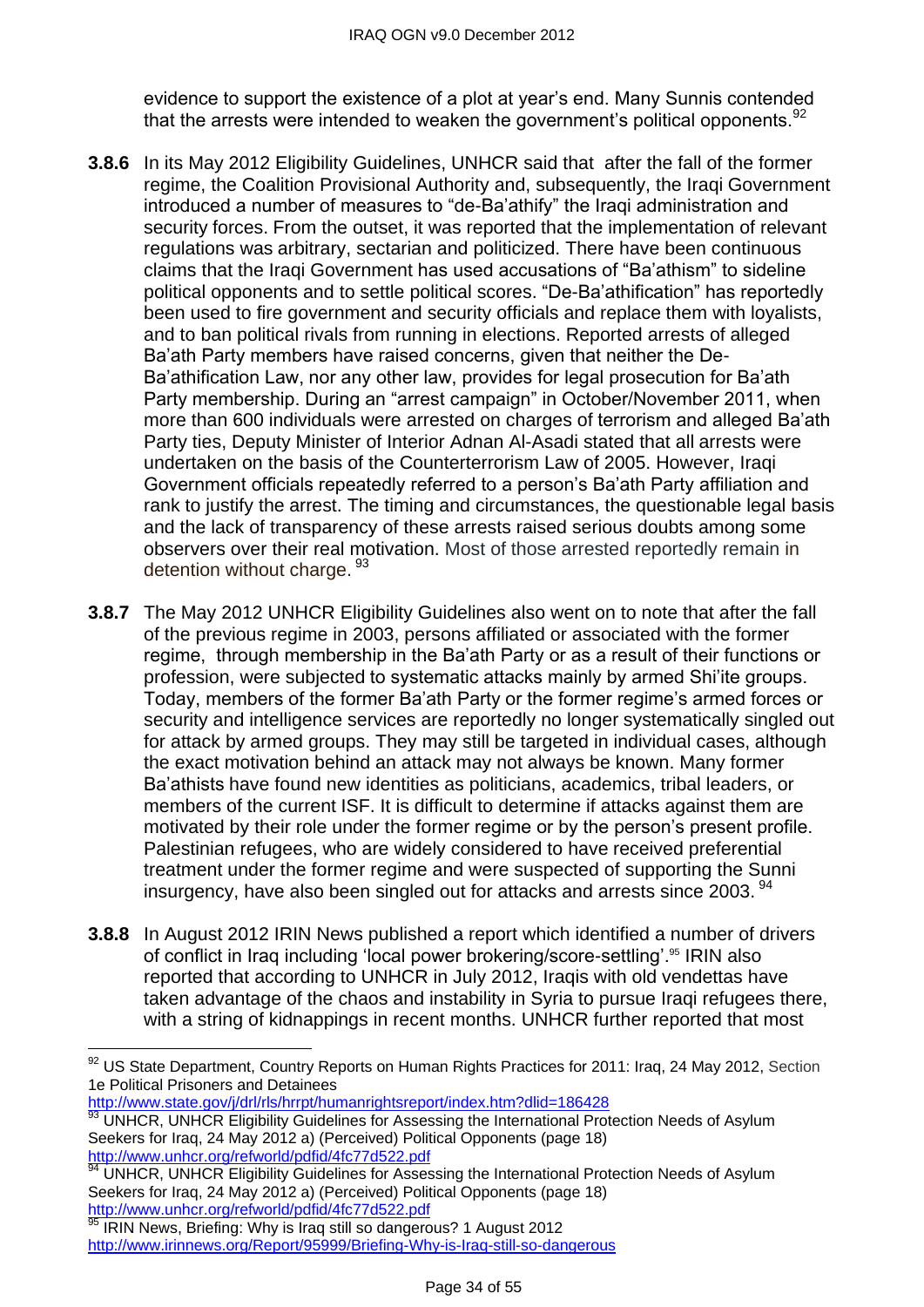cases are resolved, but the worst case involved the father of one refugee family who had worked for former Iraqi ruler Saddam Hussein's intelligence service. The family had already lost a family member in Iraq before fleeing to Syria. In recent months, their son was kidnapped, tortured and killed - despite a ransom paid.<sup>96</sup>

#### **See also: [Actors of protection \(section 2.3 above\)](#page-1-1)**

**[Internal relocation \(section 2.4 above\)](#page-5-0)**

**[Caselaw \(section 2.5 above\)](#page-10-0)**

- **3.8.9 Conclusion** The Supreme Court held in [RT \(Zimbabwe\)](http://www.bailii.org/uk/cases/UKSC/2012/38.html) that the rationale of the decision in [HJ \(Iran\)](http://www.bailii.org/uk/cases/UKSC/2010/31.html) extends to the holding of political opinions. An individual should not be expected to modify or deny their political belief, or the lack of one, in order to avoid persecution.
- **3.8.10** While persons affiliated or associated with the former Ba'ath Party and regime are no longer systematically targeted, some individuals may still be at risk of detention, torture or other violations of human rights, for example as a result of personal revenge of former victims or their families against perpetrators. Each case must be carefully considered with regard to the particular profile of the claimant to assess whether internal relocation would not be unduly harsh.
- **3.8.11** In establishing whether a claimant has a well founded fear of persecution on account of membership of the former Ba'ath party, a claimant will need to show that their activities for the Ba'ath party have brought them to the adverse attention of those they fear, whether locally through their direct actions or on a wider stage because they are inextricably associated with the abuses of the former regime.
- **3.8.12** Case owners should note that some mid to high ranking members of the Ba'ath party may have been responsible for serious human rights abuses and crimes against humanity. If it is accepted that a claimant was an active operational high ranking member for the Ba'ath party and the evidence suggests he/she has been involved in such actions, then case owners should consider whether one of the Exclusion clauses is applicable.

#### <span id="page-34-0"></span>**3.9 Honour crimes**

 $\overline{\phantom{a}}$ 

- **3.9.1** Some claimants will make an asylum or human rights claim due to ill treatment amounting to persecution at the hands of non-state agents on the basis of allegedly bringing the honour of the family into disrepute.
- **3.9.2 Treatment**UNHCR's Eligibility Guidelines of May 2012 noted that so-called "honour crimes" - that is, violence committed by family members to protect the family's honour - reportedly remain of particular concern. Most frequently, women and girls and, to a lesser extent, men and boys, are killed or subjected to other types of violence such as mutilations, because they are judged to have transgressed cultural, social or religious norms bringing shame to their family. ―Honour crimes‖ are said to occur for a variety of reasons, including adultery, loss of virginity (even by rape), refusal of an arranged marriage, attempt to marry someone against the wishes of the family or making a demand for a divorce. Even the suspicion or rumour that any of these acts have been committed can reportedly

<sup>96</sup> IRIN News, Iraqis use Syrian conflict to settle old scores, 13 July 2012 <http://www.irinnews.org/Report/95856/SYRIA-Iraqis-use-Syrian-conflict-to-settle-old-scores>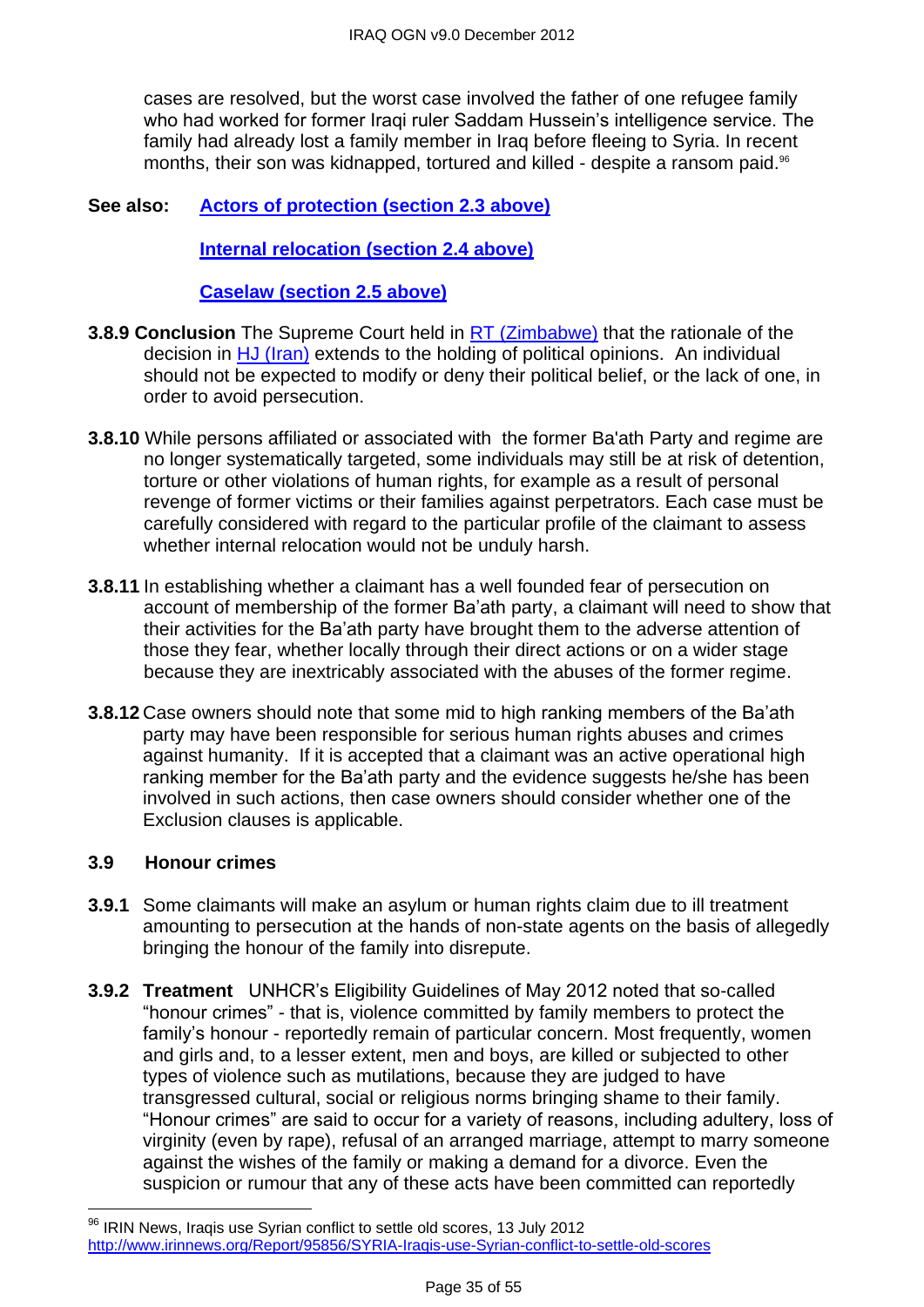result in "honour crimes". With the emergence of mobile phones and internet, allowing young couples to communicate in secret, cases have been reported in which girls, or boys, were killed on the basis of suspicious or incriminating messages or phone calls. <sup>97</sup>

- **3.9.3** Human Rights Watch reported that "Violence at home against girls and women happens mainly at the hands of their husbands, fathers, brothers, sons, and male extended family members. The men sometimes act on the orders of tribal elders who decide on punishments for women deemed to have infringed traditional codes of honour. Such infringements can include a woman or girl dating, marrying against her family's wishes, being the victim of sexual violence, losing virginity before marriage, seeking a divorce against her family's wishes, engaging in an extramarital affair, and refusing an arranged marriage."<sup>98</sup>
- **3.9.4** The US State Department Report 2011 supplied some statistical evidence on the issue and stated that honour killings remained a serious problem throughout all parts of the country. Statistics published by the KRG Ministry of Interior in 2010 stated that there were 102 incidents of women burned in and around Erbil Province alone. Sixty-five percent of these cases were still under investigation during 2011. Women who committed self-immolation had been previously victimised, but police investigated only a small number of women's burn cases. The KRG reported that during 2011 76 women were killed or committed suicide, while 330 were burned or self-immolated, but a number of NGOs, including the Organisation for Women's Freedom in Iraq, stated that such estimates were low. 99
- **3.9.5** According to the Human Rights Watch World Report 2012, violence against women and girls continued to be a serious problem across Iraq. "Honour" crimes and domestic abuse remained a threat to women and girls, who were also vulnerable to trafficking for sexual exploitation and forced prostitution due to insecurity, displacement, financial hardship, social disintegration and the dissolution of rule of law and state authority.<sup>100</sup> The 2012 UNHCR Eligibility Guidelines state that "Women at risk of "honour killing" are said to be unlikely to report to the police with a view to initiating prosecution of the family members involved as they fear retribution and want to avoid bringing further shame to the family. Women at risk of "honour crimes" at the hands of their family are extremely vulnerable, as they have lost "the primary source of protection and support".<sup>101</sup>

Honour Crimes in Central and Southern Iraq

**3.9.6** The Iraqi Penal Code (Law No. 111 of 1969) contains provisions that allow lenient punishments for ‗honour killings' on the grounds of provocation or if the accused had 'honourable motives'. The punishment is between 6 to 12 months imprisonment. Article 409 further provides that if a person surprises his wife or a

 $\overline{a}$ <sup>97</sup> UNHCR, UNHCR Eligibility Guidelines for Assessing the International Protection Needs of Asylum Seekers for Iraq, 24 May 2012 c) "Honour-based" Violence ((page 37) <http://www.unhcr.org/refworld/pdfid/4fc77d522.pdf>

<sup>98</sup> Human Rights Watch, At a Crossroads: Human Rights in Iraq Eight Years after the US-Led Invasion, 22 January 2012, Family Violence.<http://www.hrw.org/node/95606>

<sup>99</sup> US State Department Human Rights Report 2011: Iraq 24 May 2012, Section 5 Women <http://www.state.gov/documents/organization/186638.pdf>

Human Rights Watch World Report 2012 Iraq 22 January 2012 Women's and Girls' Rights and Gender-Based Violence<http://www.hrw.org/world-report-2012/world-report-2012-iraq>

UNHCR, UNHCR Eligibility Guidelines for Assessing the International Protection Needs of Asylum Seekers for Iraq, 24 May 2012 c) "Honour-based" Violence (page 37) <http://www.unhcr.org/refworld/pdfid/4fc77d522.pdf>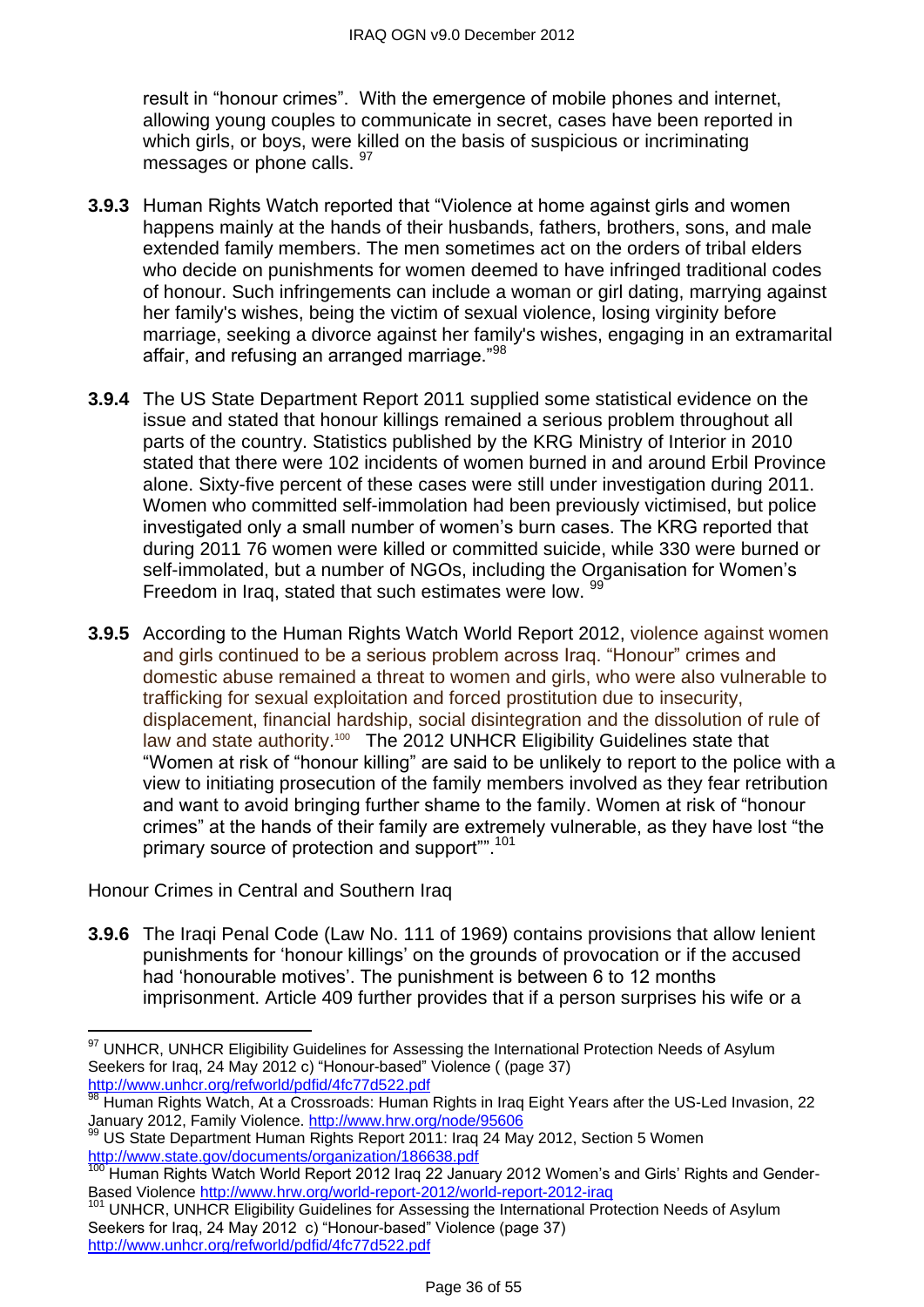female relative committing adultery and kills/injures one or both immediately, the punishment will not exceed three years. The law does not provide any guidance as to what 'honourable motives' are and therefore leaves the door open for wide interpretation and abuse. <sup>102</sup>

- **3.9.7** Amnesty International reports that there remains a culture of impunity, with regard to honour crimes, based on the de facto legal mandate for such crimes provided under the Penal Code; women continue to be killed with impunity by their relatives because their behaviour is perceived to have infringed traditional codes. In 2008 the Iraqi authorities recorded 56 so-called honour killings of women in the nine southern governorates. Most men get away with these murders because the authorities are unwilling to carry out proper investigations and punish the perpetrators. Iraqi legislators have failed to amend laws that effectively condone, even facilitate, such violence against women and girls.<sup>103</sup>
- **3.9.8** The police forces are tribally-based, however when it comes to issues related to honour crimes especially, there are efforts to try and break with how such cases are typically dealt with. On the other hand, there is a lot of tolerance towards the concept of honour and a widespread understanding in society of the male responsibility in preserving a family's honour.<sup>104</sup>
- **3.9.9** The authorities in central and southern Iraq do not provide shelters for women escaping violence and those that do exist are run by NGOs and often have to function more or less clandestinely.<sup>105</sup>

Honour Crimes in the Kurdistan Region of Iraq

**3.9.10** The UNHCR's May 2012 Eligibility Guidelines noted that there is generally more information available about honour crimes in the Kurdistan Region, where the KRG has taken steps to combat the practice. Importantly, the KRG has introduced legal amendments to the Iraq Penal Code, effectively treating "honour killings" on the same level as other homicides. Despite these measures violence against women, including "honour crimes", is reported to remain at alarmingly high levels in the Kurdistan Region. Given that "honour killings" are prohibited by law, they are allegedly often concealed as accidents or suicides in order to avoid prosecution. In other cases, women are reported to commit suicide, including by self-immolation, because they fear being killed by their families. <sup>106</sup>

Amnesty International. Civilians Under Fire, 26 April 2010 (page 19) [http://www.amnesty.org/en/library/asset/MDE14/002/2010/en/c9dc5d8d-95fa-46e4-8671](http://www.amnesty.org/en/library/asset/MDE14/002/2010/en/c9dc5d8d-95fa-46e4-8671-cd9b99d0378c/mde140022010en.pdf) [cd9b99d0378c/mde140022010en.pdf](http://www.amnesty.org/en/library/asset/MDE14/002/2010/en/c9dc5d8d-95fa-46e4-8671-cd9b99d0378c/mde140022010en.pdf) COI Service Iraq Country Report August 2011 (Para 25.85) [www.ukba.homeoffice.gov.uk/policyandlaw/guidance/coi/.](http://www.ukba.homeoffice.gov.uk/policyandlaw/guidance/coi/)<br><sup>104</sup> Denish Immigration Senrice Sequrity and Human Big

- Danish Immigration Service, Security and Human Rights in South/Central Iraq, 10 September 2010 (Page 34) [http://www.nyidanmark.dk/NR/rdonlyres/7F24EA1B-1DC7-48AE-81C4-](http://www.nyidanmark.dk/NR/rdonlyres/7F24EA1B-1DC7-48AE-81C4-C097ADAB34FD/0/Rapport_Security_and_HR_in_South_Central_Iraq.pdf)
- [C097ADAB34FD/0/Rapport\\_Security\\_and\\_HR\\_in\\_South\\_Central\\_Iraq.pdf](http://www.nyidanmark.dk/NR/rdonlyres/7F24EA1B-1DC7-48AE-81C4-C097ADAB34FD/0/Rapport_Security_and_HR_in_South_Central_Iraq.pdf)
- COI Service Iraq Country Report August 2011 (Para 25.84)

[www.ukba.homeoffice.gov.uk/policyandlaw/guidance/coi/.](http://www.ukba.homeoffice.gov.uk/policyandlaw/guidance/coi/)

 $\overline{a}$ 

Amnesty International Civilians Under Fire, 26 April 2010 (page 20) [http://www.amnesty.org/en/library/asset/MDE14/002/2010/en/c9dc5d8d-95fa-46e4-8671](http://www.amnesty.org/en/library/asset/MDE14/002/2010/en/c9dc5d8d-95fa-46e4-8671-cd9b99d0378c/mde140022010en.pdf) [cd9b99d0378c/mde140022010en.pdf](http://www.amnesty.org/en/library/asset/MDE14/002/2010/en/c9dc5d8d-95fa-46e4-8671-cd9b99d0378c/mde140022010en.pdf) COI Service Iraq Country Report August 2011 (Para 25.94) [www.ukba.homeoffice.gov.uk/policyandlaw/guidance/coi/.](http://www.ukba.homeoffice.gov.uk/policyandlaw/guidance/coi/)

<sup>&</sup>lt;sup>102</sup> UNHCR, UNHCR Eligibility Guidelines for Assessing the International Protection Needs of Asylum Seekers for Iraq, 24 May 2012 c) "Honour-based" Violence (page 37 (page 37) <http://www.unhcr.org/refworld/pdfid/4fc77d522.pdf>

<sup>106</sup> UNHCR, UNHCR Eligibility Guidelines for Assessing the International Protection Needs of Asylum Seekers for Iraq, 24 May 2012 c) "Honour-based" Violence (page 37) <http://www.unhcr.org/refworld/pdfid/4fc77d522.pdf>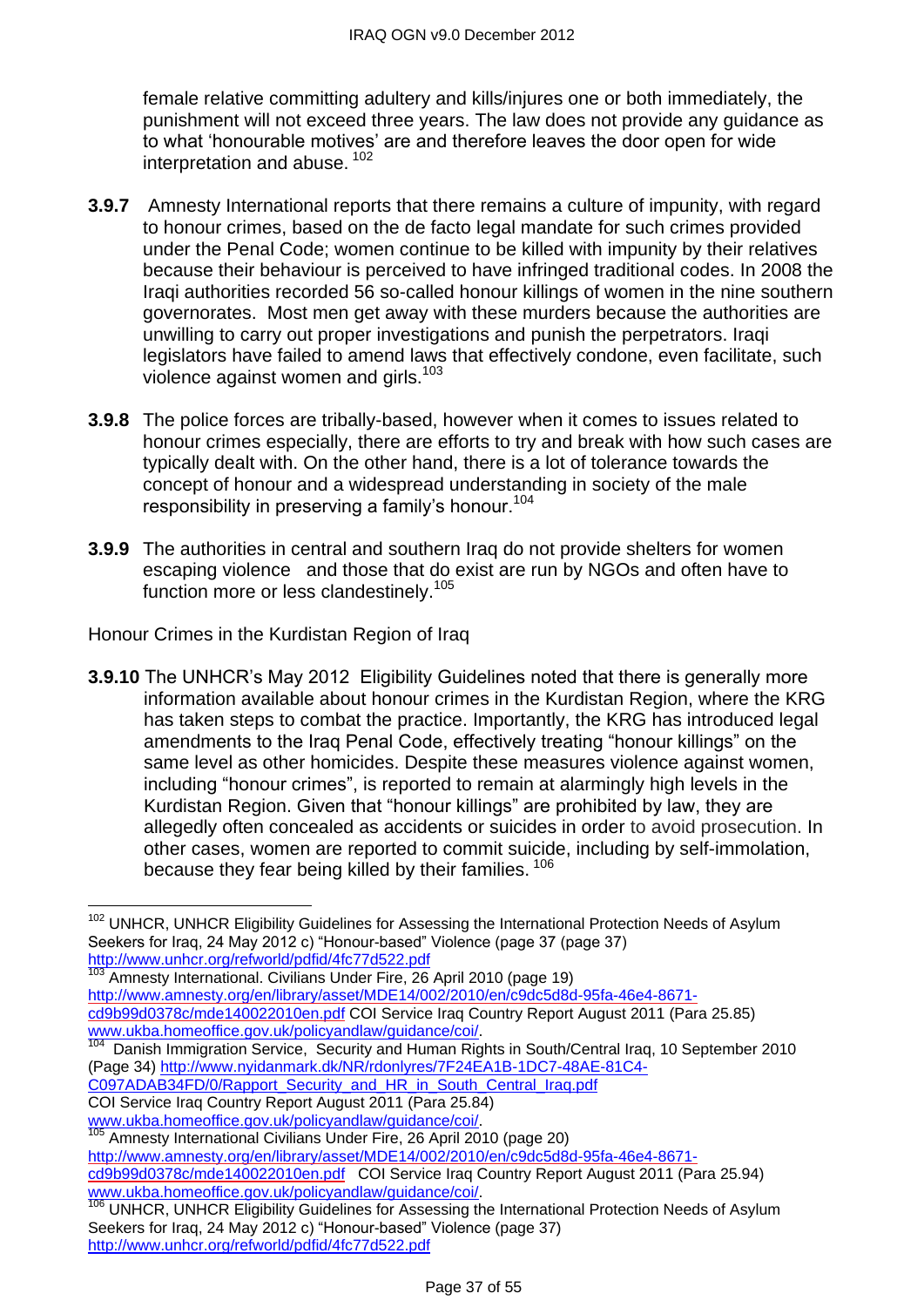- **3.9.11** According to Amnesty, since the creation of KRG police directorates specialising in violence against women, the number of complaints of violence against women has increased, apparently because this has facilitated reporting of such crimes, particularly in the urban areas of the KR where the directorates are located. However, some police officers in the KR are reported to be unwilling or unable to respond effectively when confronted with cases of violence against women.<sup>107</sup>
- **3.9.12** The Heartland Alliance for Human Needs and Human Rights acknowledges that the Kurdistan Regional Government has "taken significant steps to acknowledge the importance of confronting gender-based violence" and "supports women's shelters throughout the three northern governorates", but states that "much work remains to be done".<sup>108</sup>
- **3.9.13** An April 2010 Amnesty International report notes that some NGOs in the Kurdistan region of Iraq offer shelters for women escaping violence. However, such shelters operate in an undefined legal framework and the NGOs who run them, especially in central or southern Iraq, are cautious about publicising their services. Some women do escape violence and seek refuge in special shelters, but there are far too few of these. In the Kurdistan Region, several shelters have been established by the authorities and NGOs.<sup>109</sup>
- **3.9.14** The same source reports that even women and girls who have obtained emergency protection remain at risk as refuge locations, including private houses, have been attacked by their male relatives. All shelters in Iraq can be seen as no more than short-or-medium-term 'solutions' and cannot provide a durable resolution for women at risk.<sup>110</sup> According to sources interviewed by the Finnish Immigration Service/Swiss Immigration Service as part of their May 2011 Fact Finding Mission, there are generally no exit and rehabilitation strategies or psychosocial and economic support for the victims of violence. In some cases, women are taken to detention facilities for protection.<sup>111</sup>
- **See also: [Actors of protection \(section 2.3 above\)](#page-1-1)**

**[Internal relocation \(section 2.4 above\)](#page-5-0)**

**[Caselaw \(section 2.5 above\)](#page-10-0)**

<sup>&</sup>lt;sup>107</sup> Amnesty International Hope and Fear: Human Rights in the Kurdistan Region of Iraq 14 April 2009 Reporting Violence, p.34 [www.amnesty.org/en/library/asset/MDE14/006/2009/en/c2e5ae23-b204-4b46-b7f5-](file://poise.homeoffice.local/../../../../Users/CORBETL2/OutlookSecureTemp/www.amnesty.org/en/library/asset/MDE14/006/2009/en/c2e5ae23-b204-4b46-b7f5-06dc1501f62f/mde140062009en.pdf) [06dc1501f62f/mde140062009en.pdf](file://poise.homeoffice.local/../../../../Users/CORBETL2/OutlookSecureTemp/www.amnesty.org/en/library/asset/MDE14/006/2009/en/c2e5ae23-b204-4b46-b7f5-06dc1501f62f/mde140062009en.pdf)

Heartland Alliance for Human Needs & Human Rights (USA), Institutionalized Violence Against Women and Girls: Laws and Practices in Iraq, 27/01/2011, Iraqi and Kurdish governmental response. <http://www.scribd.com/doc/49420024/Institutionalized-Violence-Against-Women-and-Girls-in-Iraq>

Amnesty International Civilians Under Fire, 26 April 2010 (page 20) [http://www.amnesty.org/en/library/asset/MDE14/002/2010/en/c9dc5d8d-95fa-46e4-8671](http://www.amnesty.org/en/library/asset/MDE14/002/2010/en/c9dc5d8d-95fa-46e4-8671-cd9b99d0378c/mde140022010en.pdf) [cd9b99d0378c/mde140022010en.pdf](http://www.amnesty.org/en/library/asset/MDE14/002/2010/en/c9dc5d8d-95fa-46e4-8671-cd9b99d0378c/mde140022010en.pdf) COI Service Iraq Country Report August 2011 (Para 25.94)

[www.ukba.homeoffice.gov.uk/policyandlaw/guidance/coi/.](http://www.ukba.homeoffice.gov.uk/policyandlaw/guidance/coi/)

Amnesty International Civilians Under Fire, 26 April 2010 (page 20) [http://www.amnesty.org/en/library/asset/MDE14/002/2010/en/c9dc5d8d-95fa-46e4-8671](http://www.amnesty.org/en/library/asset/MDE14/002/2010/en/c9dc5d8d-95fa-46e4-8671-cd9b99d0378c/mde140022010en.pdf) [cd9b99d0378c/mde140022010en.pdf](http://www.amnesty.org/en/library/asset/MDE14/002/2010/en/c9dc5d8d-95fa-46e4-8671-cd9b99d0378c/mde140022010en.pdf) COI Service Iraq Country Report August 2011 (Para 25.95) [www.ukba.homeoffice.gov.uk/policyandlaw/guidance/coi/.](http://www.ukba.homeoffice.gov.uk/policyandlaw/guidance/coi/)

Finnish Immigration Service/Swiss Immigration Service, Report on Joint Finnish-Swiss Fact-Finding Mission to Amman and the Kurdish Regional Government (KRG) Area, May 10-22, 2011, 01/02/2012, 7.5.1. Shelters [http://www.ecoi.net/file\\_upload/90\\_1329398573\\_2012-02-01-iraq-report-on-joint-finnish-swiss-fact](http://www.ecoi.net/file_upload/90_1329398573_2012-02-01-iraq-report-on-joint-finnish-swiss-fact-finding-mission.pdf)[finding-mission.pdf](http://www.ecoi.net/file_upload/90_1329398573_2012-02-01-iraq-report-on-joint-finnish-swiss-fact-finding-mission.pdf)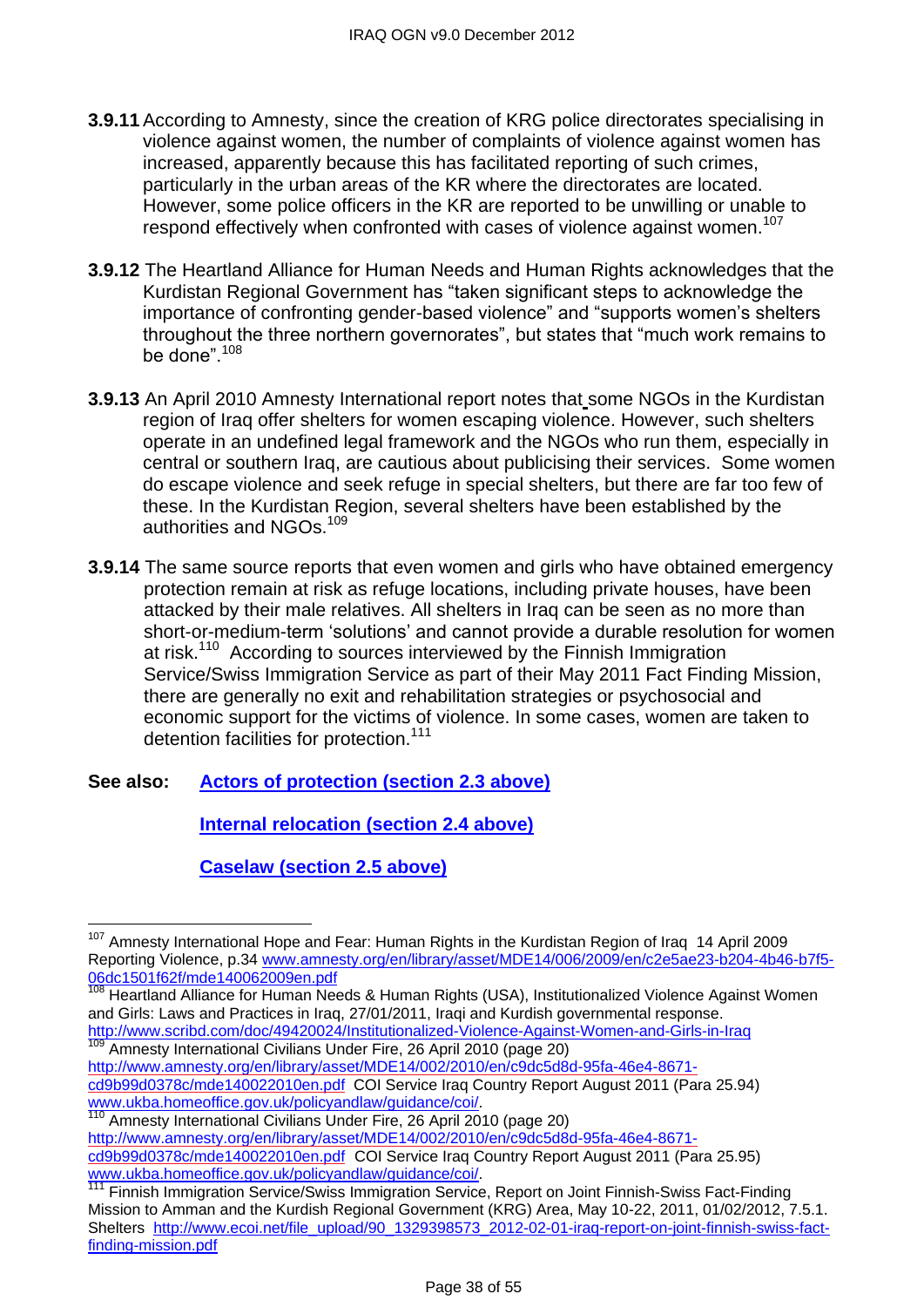- **3.9.15 Conclusion** Women fearing 'honour killing' or 'honour crimes' in either central or southern Iraq or in the Kurdistan Region of Iraq are unlikely to be able to access effective protection. Each case must be considered on its own merits to assess whether internal relocation would be possible for the particular profile of claimant, but in general an internal relocation alternative is unlikely to be available for lone women.
- **3. 9.16** There might be cases where men are at risk of honour crimes for committing certain acts which have brought shame on their family. Effective protection is unlikely to be available and, if in such a case internal relocation is considered unduly harsh, then Humanitarian Protection will be appropriate.

#### **3.10 Christians, including Converts and other religious minorities**

- **3.10.1** Some claimants will make an asylum or human rights claim due to a fear of ill treatment amounting to persecution at the hands of Islamic fundamentalists because they are Christian or because they come from other religious minorities (e.g. Sabaaen-Mandaeans, Yazidis, Kaka'i, Shabaks and Ba'hais).
- **3.10.2 Treatment** The U.S Department of State Report on International Religious Freedom reported that during 2011 there were reports of societal abuses and discrimination based on religious affiliation, belief or practice. Sectarian violence in some parts of the country had a negative impact on the ability of all religious believers to practice their religion, although to a lesser extent in the IKR region. No reliable statistics on religiously motivated violence were available. The overwhelming majority of mass casualty terrorist attacks targeted Muslims. A combination of sectarian hiring practices, corruption, targeted attacks and the uneven application of rule of law had a detrimental economic effect on minority non-Muslim communities and also contributed to the departure of significant numbers of non-Muslims from the country, including Christians and Sabean-Mandeaens. However, the government continued to call for tolerance and acceptance of all religious minorities. In the aftermath of attacks on Christian religious sites, the government supplied funds for repairs and increased the level of protection for churches and places of worship for religious minorities.<sup>112</sup> Terrorists and insurgents continued to victimize citizens of all ethnicities and religious groups. Terrorists committed acts of harassment, intimidation, robbery, kidnapping, and murder. According to the 2012 U.S Commission on International Religious Freedom report, "While the Iraqi government has made welcome efforts to increase security, it continues to fall short in investigating attacks and bringing perpetrators to justice".<sup>113</sup>
- **3.10.3** There were no reports of government abuses of religious freedom, but there were reports of restrictions and discrimination based on religion. The government continued to respect the right of the vast majority of citizens to practice their religion. Sectarian misuse of official authority continued to be a concern. Regional governments, particularly the KRG, also restricted religious freedom during 2011. There were allegations that the KRG engaged in discriminatory behaviour against religious minorities. Many Christians have claimed that the KRG has unreasonably delayed the return of church land and land confiscated from members of their community. There were reports that Yezidis had to obtain KRG

<sup>&</sup>lt;sup>112</sup> US Commission on International Religious Freedom, United States Commission on International Religious Freedom Annual Report 2012: Iraq, <http://www.state.gov/j/drl/rls/irf/religiousfreedom/index.htm> <sup>113</sup> U.S Commission on International Religious Freedom, 2012 Annual Report, Iraq. March 2012 <http://www.uscirf.gov/images/Annual%20Report%20of%20USCIRF%202012%282%29.pdf>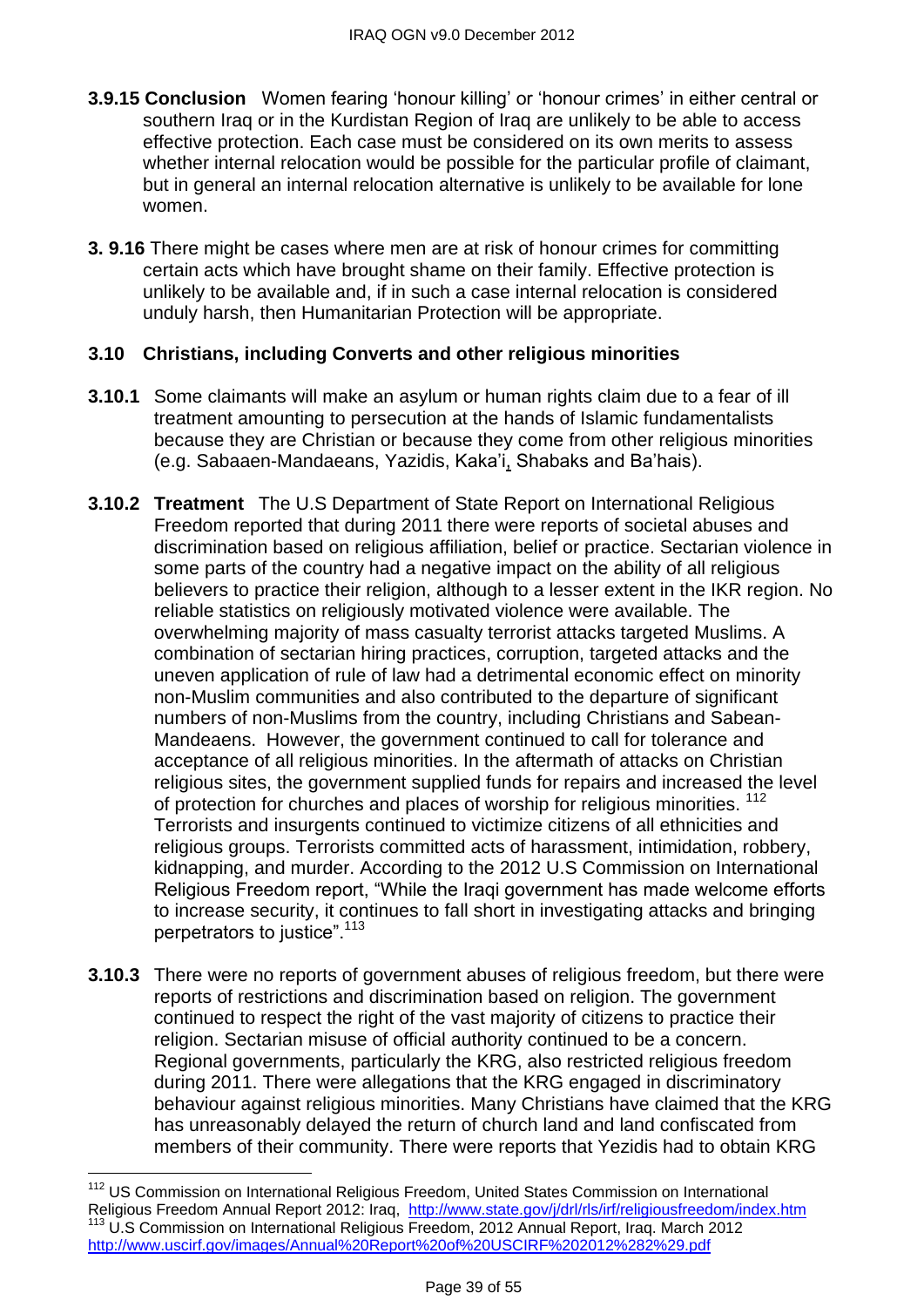approval to find jobs in areas within the KRG-administered Ninewa Province, or under the security protection of the Peshmerga (Kurdish armed forces).<sup>114</sup>

- **3.10.4** Iraqi Christians include Armenians and Chaldo-Assyrians, who belong to one of four churches: Chaldean (Uniate), Jacobite or Syrian Orthodox, Nestorian and Syrian Catholic. Christians are at particular risk because of their religious ties with the West and thus, by association, with the multinational forces (MNF-I) in Iraq. The fact that Christians, along with Yazidis, were allowed to trade in alcohol in Iraq under Saddam Hussein has also made them a target in an increasingly strict Islamic environment. According to the US-based research facility the Brookings Institution, Christians in Iraq numbered between 1 million and 1.4 million in 2003, but according to a 2010 Minority Rights Group report now only an estimated 500,000 are reported to remain. 115
- **3.10.5** According to a February 2011 Human Rights Watch report, armed groups have attacked members of the Christian (also known as Chaldo-Assyrian), Yazidi, and Shabak communities, labelling them 'crusaders,' 'devil-worshipers,' and 'infidels,' respectively. Attacks against minorities have had a profound effect by targeting their communities' social infrastructure, leaving victims and others fearful to carry on with their everyday lives. Lacking militias and tribal structures to defend themselves, a disproportionate number have fled the country. Although the government publicly condemns violence against minority groups, it has not taken sufficient measures to bolster security in areas where minorities are particularly vulnerable to attacks, and community leaders say that attacks are almost never thoroughly investigated. Iraqi security forces rarely apprehend, prosecute, and punish perpetrators of such attacks, which has created a climate of impunity.<sup>116</sup>

Situation for Christians in Central and Southern Iraq

- **3.10.6** The 2011 U.S. Commission on International Freedom Report notes that a major concern is the safety and security of Iraq's Christian population is concentrated in northern Iraq as well as in Baghdad. In the run-up to the January 2009 provincial elections, about 1,000 Christian families reportedly fled their homes, although Iraqi officials report that most families returned by December 2008. The issue faded in 2009 but then resurfaced late in the year when about 10,000 Christians in northern Iraq, fearing bombings and intimidation, fled the areas near Kirkuk during October-December 2009. On 31 October 2010, a major attack on Christians occurred when a church in Baghdad was besieged by militants and about 51 worshippers were killed. The siege shook the faith of the Christian community in their security. Other attacks appearing to target Iraqi Christians have taken place since.<sup>117</sup>
- **3.10.7** Some Iraqi Christians blame the attacks on Al Qaeda in Iraq, which is still somewhat strong in Nineveh Province and associates Christians with the United

<sup>&</sup>lt;sup>114</sup> US Commission on International Religious Freedom, United States Commission on International Religious Freedom Annual Report 2012: Iraq Introduction <http://www.state.gov/j/drl/rls/irf/religiousfreedom/index.htm>

<sup>115</sup> Refugees International Uprooted and Unstable: Meeting Urgent Humanitarian Needs in Iraq, 15 April 2008 (Page 5) <http://www.unhcr.org/refworld/country,,RI,,IRQ,4562d8cf2,4806fb5d2,0.html> COI Service Iraq Country Report August 2011 (Para 21.29)

[www.ukba.homeoffice.gov.uk/policyandlaw/guidance/coi/.](http://www.ukba.homeoffice.gov.uk/policyandlaw/guidance/coi/)<br>116 Human Diskts Wistor Waller

Human Rights Watch. Human Rights in Iraq Eight Years after the US-Led Invasion, published February 201[1 http://www.hrw.org/en/node/95605/section/2](http://www.hrw.org/en/node/95605/section/2) COI Service Iraq Country Report, 26 August 2011 (Para 21.21) [www.ukba.homeoffice.gov.uk/policyandlaw/guidance/coi/.](http://www.ukba.homeoffice.gov.uk/policyandlaw/guidance/coi/)

<sup>117</sup> Congressional Research Service. Iraq: Politics, Elections, and Benchmarks, 22 December 2010 (page 18-19) <http://www.fas.org/sgp/crs/mideast/RS21968.pdf> COI Service Iraq Country Report August 2011 (Para 21.30) [www.ukba.homeoffice.gov.uk/policyandlaw/guidance/coi/.](http://www.ukba.homeoffice.gov.uk/policyandlaw/guidance/coi/)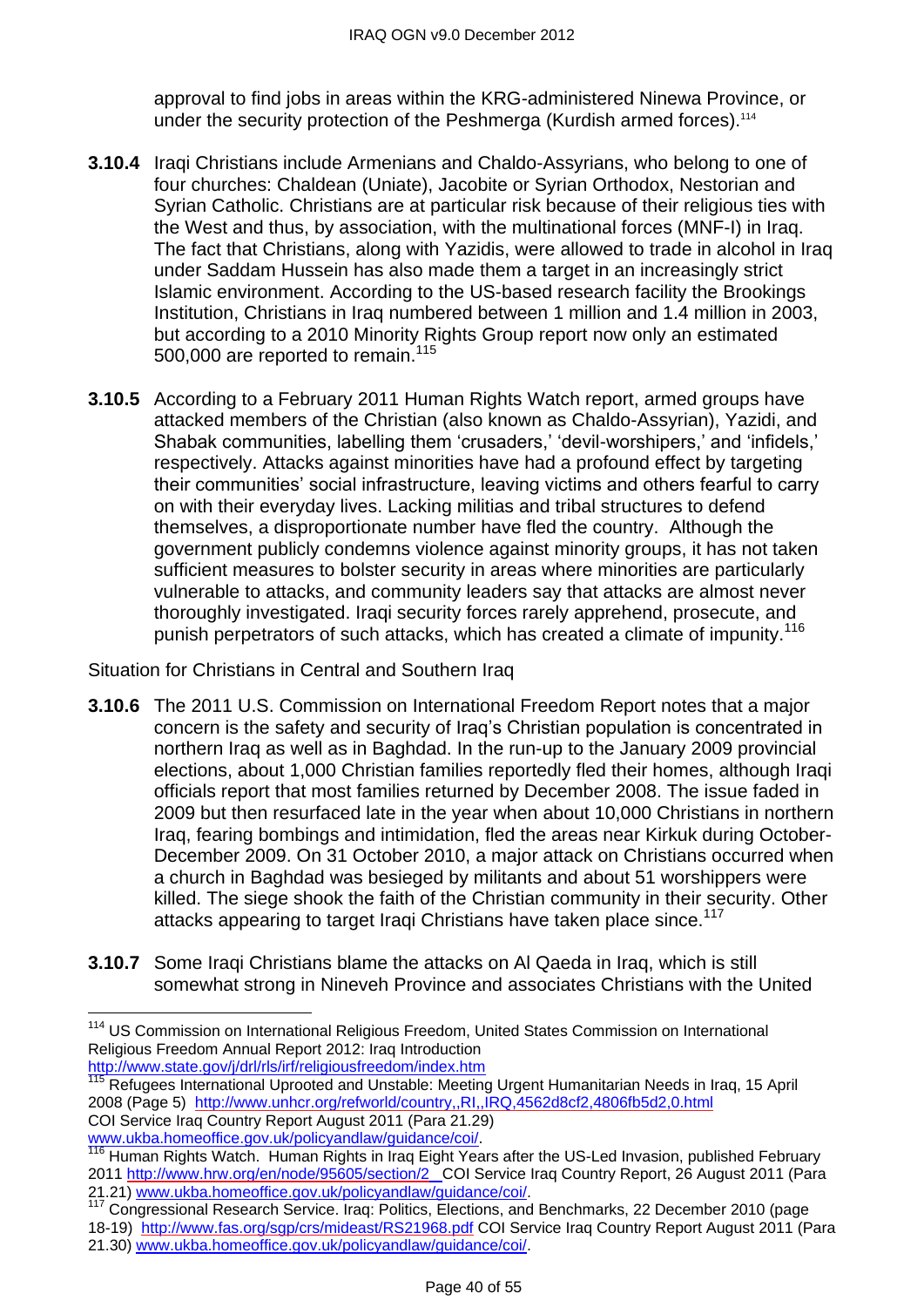States. The United Nations Assistance Mission for Iraq **(**UNAMI) co-ordinated humanitarian assistance to the Christians and others displaced. Previously, some human rights groups alleged Kurdish abuses against Christians and other minorities in the Nineveh Plain, close to the KRG-controlled region. Kurdish leaders deny the allegations.<sup>118</sup>

- **3.10.8** In February 2011 the International Organisation for Migration (IOM) stated that Christians in Iraq are still living under the threat of violence and in its latest update on Christian displacement in the country, IOM monitors in Baghdad reported that Christians are facing grave threats to their lives despite the increased presence of security checkpoints near their homes. Persistent insecurity is driving more Christians from their homes, with IOM monitors now counting over 1,300 Christian families seeking refuge in the northern governorates of Erbil, Dahuk, Sulaymaniyah, and Ninewa. Erbil has witnessed the greatest influx with over 830 Christian families being displaced to the governorate since November 2010. Some of the families had originally fled to Ninewa before again being displaced.<sup>119</sup>
- **3.10.9** In the Secretary General's March 2011 report to the UN Security Council it was further reported that members of the Christian minority continue to be targeted by armed and extremist groups, compelling them to seek refuge in the Kurdistan region. From December 2010 until February 2011, UNAMI recorded at least five attacks targeting Christians, four in Mosul and one in Kirkuk, in which at least two Christians were killed. These attacks created unease among members of the Christian community in Mosul, who began fleeing the area. Currently 803 Christian families have been displaced to Erbil alone, including 466 from Baghdad and 294 from Mosul. Furthermore, HRW Human Rights in Iraq Report 2011, observed that ―In the weeks leading up to the March 7, 2010 national elections, assailants killed 10 Christians in Mosul in attacks that appeared politically motivated. The violence prompted 4,300 Christians to flee the city to the Ninevah Plains.<sup>120</sup>
- **3.10.10** The 2012 UNHCR Eligibility Guidelines report that "In 2011 and early 2012, Christians reportedly continued to be subjected to threats, kidnappings, attacks on their homes and assassination. Christians have also been kidnapped against ransom; however, even in criminal cases, consideration should be given to the victim's presumed vulnerability as a member of a religious minority or his/her (perceived) social status. In 2011, churches were repeatedly subject to (attempted) bombings, often coordinated, including in Baghdad, Mosul and Kirkuk. Extremist groups have also targeted Christians for being associated with the sale of alcohol".<sup>121</sup> A July 2012 Minority Rights Group report notes that "There is credible evidence that KRG security forces use intimidation and commit human rights violations in order to pressure minorities' political representatives to ally with KRG parties in a bid to establish control over the disputed areas of the North  $122$

<http://www.unhcr.org/refworld/pdfid/4fc77d522.pdf>

 $\overline{a}$ <sup>118</sup> Congressional Research Service. Irag: Politics, Elections, and Benchmarks, 22 December 2010 (page 18-19) <http://www.fas.org/sgp/crs/mideast/RS21968.pdf> COI Service Iraq Country Report August 2011 (Para 21.30) [www.ukba.homeoffice.gov.uk/policyandlaw/guidance/coi/.](http://www.ukba.homeoffice.gov.uk/policyandlaw/guidance/coi/)

<sup>119</sup> International Organisation for Migration (IOM), Press Briefing notes – Iraqi Christians Continue to Face Threats and Economic Insecurity, posted 1 February 2011, [http://www.iom.int/jahia/Jahia/media/press](http://www.iom.int/jahia/Jahia/media/press-briefing-notes/pbnAF/cache/offonce/lang/en?entryId=29136)[briefing-notes/pbnAF/cache/offonce/lang/en?entryId=29136](http://www.iom.int/jahia/Jahia/media/press-briefing-notes/pbnAF/cache/offonce/lang/en?entryId=29136) COI Service Iraq Country Report August 2011 (Para 21.31) [www.ukba.homeoffice.gov.uk/policyandlaw/guidance/coi/.](http://www.ukba.homeoffice.gov.uk/policyandlaw/guidance/coi/)

<sup>120</sup> Human Rights Watch Report Human Rights in Iraq Eight Years after the US-Led Invasion, published February 2011<http://www.hrw.org/en/node/95605/section/2>COI Service Iraq Country Report August 2011 (Para 21.32) [www.ukba.homeoffice.gov.uk/policyandlaw/guidance/coi/](http://www.ukba.homeoffice.gov.uk/policyandlaw/guidance/coi/)

<sup>&</sup>lt;sup>121</sup> UNHCR, UNHCR Eligibility Guidelines for Assessing the International Protection Needs of Asylum Seekers for Iraq, 24 May 2012, iv. Christians, including converts

<sup>122</sup> Minority Rights Group, Improving security for minorities in Iraq, 19 July 2012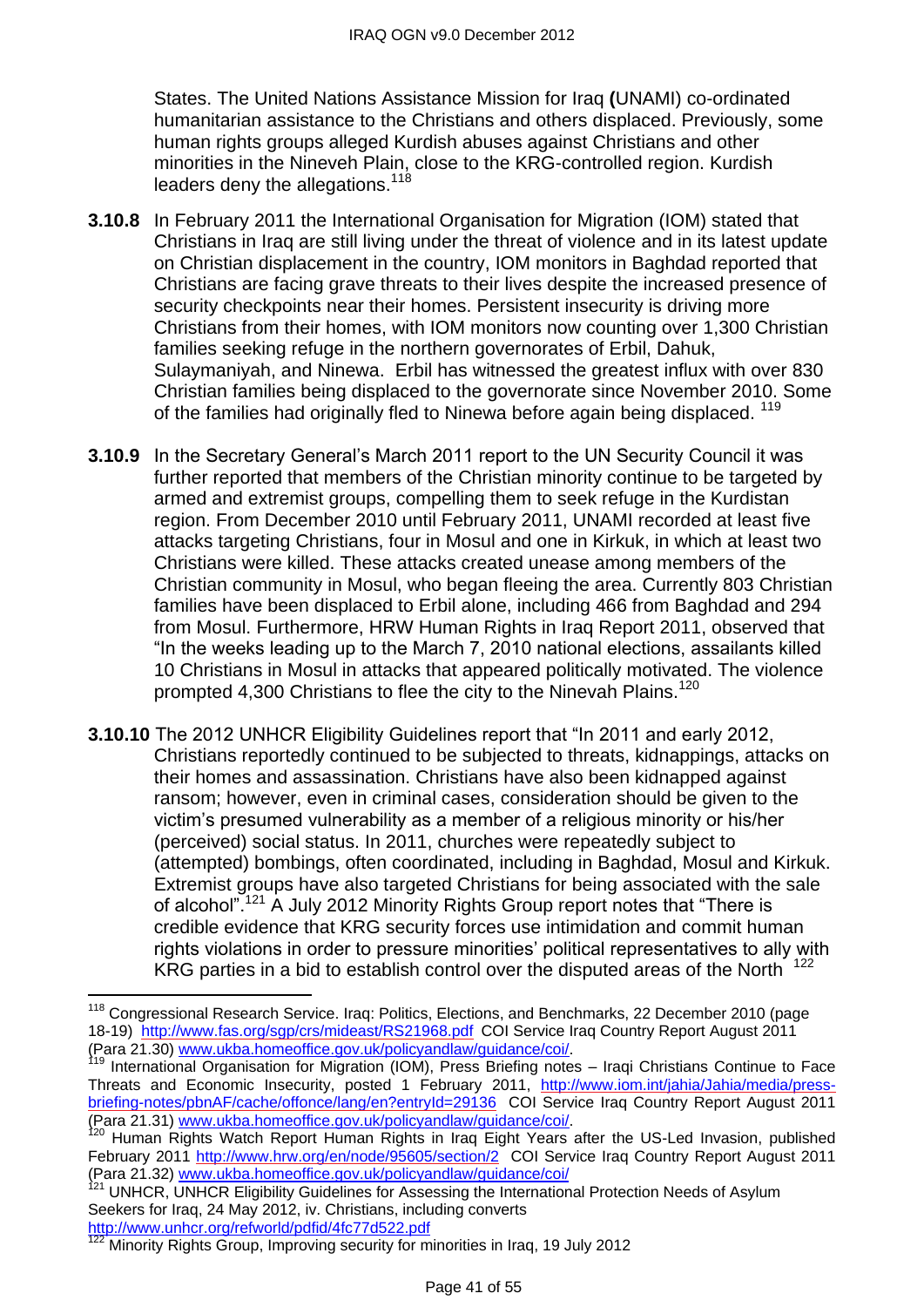**3.10.11** The Constitution of Iraq requires the Iraqi State to uphold both freedom of religion and the principles of Islam, which, according to many Islamic scholars, includes capital punishment for leaving Islam. Iraqi Penal Law does not prohibit conversion from Islam to Christianity (or any other religion); however, Iraq's Personal Status Law does not provide for the legal recognition of a change in one's religious status. These apparent contradictions have not yet been tested in court and, as a result, the legal situation of converts remains unclear. A convert would not be able to have his/her conversion recognized by law, meaning that he/she has no legal means to register the change in religious status and his/her identity card will still identify its holder as "Muslim". As a result, children of converts may be without an identification card, unless their parents register them as Muslims. Children of converts cannot be enrolled in Christian schools and are obliged to participate in mandatory Islamic religion classes in public schools. A female convert cannot marry a Christian man, as she would still be considered Muslim by law. A convert may also have his/her marriage voided as under Shari'a Law, as an "apostate" cannot marry or remain married to a Muslim and will be excluded from inheritance rights.<sup>123</sup> According to the 2011 U.S. State Department report on International Religious Freedom, "Persons who leave Islam often faced severe social persecution, including death, often by assailants known to the victims".<sup>124</sup>

Situation for other Religious Minorities in Central and Southern Iraq

#### Sabaaen-Mandaeans

- **3.10.12** According to the 2010 U.S. State Department report on International Religious Freedom, Mandaean religion is a gnostic religion with John the Baptist as a central figure and considered a prophet. Its adherents cannot marry outside the faith and they do not accept converts. Before 2003, there were an estimated 50,000 to 70,000 Mandaeans living in Iraq many of whom were well educated and worked as doctors, engineers, dentists and jewellers. After the fall of the former regime, Sunni and Shi'ite armed groups, as well as criminals, have singled out Sabaean-Mandaeans on the basis of their religion, profession and (perceived) wealth. Some Sabaean-Mandaeans elders, who traditionally wear long beards, have reportedly been attacked by Shi'ite militants who have mistaken them for strictly observant Sunni Arabs or Wahhabists. Sabaean-Mandaeans are particularly vulnerable to attacks for several reasons. Unlike other groups in Iraq, the pacifist Mandaeans did not form militias to defend themselves. Further, the already small community lives mainly in scattered groups. Their disputed status as "people of the book", which under the Qur'an would provide them with a level of protection, failed to dissuade extremist groups from targeting them.<sup>125</sup>
- **3.10.13** The 2012 UNHCR Eligibility Guidelines report that "Since 2003, Sabaean-Mandaeans have been subjected to threats, abductions and killings. In addition to targeted violence perpetrated against Sabaean-Mandaeans, the community has

<http://www.minorityrights.org/download.php?id=1139>

UNHCR, UNHCR Eligibility Guidelines for Assessing the International Protection Needs of Asylum Seekers for Iraq, 24 May 2012 (page 28)<http://www.unhcr.org/refworld/pdfid/4fc77d522.pdf> <sup>124</sup> US Department of State, 2011 International Religious Freedom Report - Iraq, 30 July 2012, <http://www.state.gov/j/drl/rls/irf/religiousfreedom/index.htm?dlid=192885>

<sup>&</sup>lt;sup>125</sup> UNHCR, UNHCR Eligibility Guidelines for Assessing the International Protection Needs of Asylum Seekers for Iraq, 24 May 2012 (page 29)<http://www.unhcr.org/refworld/pdfid/4fc77d522.pdf>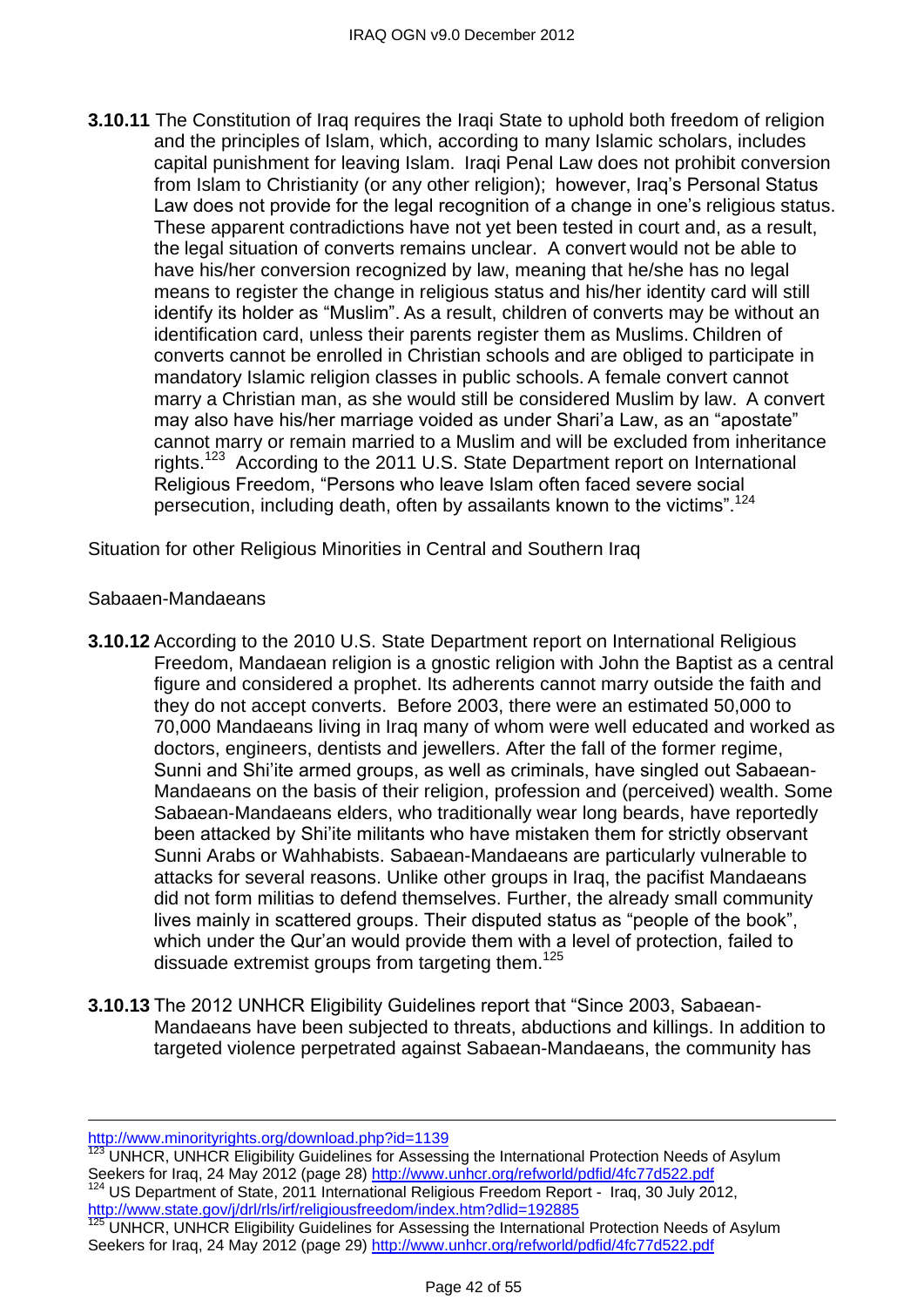also suffered from social marginalization and religious discrimination.<sup>"126</sup> The 2011 U.S. State Department report on International Religious Freedom notes that Sabean-Mandaeans, who are few in number and live in small groups spread across the country, continued to report that they were targeted by Islamic militias. $127$ 

#### Yazidis

**3.10.14** According to Yazidi leaders, the number of Yazidis in Iraq is estimated at 550,000 to 800,000. Yazidis reside mostly in the Governorate of Ninewa (primarily in the Sinjar mountain range, the Sheikhan area and the villages of Bahzani and Bashiqa near Mosul), while a minority of around 15% live in the Kurdistan Region (Dahuk Governorate). Since 2003, Yazidis have been targeted, including by threats, public defamation campaigns and 30 assassinations. Armed Sunni groups targeted Yazidis as "infidels", as (perceived) supporters of the US intervention and on the basis of their (perceived) Kurdish ethnicity. On 14 August 2007, they were targeted in the deadliest attack since the fall of the former regime, in which over 400 people died. In 2009 and 2010, three major attacks against Yazidis were recorded. And in 2011 and 2012, media reported several incidents in which members of the Yazidi community were kidnapped and/or killed. In addition, Yazidis are associated with the sale of alcohol, making them a likely target for Islamist groups.<sup>128</sup>

#### Baha'i

**3.10.15** Iraq's Baha'is, estimated to number only 2,000 individuals spread across the country, continue to suffer from legal discrimination as their faith remains banned under Iraqi law despite constitutional provisions guaranteeing religious freedom. The relevant legislation, Law No. 105 of 1970, has neither been repealed nor invalidated, as no court challenges have been brought against it. Regulation 358 of 1975, which prohibited the issuance of the Iraq national identity card to members of Baha'i faith, was cancelled in April 2007 by the Ministry of Interior. As a result, a small number of Baha'is were issued identity cards. However, the Ministry of the Interior/Nationality and Passport Section stopped issuance of identity cards after only a short period, claiming that Baha'is had been registered as "Muslims" since 1975 and citing a government regulation preventing the conversion of Muslims to another faith. Without identity cards, Baha'is experience difficulties registering their children for school, accessing services and rights, and applying for passports.<sup>129</sup>

#### Shabaks

 $\overline{a}$ 

**3.10.16** According to a 2010 Minority Rights Group report, Shabaks have lived mainly in the Nineveh plains, on a strip of land between the Tigris and Khazir, since 1502. A small population of Shabak people also lives in Mosul. They number between 200,000 and 500,000. They are culturally distinct from Kurds and Arabs, have their own traditions, and speak a language that is a mix of Arabic, Farsi, Kurdish and Turkish. About 70 per cent are Shi'a Muslim; the rest are Sunni. The Shabak

<sup>&</sup>lt;sup>126</sup> UNHCR, UNHCR Eligibility Guidelines for Assessing the International Protection Needs of Asylum Seekers for Iraq, 24 May 2012*,* v. Sabaean-Mandaeans (p.29) <http://www.unhcr.org/refworld/pdfid/4fc77d522.pdf>

<sup>127</sup> US Department of State, 2011 International Religious Freedom Report - Iraq, 30 July 2012, <http://www.state.gov/j/drl/rls/irf/religiousfreedom/index.htm?dlid=192885>

UNHCR, UNHCR Eligibility Guidelines for Assessing the International Protection Needs of Asylum Seekers for Iraq, 24 May 2012 (page 29-30)<http://www.unhcr.org/refworld/pdfid/4fc77d522.pdf>

<sup>&</sup>lt;sup>129</sup> UNHCR, UNHCR Eligibility Guidelines for Assessing the International Protection Needs of Asylum Seekers for Iraq, 24 May 2012 (page 30)<http://www.unhcr.org/refworld/pdfid/4fc77d522.pdf>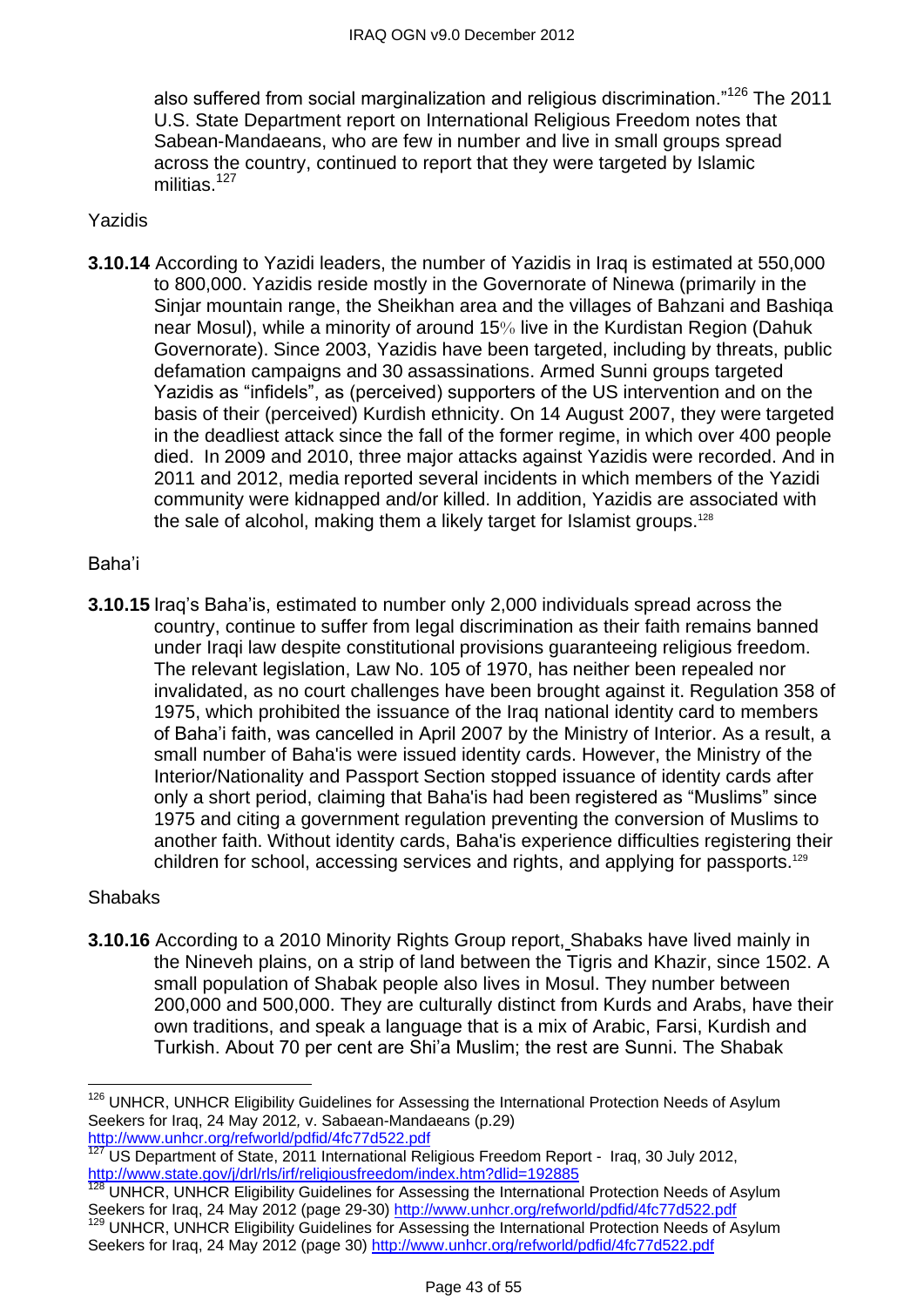people have been recognised as a distinct ethnic group in Iraq sine 1952.  $^{130}$ Kurdish authorities have refused to recognize them as an ethnic minority, and consider them as a community of Kurdish ethnicity, an issue over which Shabak themselves are divided. Their status and lands are disputed by both Kurds and Arabs wishing to extend land claims into the Nineveh governorate. Like other minorities in this position, Shabaks are suffering targeted persecution and assimilation. Since 2004, Shabak groups have reported to the UN that more than 750 of their community members have perished in armed attacks.<sup>131</sup>

### Kaka'i

- **3.10.17** According to a 2010 Minority Rights Group report,Kaka'i, also known as Yarsan and Ahl-e Hagg ("People of the Truth"), are followers of a monotheistic religion founded in the 14th century in western Iran. Most followers live in Iran while an estimated 200,000 Kaka'i live in Iraq, mostly in a group of villages around the town of Daquq, southeast of Kirkuk city. In Iraq, Kaka'i are mostly ethnic Kurds who speak Macho, a Gorani dialect, but also Sorani Kurdish, Turkmen and Arabic. In the towns of Mandali, Ba'quba and Khanaqeen in Diyala Governorate, they speak only Arabic. They do not observe Muslim rites and rituals. Kaka'i are secretive about their faith, which reportedly contains elements of Zoroastrianism and Shi'ism. Reportedly, Kaka'i religious and community leaders increasingly maintain that it is a form of Shi'ism. Since 2003, armed groups have subjected Kaka'i to threats, kidnapping and assassinations. Further, Muslim religious leaders in Kirkuk have allegedly told their followers not to purchase anything from "infidel" Kaka'i shop owners. For fear of persecution, Kaka'i reportedly hide their identity in public.<sup>132</sup>
- **3.10.18** The 2011 U.S State Department report on International Religious Freedom notes that between February 2 and July 9 2011, eight Kaka'is were murdered in Kirkuk Province.<sup>133</sup>

# Faili Kurds

 $\overline{a}$ 

**3.10.19** According to a 2010 Minority Rights Group report, Faili Kurds are Shi'a Muslims by religion (Kurds are predominantly Sunni) and have lived in Iraq since the days of the Ottoman Empire. They inhabit the land along the Iran/Iraq border in the Zagros Mountains, as well as parts of Baghdad. Faili Kurds were previously merchants and businesspeople active in politics and civil society, and founded the Baghdad Chamber of Commerce in the 1960s.<sup>134</sup> Under the Ba'ath regime, they were specifically targeted and stripped of their Iraqi citizenship, and many were expelled

<sup>130</sup> Human Rights Watch**.** On Vulnerable Ground: Violence against Minority Communities in Nineveh Province's Disputed Territories, (page 18) <http://www.hrw.org/en/reports/2009/11/10/vulnerable-ground-0> COI Service Iraq Country Report August 2011 (Para 22.37) [www.ukba.homeoffice.gov.uk/policyandlaw/guidance/coi/](http://www.ukba.homeoffice.gov.uk/policyandlaw/guidance/coi/)

<sup>131</sup> Minority Rights Group Still Targeted: Continued Persecution of Iraq's Minorities, published June 2010 (page 7) [http://www.minorityrights.org/10042/reports/still-targeted-continued-persecution-of-iraqs](http://www.minorityrights.org/10042/reports/still-targeted-continued-persecution-of-iraqsminorities.html) [minorities.html](http://www.minorityrights.org/10042/reports/still-targeted-continued-persecution-of-iraqsminorities.html) COI Service Iraq Country Report August 2011 (Para 22.38) [www.ukba.homeoffice.gov.uk/policyandlaw/guidance/coi/](http://www.ukba.homeoffice.gov.uk/policyandlaw/guidance/coi/)

**WWW.GASGERIGHTCORCOURCY.COM PORCY CREAMS ACTOR**<br><sup>132</sup> UNHCR, UNHCR Eligibility Guidelines for Assessing the International Protection Needs of Asylum Seekers for Iraq, 24 May 2012 (page 30)<http://www.unhcr.org/refworld/pdfid/4fc77d522.pdf>

US Department of State, 2011 International Religious Freedom Report - Iraq, 30 July 2012, <http://www.state.gov/j/drl/rls/irf/religiousfreedom/index.htm?dlid=192885>

Minority Rights Group Still Targeted: Continued Persecution of Iraq's Minorities, published June 2010 (page 6) [http://www.minorityrights.org/10042/reports/still-targeted-continued-persecution-of-iraqs](http://www.minorityrights.org/10042/reports/still-targeted-continued-persecution-of-iraqsminorities.html) [minorities.html](http://www.minorityrights.org/10042/reports/still-targeted-continued-persecution-of-iraqsminorities.html) COI Service Iraq Country Report August 2011 (Para 22.25) [www.ukba.homeoffice.gov.uk/policyandlaw/guidance/coi/](http://www.ukba.homeoffice.gov.uk/policyandlaw/guidance/coi/)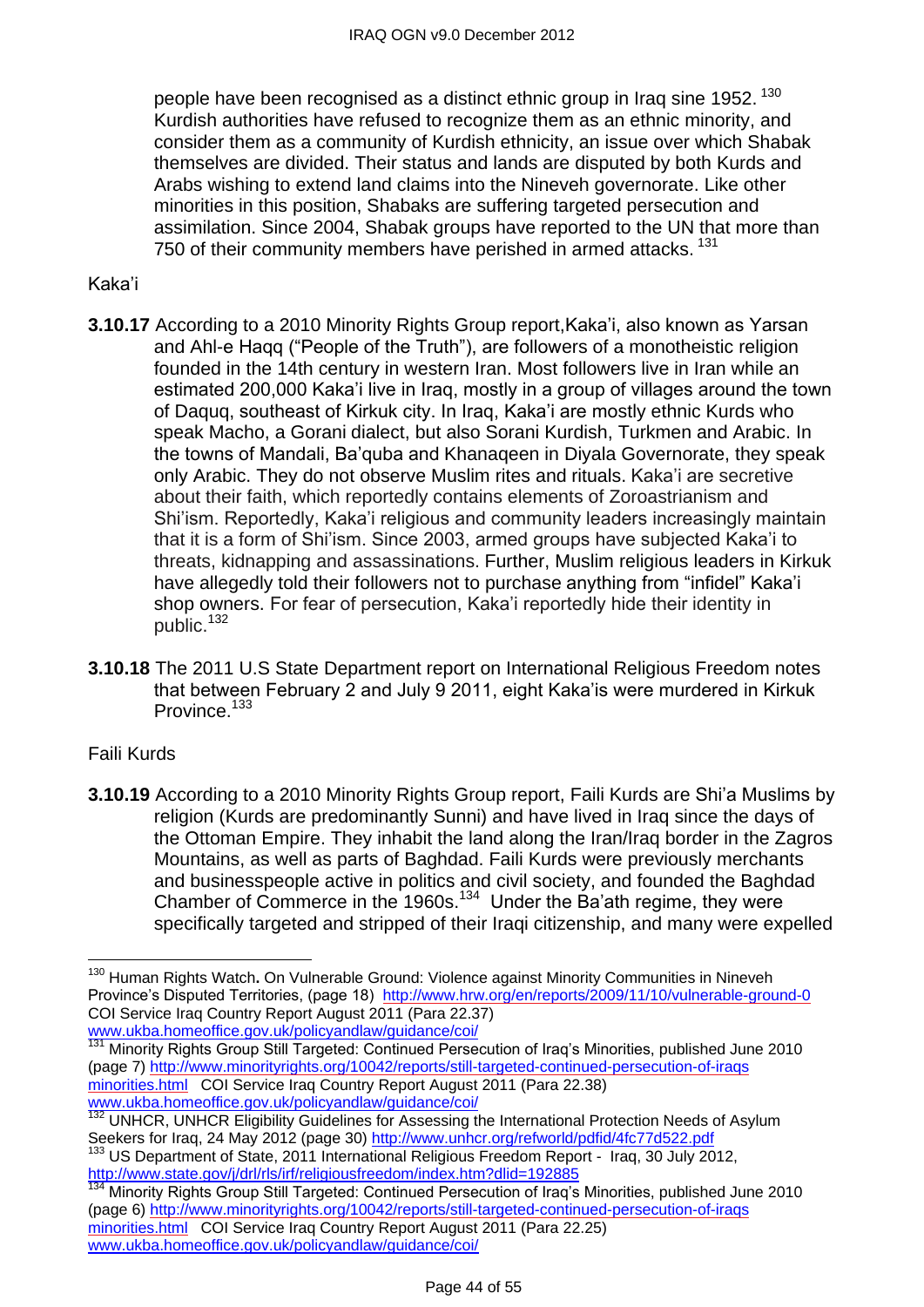to Iran on the charge that their Shi'a faith made them 'Iranian'. According to UNHCR, at the beginning of 2003, Iraqi refugees in Iran numbered more than 200,000; of 1,300 living in the city of Azna in western Iran, 65 per cent were Faili Kurds. Many of those under 20 years of age were born in the camps and have known no other home. Now, their ethnicity and religion once again make their community the target of violent human rights violations in Iraq. Due to the ethnic cleansing and dispersal they have suffered, and to their lack of citizenship rights under the Ba'ath regime, it is very difficult to gather evidence regarding how many remain and the specific ongoing violations they face. <sup>135</sup> However the 2012 UNHCR Guidelines stated that Faili Kurds, who primarily adhere to the Shi'ite branch of Islam, may be targeted by Sunni Islamists on the basis of their sectarian identity.<sup>136</sup>

**3.10.20** While a number of Faili Kurds have been represented in the Iraqi Government since 2003, many others, who have not yet been able to recover their Iraqi citizenship of which they were arbitrarily deprived by the former regime, continue to be stateless. Many have not been able to recover their properties confiscated by the former regime and lack documentation required to access services and basic rights.<sup>137</sup>

Jews

 $\overline{a}$ 

- **3.10.21** UNHCR reports that since the fall of the regime in 2003, the situation for Jews in Iraq has worsened dramatically with the ongoing climate of religious intolerance and extremism. Jews in Iraq continue to be at risk of harassment, discrimination, and persecution for mainly religious reasons. The community no longer has a rabbi in Iraq and lives in isolation, due to fear of targeted attacks. Since 2003, the population has been reduced considerably. <sup>138</sup> Eight Jews reside in Baghdad and none were known to live in other parts of the country.<sup>139</sup> A 2006 citizenship law prevented Jews who emigrated to other countries from reclaiming citizenship.<sup>140</sup>
- **3.10.22** The 2012 UNHCR Eligibility Guidelines report that "After the names and biographies of the nine remaining Jews in Baghdad appeared in cables published by WikiLeaks in September 2011, the small community has faced a heightened risk of being targeted by extremist groups. Since then, one person reportedly emigrated and one died, bringing the total Jewish population to seven individuals. The US Embassy in Baghdad is reportedly working to protect or relocate those that wish to leave Iraq". $141$

<sup>136</sup> UNHCR, UNHCR Eligibility Guidelines for Assessing the International Protection Needs of Asylum Seekers for Iraq, 24 May 2012 (page 25)<http://www.unhcr.org/refworld/pdfid/4fc77d522.pdf> COI Service Iraq Country Report August 2011 (Para 22.27)

[www.ukba.homeoffice.gov.uk/policyandlaw/guidance/coi/](http://www.ukba.homeoffice.gov.uk/policyandlaw/guidance/coi/) 137 UNHCR, UNHCR Eligibility Guidelines for Assessing the International Protection Needs of Asylum Seekers for Iraq, 24 May 2012 (page 32)<http://www.unhcr.org/refworld/pdfid/4fc77d522.pdf>

<sup>138</sup> COI Service Iraq Country Report, 26 August 2011 (Para 21.49) [www.ukba.homeoffice.gov.uk/policyandlaw/guidance/coi/](http://www.ukba.homeoffice.gov.uk/policyandlaw/guidance/coi/)

<sup>&</sup>lt;sup>135</sup> Minority Rights Group Still Targeted: Continued Persecution of Iraq's Minorities, published June 2010 (page 6) [http://www.minorityrights.org/10042/reports/still-targeted-continued-persecution-of-iraqs](http://www.minorityrights.org/10042/reports/still-targeted-continued-persecution-of-iraqsminorities.html) [minorities.html](http://www.minorityrights.org/10042/reports/still-targeted-continued-persecution-of-iraqsminorities.html) COI Service Iraq Country Report August 2011 (Para 22.26) [www.ukba.homeoffice.gov.uk/policyandlaw/guidance/coi/](http://www.ukba.homeoffice.gov.uk/policyandlaw/guidance/coi/)

<sup>139</sup> US Department of State, 2011 International Religious Freedom ReportIraq 30 July 2012 Section 1 <http://www.state.gov/j/drl/rls/irf/religiousfreedom/index.htm?dlid=192885>

<sup>&</sup>lt;sup>140'</sup>US State Department Human Rights Report 2011: Iraq, 24 May 2012, Section 5 <http://www.state.gov/documents/organization/186638.pdf>

<sup>141</sup> UNHCR, UNHCR Eligibility Guidelines for Assessing the International Protection Needs of Asylum Seekers for Iraq, 24 May 2012 *ix. Jews (p.30)* <http://www.unhcr.org/refworld/pdfid/4fc77d522.pdf>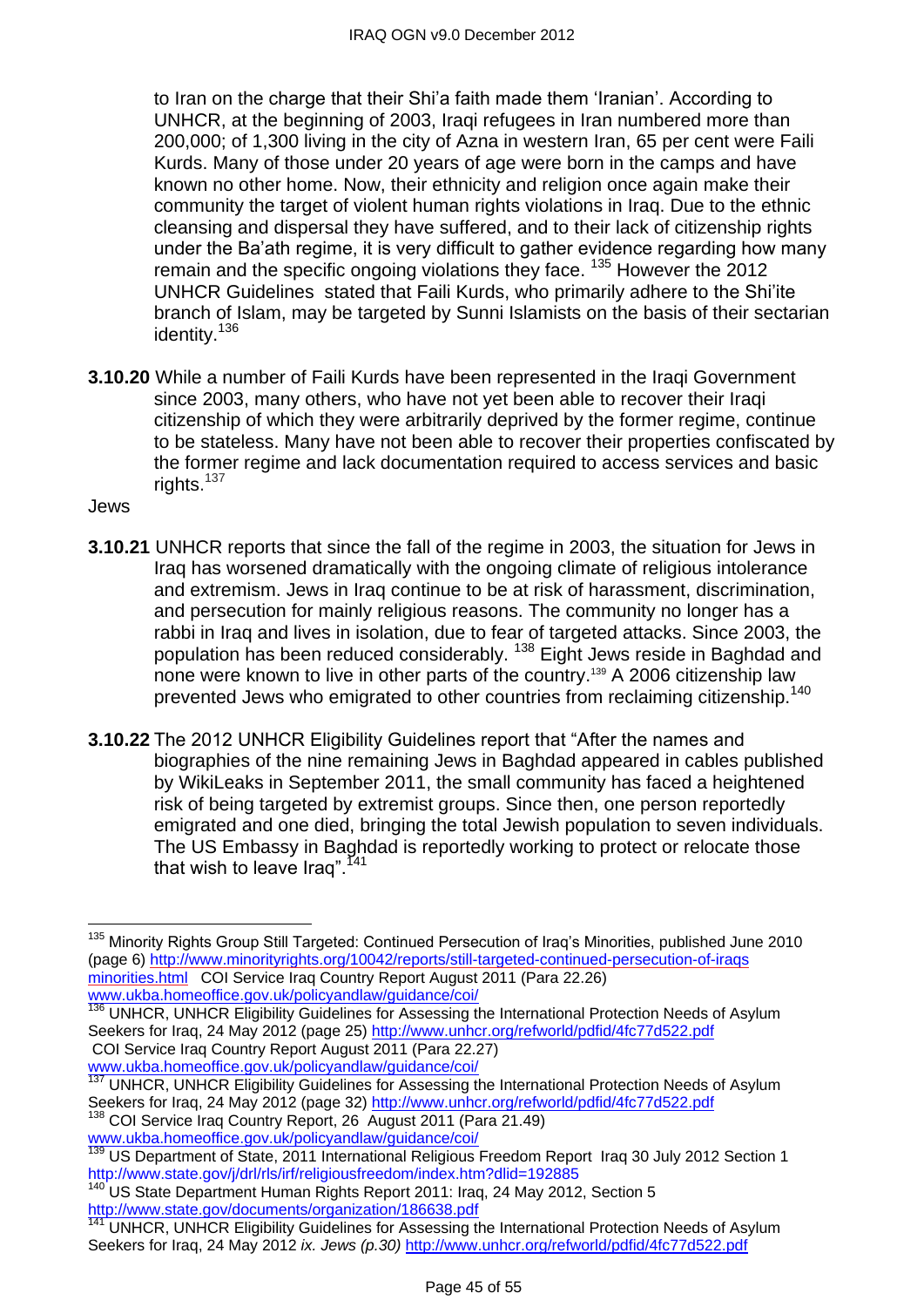Religious Freedom in the Kurdistan Regional Government Area

- **3.10.23** The 2009 UNHCR Eligibility Guidelines set out that the rights of religious minorities are generally respected in the Kurdish Region of Iraq and they can worship freely without interference by the Kurdish authorities. A significant number of members of religious minorities, in particular Christians, have sought refuge in the region. The general population does not tolerate a Muslim's conversion to Christianity and, accordingly, law enforcement organs may be unwilling to interfere and provide protection to a convert at risk.<sup>142</sup> According to the 2012 UNHCR Eligibility Guidelines, Christians are able to enter the Kurdistan region without a sponsor.<sup>143</sup>
- **3.10.24** The 2012 UNHCR Eligibibily Guidelines note that in the Kurdistan Region, the rights of religious minorities are generally respected and groups can worship freely without interference. The KRG Ministry of Education funds public schools at the elementary and high school level in the Aramaic language. The curriculum in the Kurdistan Region does not contain religion or Qur'an studies. A significant number of religious minorities, in particular Christians, have sought refuge in the region.<sup>144</sup>
- **3.10.25** However, the UN Secretary-General noted in March 2011 that "although internally displaced persons have been welcomed by the Kurdish authorities, integration is difficult owing to limited availability of resources, language barriers and difficulties in finding employment".<sup>145</sup> A spokesperson for a delegation of MEPs that visited Iraq in April 2011 also stated that twelve thousand Christians have sought shelter in the KRI, but "they have no housing, no schooling, no sanitation, healthcare".<sup>146</sup>
- **3.10.26** The 2010 U.S. State Department report on International Religious Freedom noted that there have been allegations that the authorities in the Kurdistan Region of Iraq have engaged in discriminatory behaviour against religious minorities. Christians and Yezidis living north of Mosul claimed that the Kurdistan Region authorities confiscated their property without compensation and that it began building settlements on their land. There were reports that Yezidis faced restrictions when entering the Kurdistan Region and had to obtain approval from the authorities to find employment. The Kurdistan Region authorities denied allegations that it was behind violent incidents directed at Christians and other minorities. Moreover, despite such allegations, many non-Muslims reside in the north and the Kurdistan Region of Iraq, and there were reports that some sought refuge there from other parts of the country where pressures to conform publicly to narrow interpretations of Islamic tenets were greater. In February 2010 the IOM estimated there were 19,040 internally displaced families in the Ninewa Plain and that 36,000 internally

[ods.un.org/access.nsf/Get?Open&DS=S/2011/213&Lang=E&Area=UNDOC](http://daccess-ods.un.org/access.nsf/Get?Open&DS=S/2011/213&Lang=E&Area=UNDOC)

 $\overline{\phantom{a}}$ 

<sup>&</sup>lt;sup>142</sup> UNHCR Eligibility Guidelines for Assessing the International Protection Needs of Iraqi Asylum-Seekers, April 2009, (page 179) <http://www.unhcr.org/refworld/docid/49f569cf2.html> COI Service Iraq Country Report August 2011 (Para 21.50) [www.ukba.homeoffice.gov.uk/policyandlaw/guidance/coi/](http://www.ukba.homeoffice.gov.uk/policyandlaw/guidance/coi/)

<sup>&</sup>lt;sup>143</sup> UNHCR, UNHCR Eligibility Guidelines for Assessing the International Protection Needs of Asylum Seekers for Iraq, 24 May 2012 *Practical, Safe and Legal Access to the Kurdistan Region (p.49)*  <http://www.unhcr.org/refworld/pdfid/4fc77d522.pdf>

<sup>144</sup> UNHCR, UNHCR Eligibility Guidelines for Assessing the International Protection Needs of Asylum Seekers for Iraq, 24 May 2012 (page 27)<http://www.unhcr.org/refworld/pdfid/4fc77d522.pdf>

United Nations, Second report of the Secretary-General pursuant to paragraph 6 of resolution 1936 (2010), 31/03/2011, section E, para. 46. [http://daccess-](http://daccess-ods.un.org/access.nsf/Get?Open&DS=S/2011/213&Lang=E&Area=UNDOC)

European Parliament, Security situation in Iraq remains "extremely sensitive" - Struan Stevenson, 03/05/2011. [http://www.europarl.europa.eu/en/headlines/content/20110429STO18375/html/Security](http://www.europarl.europa.eu/en/headlines/content/20110429STO18375/html/Security-situation-in-Iraq-remains-extremely-sensitive-Struan-Stevenson)[situation-in-Iraq-remains-extremely-sensitive-Struan-Stevenson](http://www.europarl.europa.eu/en/headlines/content/20110429STO18375/html/Security-situation-in-Iraq-remains-extremely-sensitive-Struan-Stevenson)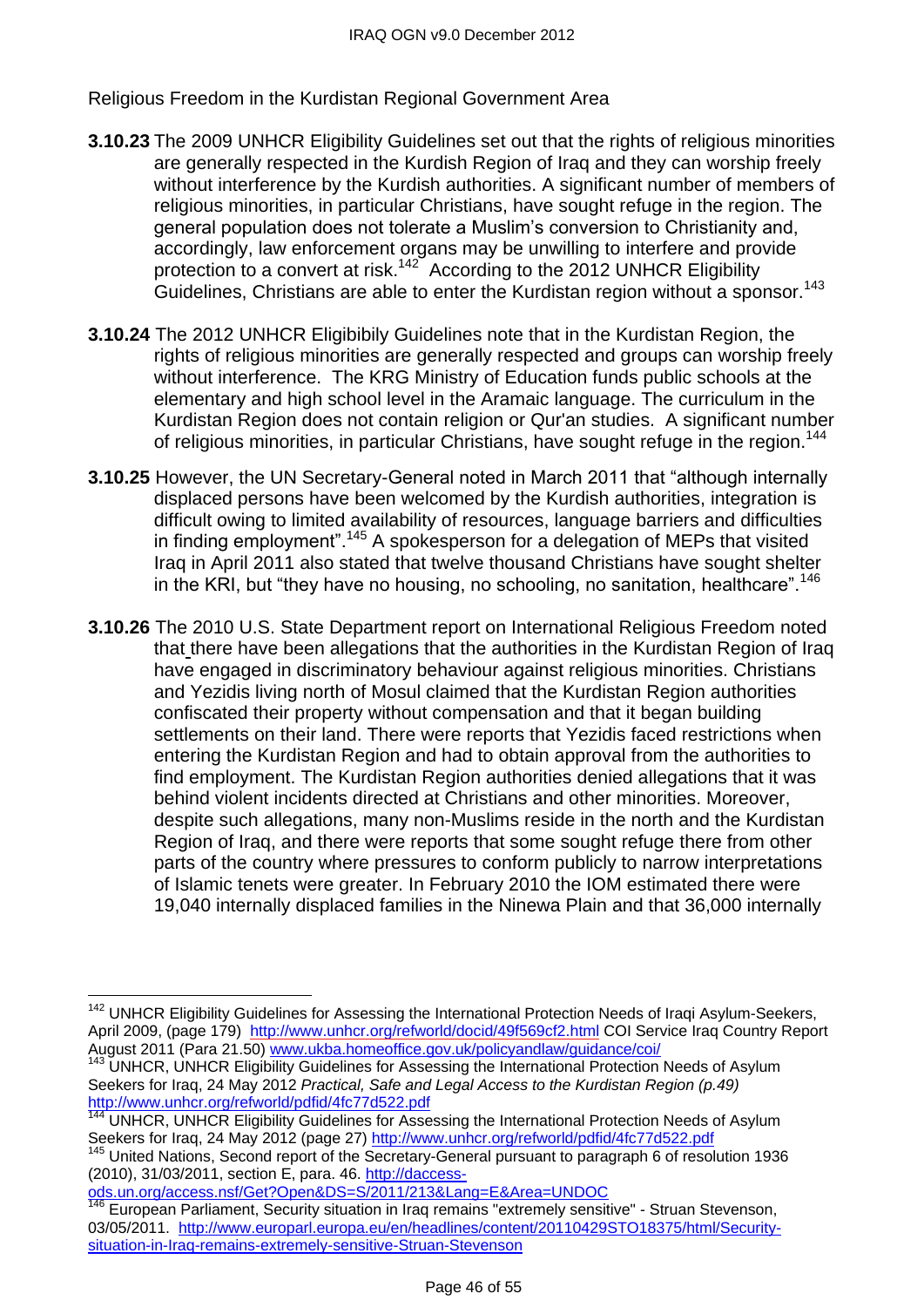displaced families were located in Dohuk, Erbil, and Sulaymania provinces, while 8,798 displaced families were in Kirkuk provinces.<sup>147</sup>

**3.10.27** The 2012 UNHCR Eligibility Guidelines report that "In the three northern governorates of Sulaymaniyah, Erbil and Dahuk, the rights of Christians are generally respected and a significant number have sought refuge in the region, however in early December 2011, a mob allegedly shouting anti-Christian slogans reportedly attacked mainly Christian and Yazidi-owned liquor shops and businesses in and near the town of Zakho (Dahuk). The attacks were allegedly triggered by an inflammatory Friday prayer sermon condemning "un-Islamic" businesses. Reportedly, up to 30 liquor shops, hotels and a massage parlour were vandalized or burned down. An attempt to attack the Christian quarter in Zakho was reportedly prevented by the security forces. Affected shop owners reportedly found leaflets on the shop walls, threatening them if they were to reopen the shops. Motives for the violence remain unclear. In 2011 several kidnappings of Christians were reported in Ainkawa, spreading fear among the community and resulting in internally displaced Christian families fleeing abroad.<sup>148</sup>

# **See also: [Actors of protection \(section 2.3 above\)](#page-1-1)**

**[Internal relocation \(section 2.4 above\)](#page-5-0)**

# **[Caselaw \(section 2.5 above\)](#page-10-0)**

- **3.10.28 Conclusion** Religious minorities are at risk of persecution in Iraq. The authorities in central and southern Iraq are generally unable to provide effective protection to Christians or other religious minorities. The Kurdistan Regional government currently allows Iraqi Christians from central and southern Iraq to settle into its three governorates. In assessing whether an Iraqi Christian or other religious minorities from Central and Southern Iraq can reasonably internally relocate to the KRI, case owners should consider all the relevant personal circumstances of the claimant in order to assess whether internal relocation would not be unduly harsh, including their age, ethnicity, financial circumstances and support network, health and gender.
- **3.10.29** Christian converts are unlikely to be provided with effective protection by the central and southern Iraqi authorities or by the authorities of the Kurdistan Region of Iraq. A grant of asylum is therefore likely to be appropriate.

# **3.11 Prison conditions**

- **3.11.1** Applicants may claim that they cannot return to Iraq due to the fact that there is a serious risk that they will be imprisoned on return and that prison conditions in the Iraq are so poor as to amount to torture or inhuman or degrading treatment or punishment.
- **3.11.2** The guidance in this section is concerned solely with whether prison conditions are such that they breach Article 3 of ECHR and warrant a grant of Humanitarian

<sup>&</sup>lt;sup>147</sup> UNHCR Eligibility Guidelines for Assessing the International Protection Needs of Iraqi Asylum-Seekers, April 2009, (page 179) <http://www.unhcr.org/refworld/docid/49f569cf2.html>COI Service Iraq Country Report August 2011 (Para 21.50) [www.ukba.homeoffice.gov.uk/policyandlaw/guidance/coi/](http://www.ukba.homeoffice.gov.uk/policyandlaw/guidance/coi/)<br>148 JUNIOR LINIUOR FILMENT CO. WWW.Ukba.homeoffice.gov.uk/policyandlaw/guidance/coi/

UNHCR, UNHCR Eligibility Guidelines for Assessing the International Protection Needs of Asylum Seekers for Iraq, 24 May 2012, iv. Christians, including converts <http://www.unhcr.org/refworld/pdfid/4fc77d522.pdf>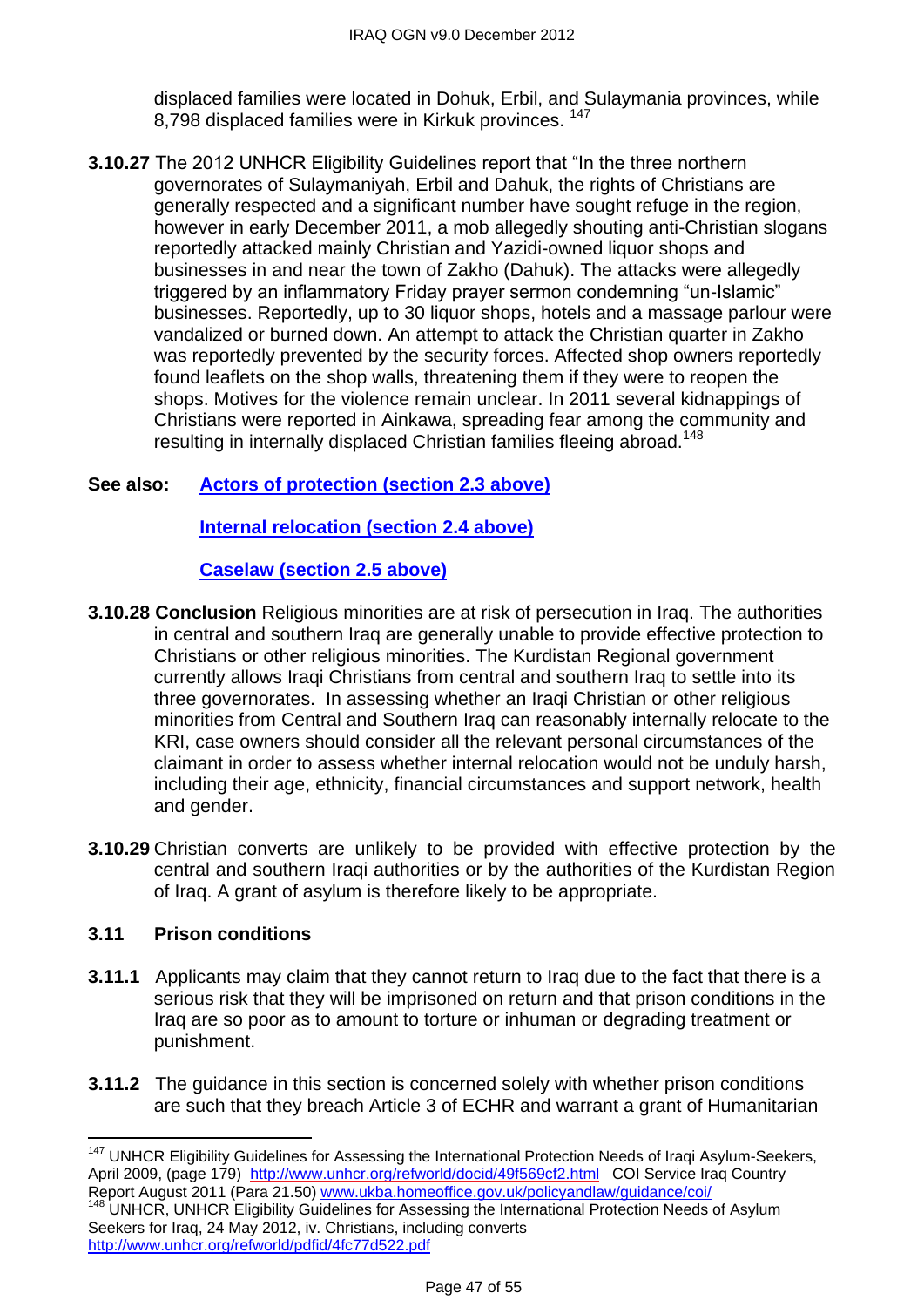Protection. If imprisonment would be for a Refugee Convention reason or in cases where for a Convention reason a prison sentence is extended above the norm, the asylum claim should be considered first before going on to consider whether prison conditions breach Article 3 if the asylum claim is refused.

- **3.11.3 Consideration***.* Four separate ministries Justice, Interior, Defence and Labour and Social Affairs - operate prisons, detention centres and holding facilities. The country's fractured penal structure, in which the Ministry of Justice (MOJ) holds sentenced and un-sentenced prisoners and the other ministries hold detainees, complicated detention and prison operations. By law the MOJ has full authority over all detention facilities, including two prisons in the IKR, except for MOD military justice facilities and those facilities in the IKR run by the KRG's Ministry of Labour and Social Affairs (KMOLSA). The law has not been fully implemented, although there was progress in transferring MOD detainees to MOJ detention facilities.<sup>149</sup>
- **3.11.4** In the IKR, KMOLSA authorities operated prisons and pre-trial detention facilities, security authorities operated prisons and pre-trial detention facilities and internal security forces and intelligence services operated separate detention facilities as well. Each of the three provinces has two prisons, one for men and another for women and juveniles. The KRG's Ministry of Interior, and not KMOLSA, supervises all pre-trial male adults in the  $IKR$ <sup>150</sup>
- **3.11.5** The total capacity of MOJ's Iraqi Corrections Service (ICS) facilities, the only government entity with the legal authority to hold persons after conviction, was 34,124 beds for men and 553 beds for women. As of December 2011 the total number of prisoners in and detainees held by the ICS was 25,926. In the IKR there were approximately 2,200 post-trial prisoners, including 70 women, held in KRG facilities. There was no available information on those in Asayish and KRG intelligence service facilities.<sup>151</sup>
- **3.11.6** Authorities at MOI and MOD detention facilities reported that conditions and treatment of detainees were generally poor. Many inmates lacked adequate food, exercise facilities, medical care and family visitation. Limited infrastructure or aging physical plants in some facilities resulted in marginal sanitation, limited access to potable water and electricity and poor quality food. Medical care in MOI and MOD detention facilities was inconsistent and there were allegations of abuse and torture in some facilities. However, the Ministry of Justice's detention facilities supplied detainees with better treatment and living conditions. Medical care in the MOJ's ICS prisons in some locations exceeded the care generally available in the surrounding area.  $152$
- **3.11.7** The conditions in MOI facilities were much poorer. For example, UNAMI received reports of a counterterrorism facility in Diyala that held 500 detainees in three rooms measuring 6 by 4 metres each; the detainees shared two bathrooms without running water. Ministry officials rarely granted prison access to outside

 $\overline{\phantom{a}}$ 

<sup>&</sup>lt;sup>149</sup> US State Department Human Rights Report 2011: Irag Section 1 Prison and Detention Centre Conditions <http://www.state.gov/documents/organization/186638.pdf>

US State Department Human Rights Report 2011: Iraq Section 1 Prison and Detention Centre Conditions <http://www.state.gov/documents/organization/186638.pdf>

US State Department Human Rights Report 2011: Iraq Section 1 Prison and Detention Centre Conditions <http://www.state.gov/documents/organization/186638.pdf>

US State Department Human Rights Report 2011: Iraq 24 May 2012 Section 1 Prison and Detention Centre Conditions<http://www.state.gov/documents/organization/186638.pdf>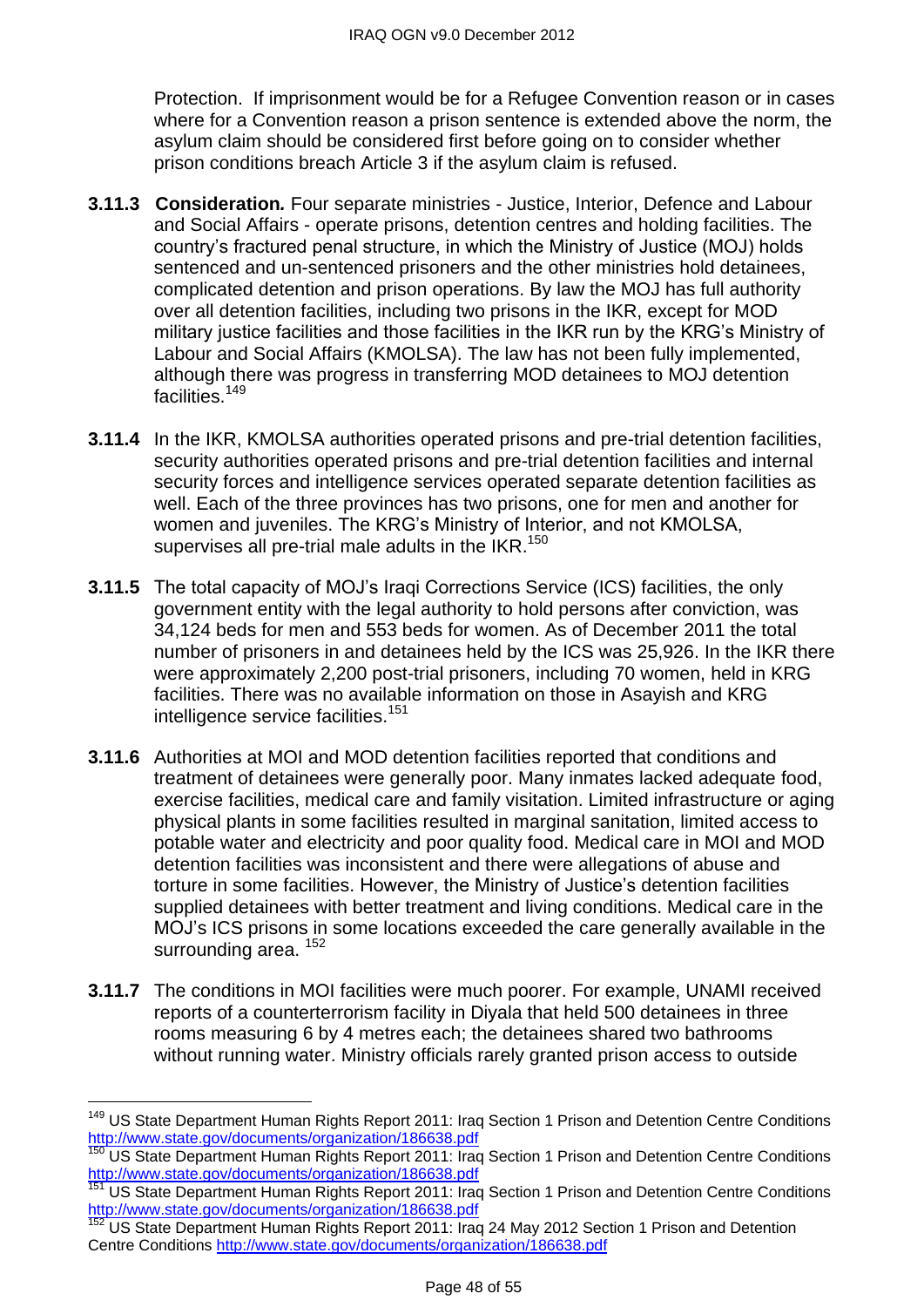monitoring groups, which made it difficult to assess the prison conditions in the facilities.

- **3.11.8** According to the May 2012 UNHCR Eligibility Guidelines, "Detention conditions are said to be harsh and torture and ill-treatment are reportedly widespread and systematic, both during arrest and while in detention - including allegedly in secret detention facilities. Torture is reportedly used to extract information from detainees and to obtain "confessions" to be used in court against them. Dozens of detainees have reportedly died as a result of torture or other ill-treatment in recent years. It is suggested that these incidents often go unpunished".<sup>153</sup> Amnesty International World Report 2012 stated that "torture and other ill-treatment were widespread in prisons and detention centres, in particular those controlled by the Ministries of Interior and Defence. Commonly reported methods were suspension by the limbs for long periods, beatings with cables and hosepipes, electric shocks, breaking of limbs, partial asphyxiation with plastic bags, and rape or threats of rape. Torture was used to extract information from detainees and "confessions" that could be used as evidence against them in courts".<sup>154</sup> Amnesty International also reported that rape or threat of rape of detainees or their loved ones has been widely alleged and that dozens of detainees have died as a result of torture or other ill-treatment since 2004 including a denial of healthcare. It also highlighted overcrowding illhealth and inadequate medical care as serious problems.<sup>155</sup>
- **3.11.9** Freedom House also reported that detainees made "credible allegations of systematic sexual, physical, and psychological abuse".<sup>156</sup> Human Rights Watch<sup>157</sup> documented the long history of abuse and torture in detention facilities in Iraq, including at secret facilities and the Office of the United Nations High Commissioner for Human Rights also documented cases of "severe ill-treatment" in unofficial detention facilities.<sup>158</sup>
- **3.11.10** The ICS Internal Affairs department monitored abuse or violations of prisoners' human rights. In past years allegations of abuse have resulted in the disciplining of ICS officers in some cases. The ICS stated the there were no allegations that their staff abused detainees during 2011. ICS prisons maintained visitation programs that allowed for regular visits by family members and others. Facility administrators dealt with prisoner complaints. An internal audit program ensured that detention conditions were compatible with international standards, such as separate housing for men, women, juveniles and pre-trial detainees; access to potable water; access to medical care; appropriate living space; and available programming, such as recreation, religious observation and vocational rehabilitation.<sup>159</sup>

[http://www2.ohchr.org/english/bodies/hrcouncil/docs/14session/A.HRC.13.42\\_re-iss.pdf](http://www2.ohchr.org/english/bodies/hrcouncil/docs/14session/A.HRC.13.42_re-iss.pdf)

 $\overline{\phantom{a}}$ <sup>153</sup> UNHCR, UNHCR Eligibility Guidelines for Assessing the International Protection Needs of Asylum Seekers for Iraq, 24 May 2012 II. Background Information (page 9) <http://www.unhcr.org/refworld/pdfid/4fc77d522.pdf>

<sup>144</sup> Amnesty International, Annual Report 2012 Iraq, 13/05/2011, Torture and other ill-treatment. [http://files.amnesty.org/air12/air\\_2012\\_full\\_en.pdf](http://files.amnesty.org/air12/air_2012_full_en.pdf)

<sup>155</sup> Amnesty International, Iraq: [Broken bodies, tortured minds: Abuse and neglect of detainees in Iraq,](http://www.amnesty.org/en/library/info/MDE14/001/2011/en)  [08/02/2011](http://www.amnesty.org/en/library/info/MDE14/001/2011/en) [http://www.amnesty.org/en/library/asset/MDE14/001/2011/en/48c3c6e6-9607-4926-abd7](http://www.amnesty.org/en/library/asset/MDE14/001/2011/en/48c3c6e6-9607-4926-abd7-d1da1c51a976/mde140012011en.pdf) [d1da1c51a976/mde140012011en.pdf](http://www.amnesty.org/en/library/asset/MDE14/001/2011/en/48c3c6e6-9607-4926-abd7-d1da1c51a976/mde140012011en.pdf)

Freedom House, Freedom in the World 2011: Iraq, 12 May 2011. <http://www.unhcr.org/refworld/docid/4dcbf51ac.html>

Human Rights Watch, At a Crossroads: Human Rights in Iraq Eight Years after the US-Led Invasion, 21 february 2011, section III.<http://www.hrw.org/node/95606>

 $158$  OHCHR, Joint study on global practices in relation to secret detention in the context of countering terrorism (Iraq excerpt), 20 May 2010, paras. 226 and 228.

US State Department Human Rights Report 2011: Iraq 24 May 2012 Section 1 Prison and Detention Centre Conditions<http://www.state.gov/documents/organization/186638.pdf>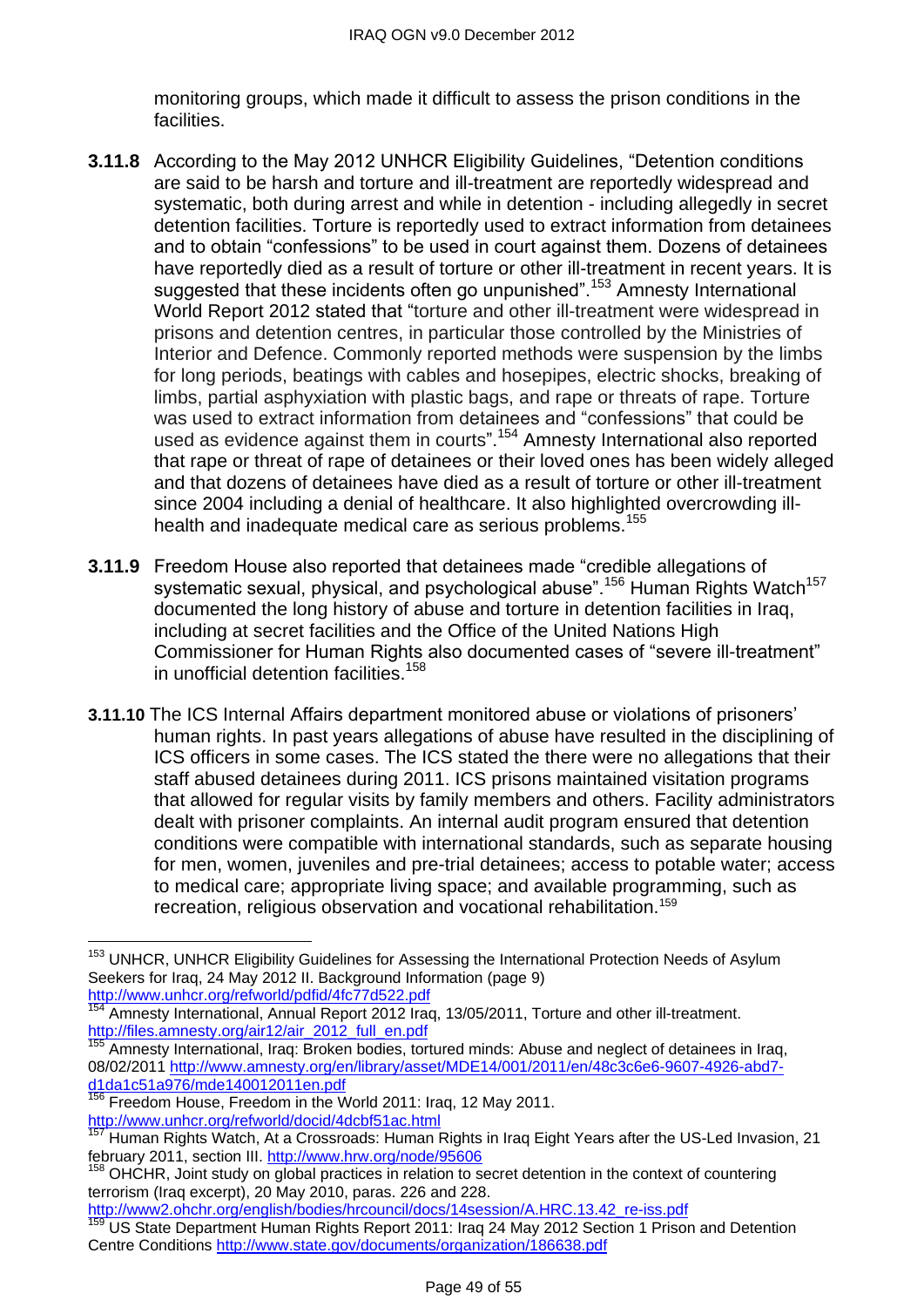- **3.11.11** The ICRC had access in accordance with its standard modalities to MOJ prisons and detention facilities, together with access to places of detention under other ministries, although at times with difficulty. During 2011 the ICRC carried out 105 visits to 50 central government detention facilities. In the last quarter of 2011, however, the ICRC was suddenly denied access to a MOJ prison after the government transferred several hundred alleged Ba'athists there. The ICRC had a separate agreement with the KRG for access with some restrictions to its detention facilities. The ICRC conducted 36 visits to 25 places of detention under the authority of the KRG.<sup>160</sup>
- **3.11.12** The end-of-year total juvenile population in holding facilities and detention centres outside the IKR was approximately 1,345. Most juvenile pre-trial detainees and post-trial prisoners were held in facilities run by the Ministry of Labour and Social Affairs, as required by law. Small numbers of juveniles were also held at some MOJ prisons and police stations; for example, 146 juveniles were held at MOJ facilities at the end of 2011. In the IKR the juvenile prisons held 235 pre-trial detainees and post-trial prisoners. Juveniles were sometimes held in the same cells as adults and rarely afforded access to education or vocational training. Access to medical care was limited. Often the detention facilities did not have an on-site pharmacy or infirmary.<sup>161</sup>
- **3.11.13** In the IKR, domestic and international human rights NGOs and intergovernmental organisations generally had access to pre-trial and post-trial facilities. Access by independent organisations to the facilities of the KRG internal security and intelligence services was limited to the International Committee of the Red Cross (ICRC) and the UN.<sup>162</sup>
- **3.11.14** Until April 2010, when media reports of an extrajudicial detention facility were released, the national detention facilities occasionally permitted visits by MOHR representatives of the MOHR and COR members. After the press coverage, ministry officials and COR members reported encountering resistance at some detention facilities to the visits. KRG detention facilities permitted visits by the national Ministry of Human Rights (MOHR) and KRG human rights authorities. <sup>163</sup>
- **3.11.14** According to the 2012 Freedom in the World report from Freedom House, "While KRG laws also prohibit inhumane treatment, it is widely acknowledged that Kurdish security forces practice illegal detention and questionable interrogation tactics".<sup>164</sup> The May 2012 UNHCR Eligibility Guidelines set out that "In the Kurdistan Region, overall human rights conditions are reported to have improved; however, abuses continue to be alleged. Reports of arbitrary arrests, incommunicado detention and the use of torture and ill-treatment have been made, in particular, with regard to facilities run by the Kurdish Security Forces (Asayish). Detainees held on terrorism charges under the 2006 Anti-Terrorism Law may be held without charge or trial for prolonged periods of time, although reports

<sup>&</sup>lt;sup>160</sup> US State Department Human Rights Report 2011: Iraq 24 May 2012 Section 1 Prison and Detention Centre Conditions<http://www.state.gov/documents/organization/186638.pdf>

<sup>&</sup>lt;sup>161</sup> US State Department Human Rights Report 2011: Iraq 24 May 2012 Section 1 Prison and Detention Centre Conditions<http://www.state.gov/documents/organization/186638.pdf>

<sup>162</sup> US State Department Human Rights Report 2011: Iraq 24 May 2012 Section 1 Prison and Detention Centre Conditions<http://www.state.gov/documents/organization/186638.pdf>

<sup>&</sup>lt;sup>163</sup> US State Department Human Rights Report 2011: Iraq 24 May 2012 Section 1 Prison and Detention Centre Conditions<http://www.state.gov/documents/organization/186638.pdf>

<sup>&</sup>lt;sup>164</sup> Freedom in the World 2012, Iraq, May 2012

<http://www.freedomhouse.org/report/freedom-world/2012/iraq>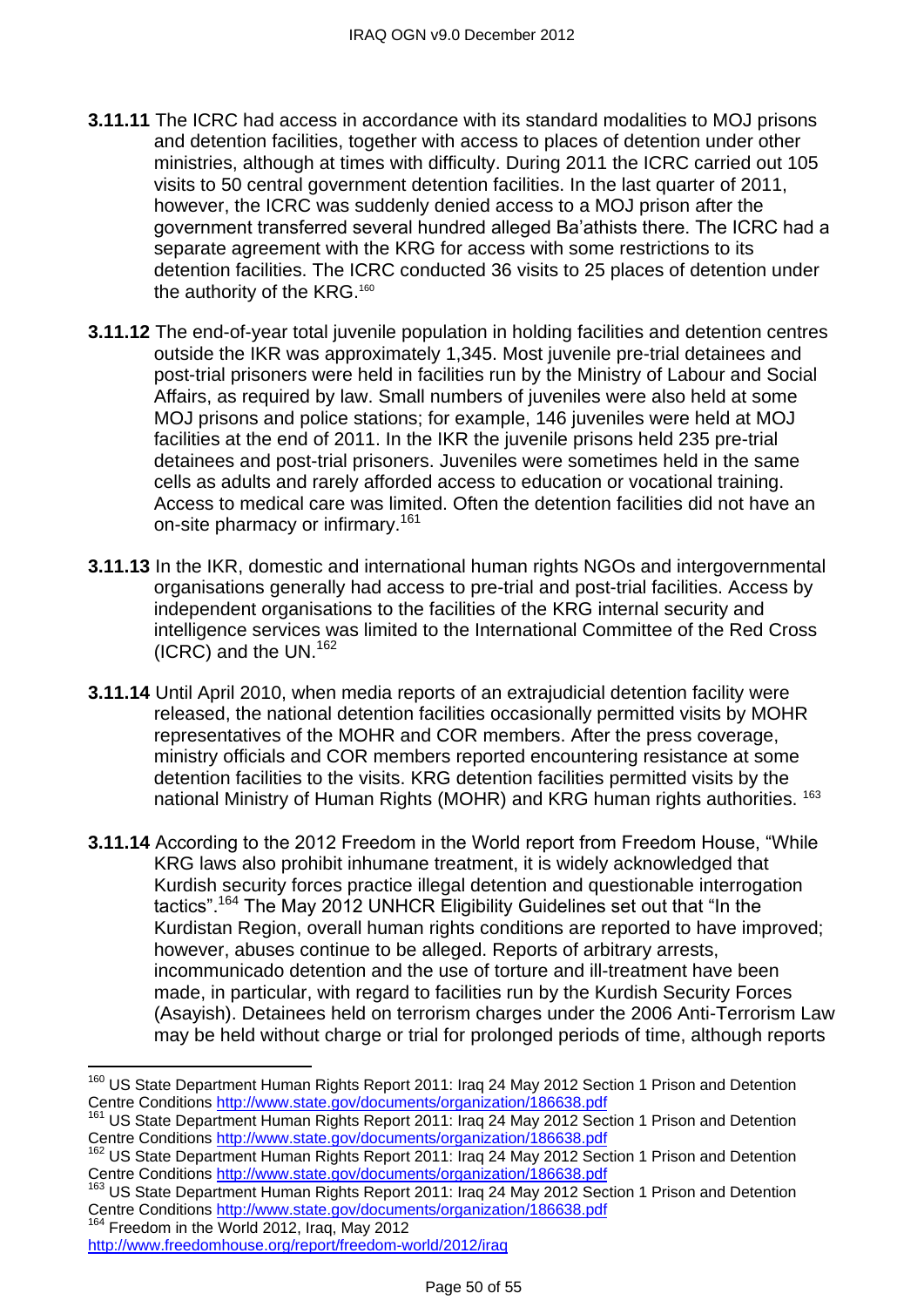suggest that this practice is not as common as it was in the past. The KRG authorities have reportedly also lessened the previously widespread use of torture and ill-treatment of detainees and prisoners. However, it is still occasionally reported that detainees are subjected to torture and ill-treatment, in particular when interrogated and investigated by the Asayish".<sup>165</sup>

- **3.11.15** Domestic and international human rights NGOs and intergovernmental organisations generally did not have access to national MOI detention and pre-trial facilities. UNAMI suspended inspections of several MOI and MOD facilities in December 2010 after finding evidence that authorities beat or mistreated prisoners and detainees because they raised concerns to UNAMI staff or in order to compel inmates to reveal to prison authorities what they reported to UNAMI inspectors. UNAMI did not plan to resume prison inspections until it received credible assurances that prisoners and detainees would not be compelled to reveal the nature of their conversations with inspectors. Credible assurances were not received by the end of  $2011^{166}$
- **3.11.16 Conclusion** Conditions in MOI and MOD prisons and detention facilities in Central and Southern Iraq are very poor and taking into account the widespread use of torture, the serious overcrowding and the extremely poor health facilities and sanitary conditions, MOI and MOD prisons and detention facilities in Iraq are likely to breach the Article 3 threshold. Due to the prevalence of torture and incommunicado torture in the Kurdistan Region, detention facilities may breach the Article 3 threshold in individual cases. Case owners should give due consideration to the individual factors of each case, including the likely length of detention, the likely type of detention facility, the individual's age, gender and state of health. However, where an applicant is able to demonstrate a real risk of detention or imprisonment on return to Iraq, and the exclusion criteria do not apply, a grant of Humanitarian Protection is likely to be appropriate. Where an applicant is able to demonstrate a real risk of detention or imprisonment on return to Iraq and the applicant falls within the exclusion criteria, the applicant will not be eligible for a grant of Humanitarian Protection. If the decision maker considers that although an applicant is excluded from a grant of Humanitarian Protection s/he does face a real risk of imprisonment on return and prison conditions reach the threshold of Article 3, they should propose to grant Discretionary Leave in accordance with the provisions in the Asylum Instruction on Discretionary Leave. The proposal to grant should be referred to a Senior Caseworker.

# **4. Discretionary Leave**

- **4.1** Where an application for asylum and Humanitarian Protection falls to be refused there may be compelling reasons for granting Discretionary Leave (DL) to the individual concerned. (See Asylum Instruction on [Discretionary Leave\)](http://www.ukba.homeoffice.gov.uk/sitecontent/documents/policyandlaw/asylumpolicyinstructions/apis/discretionaryleave.pdf?view=Binary).
- **4.2** With particular reference to Iraq the types of claim which may raise the issue of whether or not it will be appropriate to grant DL are likely to fall within the following categories. Each case must be considered on its individual merits and membership of one of these groups should not imply an automatic grant of DL.

 $\overline{a}$ <sup>165</sup> UNHCR, UNHCR Eligibility Guidelines for Assessing the International Protection Needs of Asylum Seekers for Iraq, 24 May 2012 II. Background Information (page 9) <http://www.unhcr.org/refworld/pdfid/4fc77d522.pdf>

<sup>166</sup> US State Department Human Rights Report 2011: Iraq 24 May 2012nSection 1 Prison and Detention Centre Conditions<http://www.state.gov/documents/organization/186638.pdf>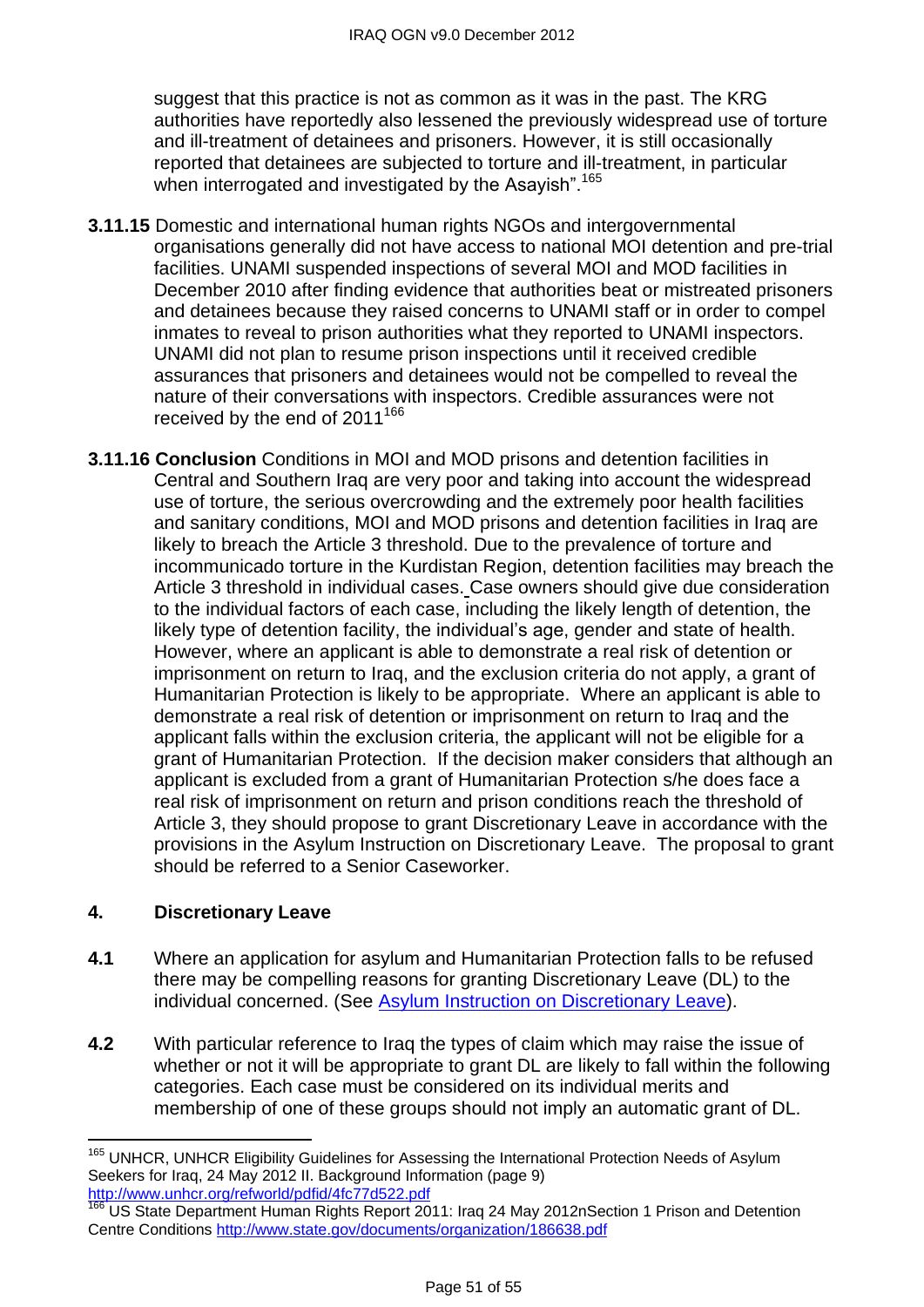There may be other specific circumstances related to the applicant, or dependent family members who are part of the claim, not covered by the categories below which warrant a grant of DL - see the Asylum Instruction on Discretionary Leave.

# **4.3 Minors Claiming in their Own Right**

- **4.3.1** Minors claiming in their own right who have not been granted asylum or HP can only be returned where (a) they have family to return to; or (b) there are adequate reception and care arrangements. Case owners should refer to the Agency's guidance on Family Tracing following the Court of Appeal's conclusions in the case of [KA \(Afghanistan\) & Others \[2012\] EWCA civ1014.](http://www.bailii.org/ew/cases/EWCA/Civ/2012/1014.html) In this case the Court found that Regulation 6 of the Asylum Seekers (Reception Conditions) Regulations 2005 imposes a duty on the Secretary of State to endeavour to trace the families of Unaccompanied Asylum Seeking Children (UASCs).
- **4.3.2** At present there is insufficient information to be satisfied that in general there are adequate reception, support and care arrangements in place for minors with no family in Iraq. Those who cannot be returned should, if they do not qualify for leave on any more favourable grounds, be granted Discretionary Leave for a period as set out in the relevant [Asylum Instructions](http://www.ukba.homeoffice.gov.uk/sitecontent/documents/policyandlaw/asylumpolicyinstructions/apis/discretionaryleave.pdf?view=Binary).

#### <span id="page-51-1"></span><span id="page-51-0"></span>**4.4 Medical treatment**

- **4.4.1** Individuals whose asylum claims have been refused and who seek to remain on the grounds that they require medical treatment which is either unavailable or difficult to access in their countries of origin, will not be removed to those countries if this would be inconsistent with our obligations under the ECHR. Case owners should give due consideration to the individual factors of each case and refer to the latest available country of origin information concerning the availability of medical treatment in the country concerned. If the information is not readily available, an information request should be submitted to the COI Service (COIS).
- **4.4.2** The threshold set by Article 3 ECHR is a high one. It is not simply a question of whether the treatment required is unavailable or not easily accessible in the country of origin. According to the House of Lords' judgment in the case of [N \(FC\) v SSHD](http://www.bailii.org/uk/cases/UKHL/2005/31.html)  [\[2005\] UKHL31,](http://www.bailii.org/uk/cases/UKHL/2005/31.html) it is "whether the applicant's illness has reached such a critical stage (i.e. he is dying) that it would be inhuman treatment to deprive him of the care which he is currently receiving and send him home to an early death unless there is care available there to enable him to meet that fate with dignity". That judgment was upheld in May 2008 by the European Court of Human Rights.
- **4.4.3** That standard continues to be followed in the Upper Tribunal (UT) where, in the case of GS and EO (Article 3 – [health cases\) India \[2012\] UKUT 00397\(IAC\),](http://www.bailii.org/uk/cases/UKUT/IAC/2012/00397_ukut_iac_2012_gs_eo_india_ghana.html) the UT held that a dramatic shortening of life expectancy by the withdrawal of medical treatment as a result of removal cannot amount to the highly exceptional case that engages the Article 3 duty. But the UT also accepted that there are recognised departures from the high threshold approach in cases concerning children, discriminatory denial of treatment, the absence of resources through civil war or similar human agency.
- **4.4.4** The improvement or stabilisation in an applicant's medical condition resulting from treatment in the UK and the prospect of serious or fatal relapse on expulsion will therefore not in itself render expulsion inhuman treatment contrary to Article 3 ECHR. All cases must be considered individually, in the light of the conditions in the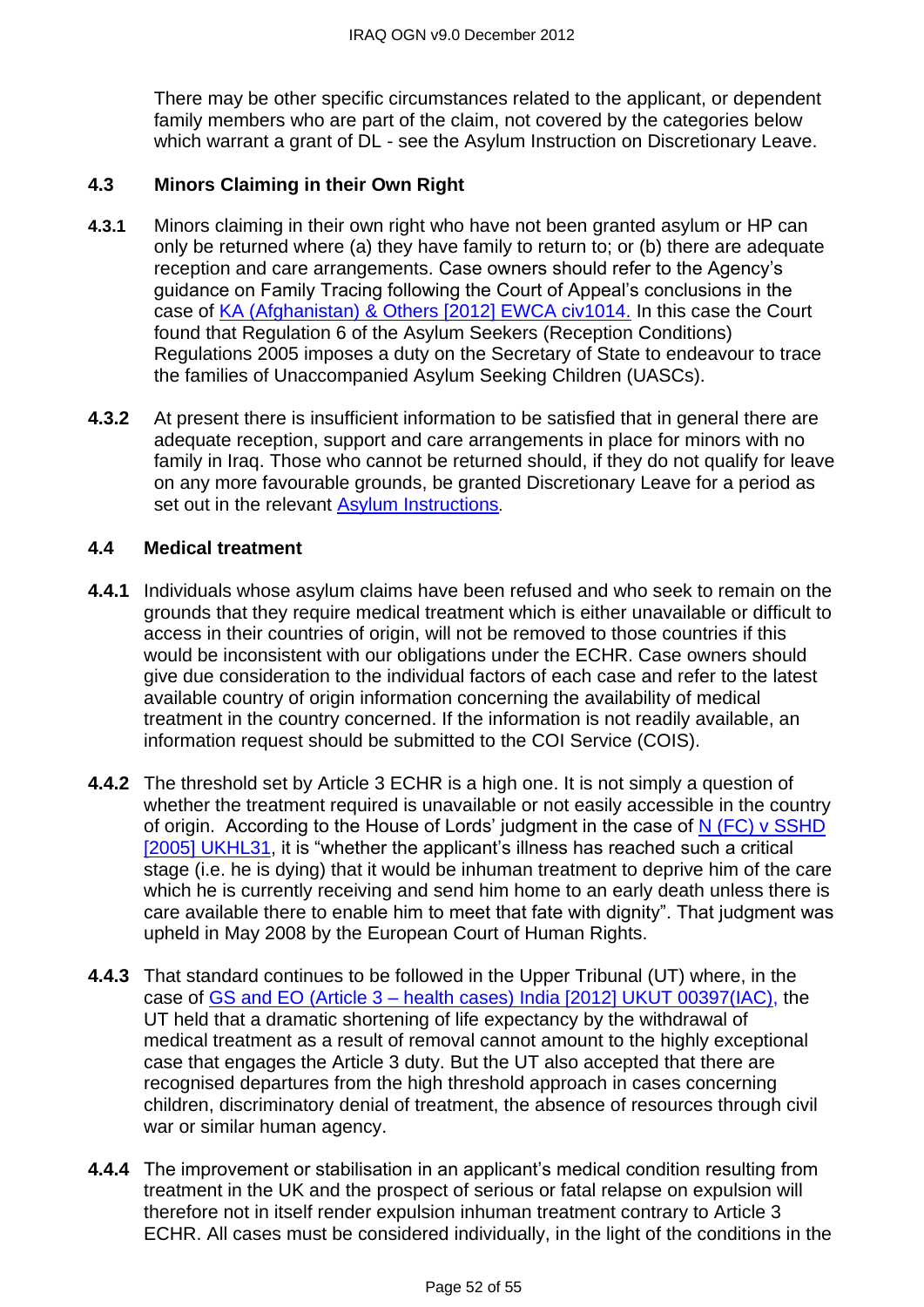country of origin, but an applicant will normally need to show exceptional circumstances that prevent return, namely that there are compelling humanitarian considerations, such as the applicant being in the final stages of a terminal illness without prospect of medical care or family support on return.

**4.4.5** Where a case owner considers that the circumstances of the individual applicant and the situation in the country would make removal contrary to Article 3 or 8 a grant of Discretionary Leave to remain will be appropriate. Such cases should always be referred to a Senior Caseworker for consideration prior to a grant of Discretionary Leave. Case owners must refer to the Asylum Instruction on [Discretionary Leave](http://www.ukba.homeoffice.gov.uk/sitecontent/documents/policyandlaw/asylumpolicyinstructions/apis/discretionaryleave.pdf?view=Binary) for the appropriate period of leave to grant.

#### <span id="page-52-0"></span>**5. Returns**

- **5.1** Factors that affect the practicality of return such as the difficulty or otherwise of obtaining a travel document should not be taken into account when considering the merits of an asylum or human rights claim. Where the claim includes dependent family members their situation on return should however be considered in line with the Immigration Rules.
- **5.2** Any medical conditions put forward by the person as a reason not to remove them which have not previously been considered must be fully investigated against the background of the latest available country of origin information and the specific facts of the case; and a decision made as to whether removal remains the correct course of action, in accordance with [chapter 53.8 of the Enforcement Instructions and](http://www.ukba.homeoffice.gov.uk/sitecontent/documents/policyandlaw/enforcement/detentionandremovals/chapter53?view=Binary)  [Guidance.](http://www.ukba.homeoffice.gov.uk/sitecontent/documents/policyandlaw/enforcement/detentionandremovals/chapter53?view=Binary)
- **5.3** There is no policy which precludes the enforced return to Iraq of failed asylum seekers who have no legal basis of stay in the United Kingdom. Case owners must however note that in the case of [HH \(Somalia\) & Others \[2010\] EWCA Civ 426](http://www.bailii.org/ew/cases/EWCA/Civ/2010/426.html) the Court of Appeal found that in any case in which it can be shown either directly or by implication what route and method of return is envisaged, the First Tier Tribunal is required by law to consider and determine any challenge to the safety of that route or method. Where internal relocation is suggested, case owners should consider accessibility of the intended place of relocation. Where return is to a home area, case owners should carefully consider any concerns expressed by the applicant regarding safety of the onward route of return but if this is not raised by the applicant at the decision stage, case owners and/or presenting officers should be prepared to deal with any challenge on this issue made by the applicant in the courts.
- **5.4** EU letters are currently not acceptable for enforced or voluntary returns to Baghdad. A valid passport, expired passport or laissez passer travel document is required. This requirement was introduced by the Iraqi Government in October  $2011.<sup>167</sup>$ In the country guidance case of HM and others (Article 15(c)) Iraq CG [\[2012\] UKUT 00409\(IAC\)](http://www.bailii.org/uk/cases/UKUT/IAC/2012/00409_ukut_iac_2012_hm_ors_iraq_cg.html) the Upper Tribunal considered the issue of whether there would be a risk of treatment contrary to Article 3 ECHR arising from returns from the UK to Baghdad International Airport (BIAP) and found that:
	- a. If a national of Iraq who has failed to establish that conditions inside Iraq are unsafe is compulsorily returned to Baghdad International Airport (BIAP) on either

 $\overline{\phantom{a}}$ <sup>167</sup> Letter from the British Embassy Baghdad, Renewal Or Reissuance Of A Civil Status ID card And Provisions To Change Place Of Residence In Iraq, dated 22 January 2012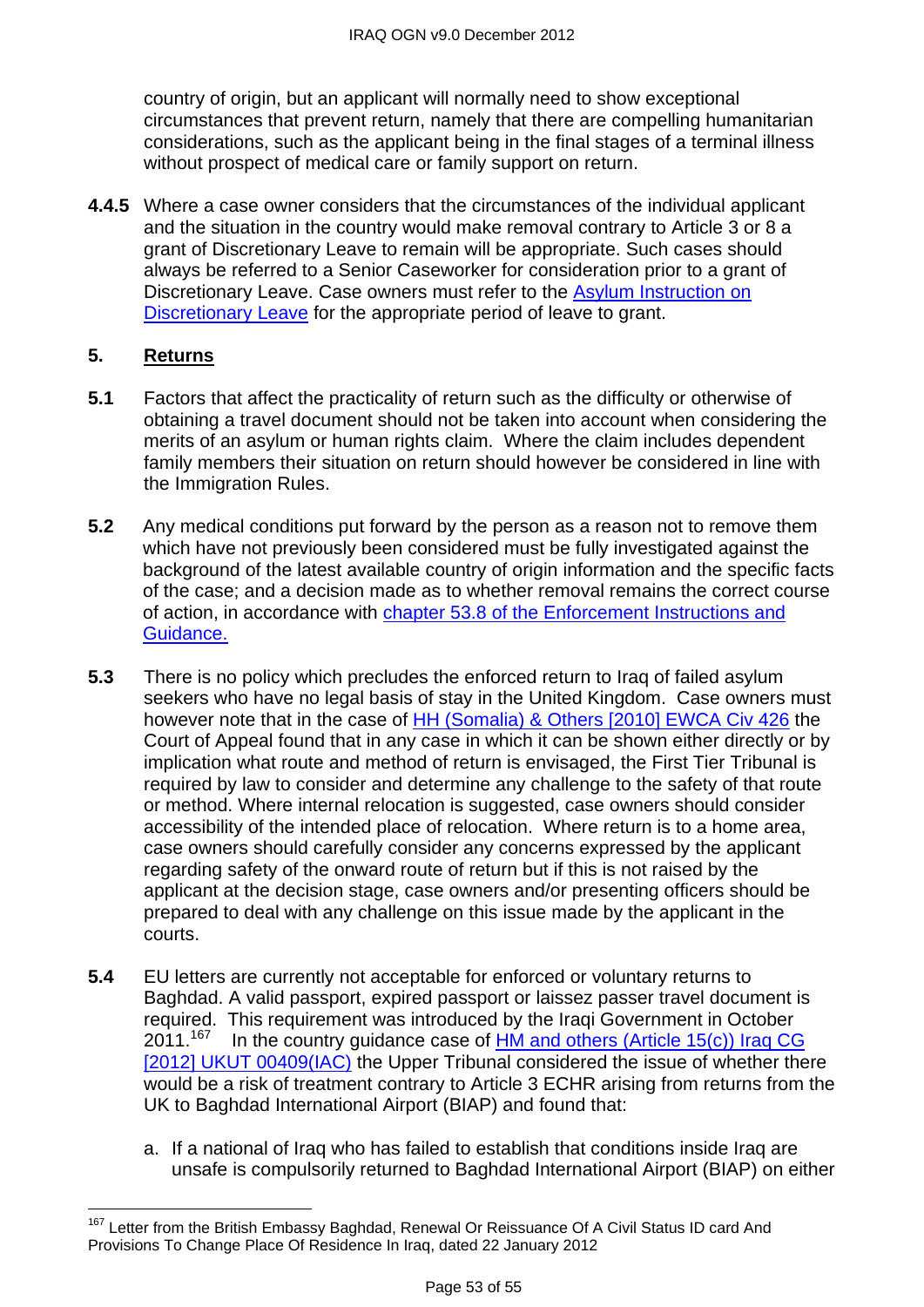a current or expired Iraqi passport, there is no real risk of detention in the course of BIAP procedures (except possibly in respect of those who are the subject of a judicial order or arrest warrant). Nor is there such a risk if such a person chooses to make a voluntary return with a laissez passer document which can be issued by the Iraqi embassy in the UK.

b. If, however, such a person is compulsorily returned to BIAP without either a current or expired Iraqi passport, he may be at risk of detention in the course of BIAP procedures and it cannot be excluded that the detention conditions might give rise to a real risk of treatment contrary to Article 3 ECHR. Such a risk is however, purely academic in the UK context because under the current UK returns policy there will be no compulsory return of persons lacking such documents.

The Tribunal then went on to say (at para 324 of the determination) that "... it seems to us that if the Secretary of State were to revert to her earlier returns policy (which we have found may possibly have led to some returnees in 2010 being detained in adverse conditions), then it would be incumbent on her to demonstrate that Iraqi BIAP procedures making use of detention would not result in adverse treatment contrary to Article 3."

- **5.5** In the country guidance case of MK (documents relocation) Iraq CG [2012] UKUT [00126 \(IAC\)](http://www.bailii.org/uk/cases/UKUT/IAC/2012/00126_ukut_iac_2012_mk_iraq_cg.html) the Upper Tribunal concluded that the lack of documentation relating to identity in the form of the Civil Status ID (CSID), Iraqi Nationality Certificate (INC) and Public Distribution System (PDS) card (food ration card) is not ordinarily an insuperable problem and it is not a factor likely to make return to any part of Iraq unsafe or unreasonable. The Upper Tribunal went on to find:
	- (2) (a) Entry into and residence in the KRG can be effected by any Iraqi national with a CSID, INC and PDS, after registration with the Asayish (local security office). An Arab may need a sponsor; a Kurd will not.

(b) Living conditions in the KRG for a person who has relocated there are not without difficulties, but there are jobs, and there is access to free health care facilities, education, rented accommodation and financial and other support from UNHCR.

- (3) Despite bureaucratic difficulties with registration and the difficulties faced by IDPs, it is wrong to say that there is, in general, no internal flight alternative in Iraq, bearing in mind in particular the levels of governmental and NGO support available.
- **5.6** Furthermore in the country quidance case of HM and others (Article 15(c)) Iraq CG [\[2012\] UKUT 00409\(IAC\)](http://www.bailii.org/uk/cases/UKUT/IAC/2012/00409_ukut_iac_2012_hm_ors_iraq_cg.html) the Upper Tribunal found that further evidence that has become available since the Tribunal heard MK (documents – relocation) Iraq CG [\[2012\] UKUT 00126 \(IAC\)](http://www.bailii.org/uk/cases/UKUT/IAC/2012/00126_ukut_iac_2012_mk_iraq_cg.html) does not warrant any departure from its conclusions on internal relocation alternatives in the KRG or in central or southern Iraq save that the evidence is now sufficient to establish the existence of a Central Archive maintained by the Iraqi authorities retaining civil identity records on microfiche, which provides a further way in which a person can identify themselves and obtain a copy of their CSID, whether from abroad or within Iraq.
- **5.7** Iraqi nationals may return voluntarily to Iraq at any time in one of three ways: (a) leaving the UK by themselves, where the applicant makes their own arrangements